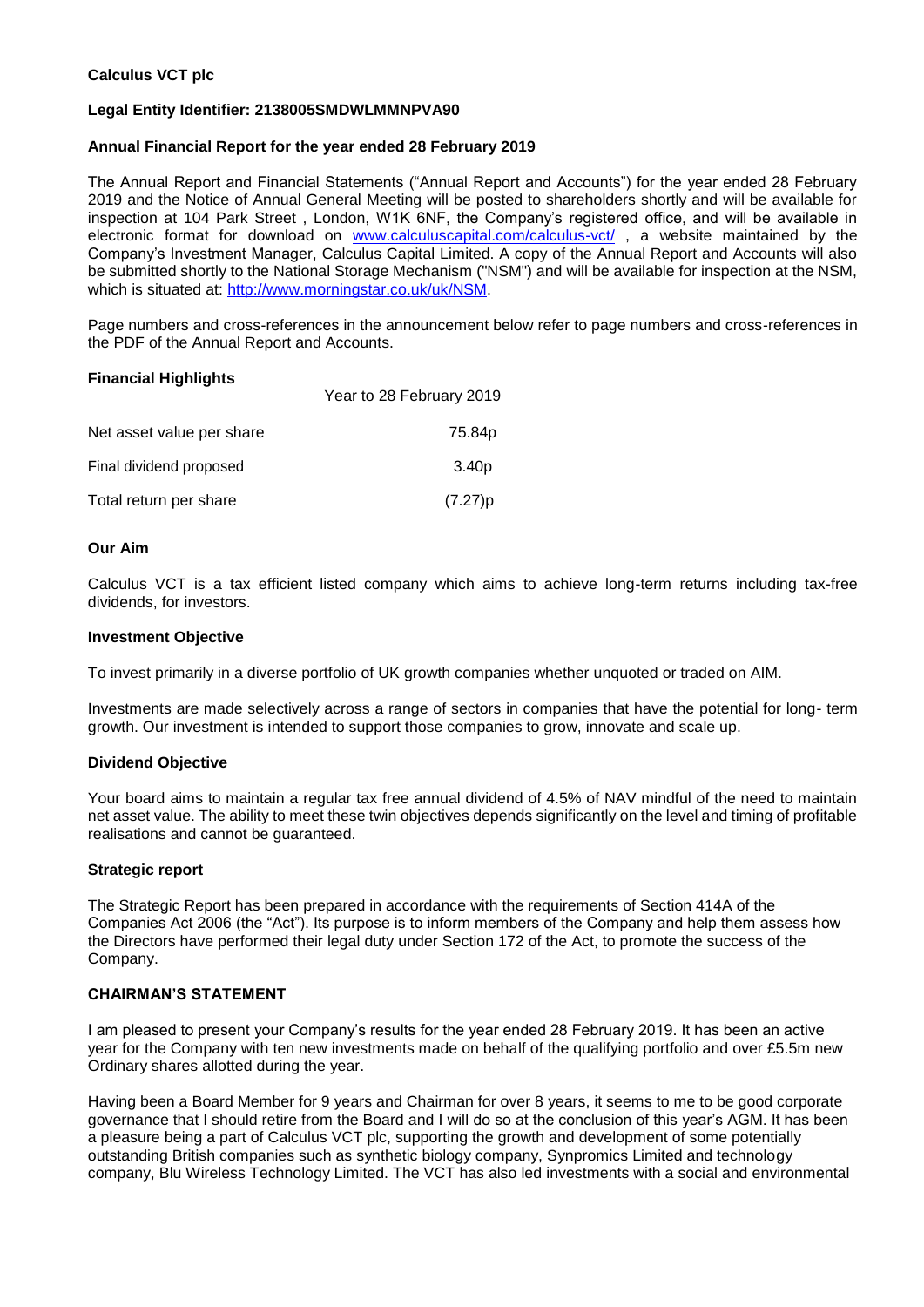impact such as Every1Mobile Limited which is providing digital communications solutions to international development agencies and NGOs as well as commercial enterprises across Africa, and Weeding Technologies Limited which is providing an alternative to potentially carcinogenic chemical herbicides. The portfolio comprises many promising companies and I am proud of what we have accomplished.

I am pleased to introduce my successor, Jan Ward CBE. Jan, who founded her own engineering company now active in eleven countries, brings strategic and operational experience gained over more than thirty years in the energy, petrochem and power industries. Jan's experience of growth companies will be a valuable contribution to the Company.

#### **Results for the year**

The net asset value per Ordinary share at 28 February 2019 was 75.8 pence, compared to 87.0 pence as at 28 February 2018, this is after paying a dividend of 4 pence per share. The most significant movements in the qualifying portfolio were caused by Air Leisure Group Limited which has gone into administration and therefore was written down in full during the year.

Scancell Holdings plc, which is AIM quoted, lost 50% of its value, equating to a loss of value of over £180,000 for the VCT. Whilst progress in life sciences companies can most definitely be non-linear, it is disappointing that Scancell's share price does not reflect clear progress made during the year. Terrain Energy Limited conducted some initial testing of the Brockham well with inconclusive results, so an additional test is being performed at a further cost; this has caused the valuation to be written down by 15% in the year to 28 February 2019. These losses in the portfolio overshadowed some significant progress made by other portfolio companies.

Both Every1Mobile Limited and Open Energy Market Limited (OEM) have increased in value by 15%. Every1Mobile has grown 60% year on year, in line with its expansion plan; while OEM is hitting its targets with bookings in the year to January 19 showing strong year-on-year growth. OEM is well positioned to continue on its growth trajectory and as such the valuation has been increased.

Further information on the portfolio can be found in the investment manager's report following this statement.

#### **Venture Capital Investments**

Calculus Capital Limited manages the portfolio of VCT qualifying investments made by the Company.

The Company made a number of new and follow on investments, which are set out in the Investment Manager's report. It also made two disposals: £150,000 was received from the redemption of loan stock in Antech Limited and £44,000 was received from the sale of Origin Broadband Limited.

During the year Tollan Energy Limited sold its portfolio of solar panels and made a capital distribution to the VCT of 65 pence per share. The company is currently being wound up and further payments are expected in the region of 8 pence per share.

#### **Issue of new Ordinary shares**

At the general meeting on 9 October 2018 shareholders approved the launch of a further offer for subscription for Ordinary shares, with the shares to be issued in the 2018/19 and 2019/20 tax years. 6,827,656 new Ordinary shares were allotted during the year raising over £5.5m.

#### **Share buy backs**

During the year the Company bought back and cancelled 48,000 Ordinary shares. The Company continues to review opportunities to carry out share buybacks at a discount of no greater than 10% to the NAV.

#### **Dividend**

The Directors are pleased to announce a final dividend of 3.4 pence per Ordinary share to be paid to all Ordinary shareholders.

Subject to shareholder approval, the Ordinary share dividend will be paid on 26 July 2019 to shareholders on the register on 5 July 2019.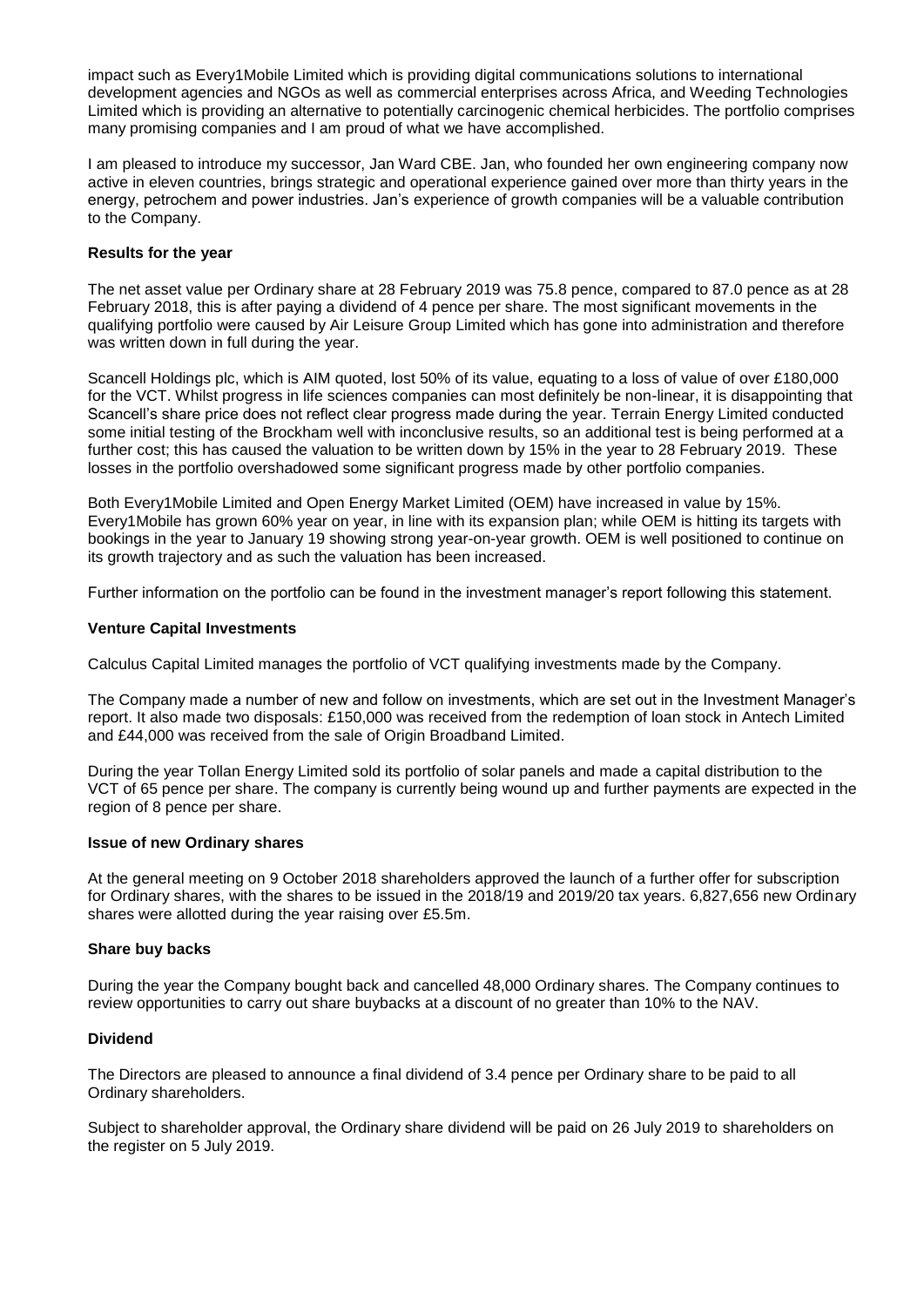#### **The Board**

In addition to Jan Ward, I am also pleased to welcome Claire Olsen to the board. Claire joined the Company on the 3rd January 2019. Claire has a background in financial services marketing and research and is currently an independent consultant. Steve Meeks and Diane Seymour-Williams have stepped down from the board during the year. Their services have been invaluable, the Company and I thank them for their contributions. Further details about the board are given in the Directors report.

#### **Outlook**

Brexit is undoubtedly causing some uncertainty; however, it is our view that on the whole the companies in our portfolio are not experiencing material difficulties as a result of the political situation. Many of the companies in the portfolio have business models based on global markets and hence stronger trade relationships outside of Europe than within.

Calculus Capital continues to identify attractive investment opportunities and the Board aims to further grow the VCT and build a diversified portfolio for investors in the coming years.

#### **Developments since the year end**

Since the year end, the Company has made three further qualifying investments: a further £100,000 has been invested in Wheelright Limited loan notes; a further £300,000 has been invested in Blu Wireless and £300,000 has been invested in Wazoku Limited.

Wazoku is an idea management company with an impressive client list including the United Kingdom Ministry of Defence (MoD), Waitrose, Microsoft and HSBC. The Wazoku platform helps organisations transform raw ideas generated by the workforce into actionable innovation, with the aim of realising untapped business opportunities, identifying areas for improvement, making savings and boosting revenue.

Since the year end the Company has also made a further allotment of Ordinary shares. On 5th April 2019, a further 2,076,361 Ordinary shares were allotted at an average price of 78.54p per share.

Michael O'Higgins, Chairman 9 May 2019

#### **INVESTMENT MANAGER'S REVIEW**

#### **(Qualifying Investments)**

The net assets of £13,971,482 were as follows:

| Asset class                       | <b>NAV (£000s)</b> | % of NAV | Number of<br>investee<br>companies/funds |
|-----------------------------------|--------------------|----------|------------------------------------------|
| Unquoted company investments      | 5,533              | 40       | 25                                       |
| AIM traded company investments    | 408                | 3        | 5                                        |
| <b>Liquidity Fund investments</b> | 5,652              | 40       |                                          |
| Other Liquid assets               | 2,378              | 17       |                                          |
| <b>Totals</b>                     | 13,971             | 100      |                                          |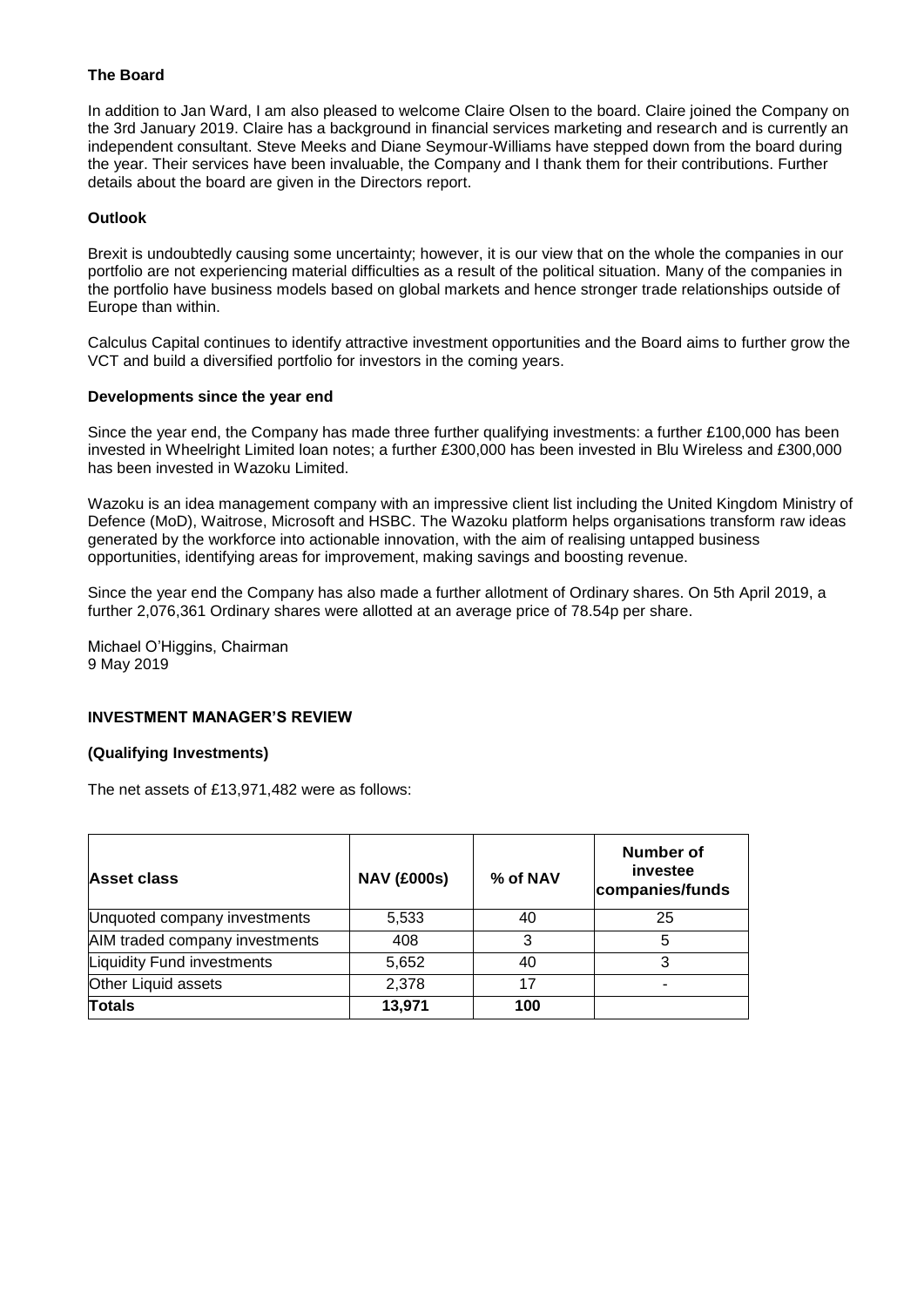During the year, the Company made ten qualifying investments, as we seek to build a diversified portfolio, including:

# **Arecor Limited**

Arecor is a life sciences company focussed on the development of superior biopharmaceutical products via the application of its patented Arestat™ formulation technology platform. In addition to a strong pipeline of partnership opportunities, Arecor is using its pipeline to develop a portfolio of proprietary products for diabetes care. In December 2018, funds managed by Calculus Capital invested £2 million of which the VCT invested £100,000 (as part of a £6 million funding round), which will be used to fund the development of three lead proprietary diabetes products into Phase I clinical trials, strengthen the management and sales team, and drive growth in its technology partnering business. In March 2019, Arecor announced regulatory approval to initiate a phase I clinical trial for its ultra-rapid acting insulin product.

# **C4X Discovery Limited**

C4X Discovery (C4XD) is a drug discovery and development company that uses cutting-edge technology to design and create drug candidates. C4XD has programmes across a number of therapeutic areas including inflammation, neurodegeneration, immune-oncology and diabetes. In March 2018, C4XD licensed its candidate for the treatment of addiction to Indivior plc, resulting in the receipt of a \$10 million upfront payment with the potential for up to \$284 million in further milestones and royalties. In October 2018, funds managed by Calculus invested a further £1.5 million of which the VCT invested £50,000 (as part of a £10.0m round) in the Company, which will be used to support the acceleration of the pipeline portfolio and for the further expansion of the Company's commercial capability.

# **CloudTrade Limited**

CloudTrade provides a solution to a problem faced by many medium to larger sized enterprises – how to smoothly and efficiently process invoices and other business documents received in multiple different formats. CloudTrade's patented software receives e-documents on behalf of the customer via a dedicated email address. Relevant information is automatically extracted with 100% accuracy from the email, with no manual intervention, converted to EDI or XML format and injected directly into the client's accounting or processing system. Calculus invested £2 million of which the VCT invested £200,000 as part of a £2.2 million investment round in CloudTrade in July 2018. The Company will invest the new capital primarily in sales, marketing and delivery.

## **Duvas Technologies Limited**

In August 2018, £208,000 was invested in Duvas Technologies Limited. Duvas develops and produces specialised emissions detection equipment using ultra-violet (UV) spectroscopy. Duvas' highly sensitive detection technology enables remote sensing and identification of airborne chemicals at a "parts per billion" level. The Duvas core technology includes software and algorithms, together with an expanding 'gas library' of gas signatures that allow Duvas to programme its devices to recognise such gases. The company's first commercial, patented UV spectroscopy unit is called the DV3000, which has obtained CE marking for sales in Europe and is also being sold in China and the US. Duvas' primary target is the petrochemical industry where tighter regulation is driving demand growth.

## **Essentia Analytics Limited**

Essentia Analytics provides decision analytics in order to improve the performance of asset managers. Essentia's proprietary software conducts a full algorithmic analysis, using machine learning of all past investment decisions, to identify each individual portfolio manager's behavioural biases. The software then continuously monitors their portfolio including individual stock performance and trading and creates proactive behavioural nudges to help the fund manager improve his or her alpha performance. Calculus Capital invested £2.5 million in the company in January 2019 of which the VCT invested £200,000. The investment will be used to expand the product offering and drive growth by strengthening the US and European sales and marketing capability.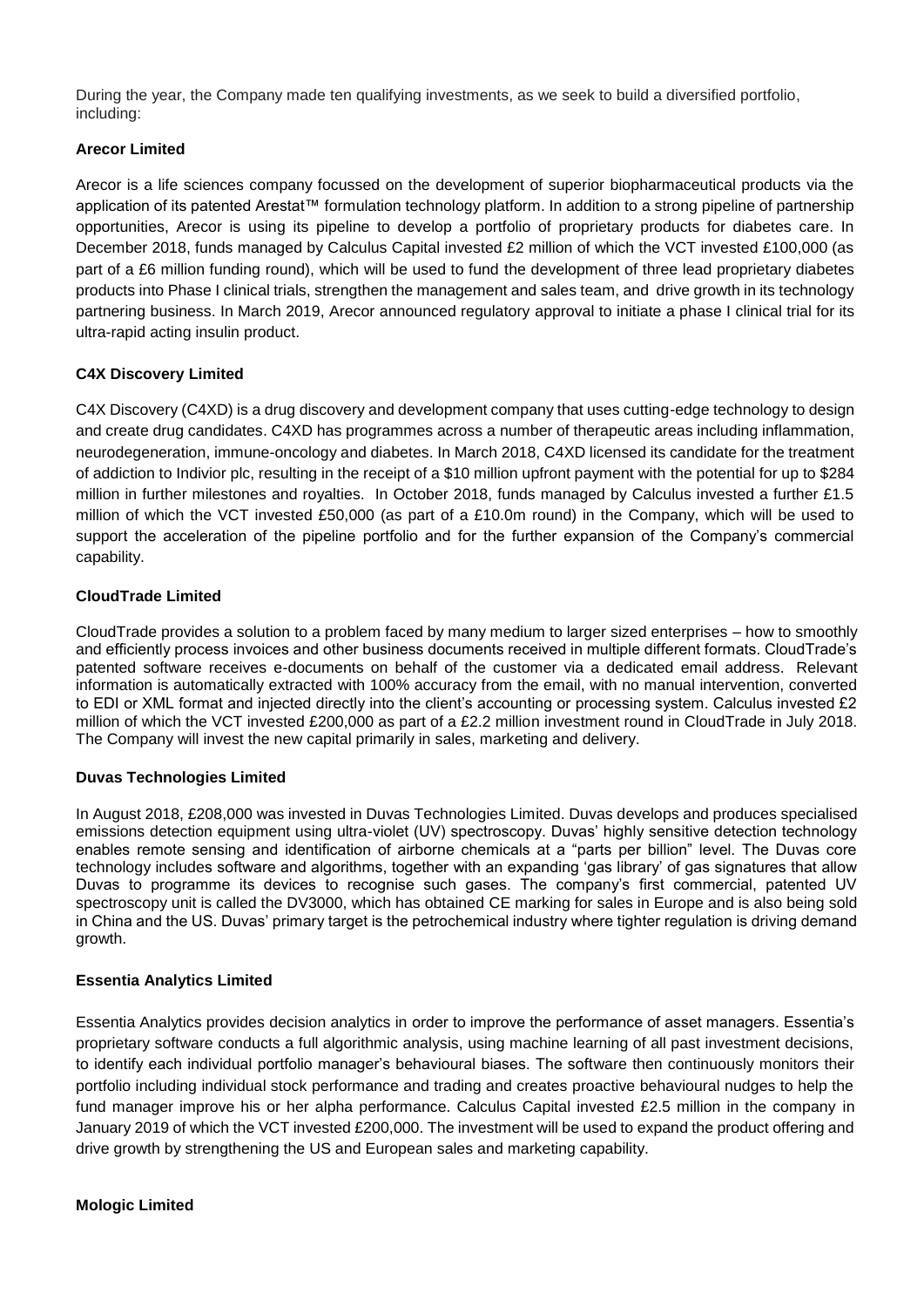Mologic is a Point of Care diagnostics company which is developing a new generation of diagnostic devices to improve accuracy or target diseases for which Point of Care diagnosis is underdeveloped, with the first two products having received an EU CE mark. In addition to the product development pipeline, the company has a number of contract research partnering programmes utilising the team's core expertise in diagnostics development and novel analytical techniques. The Bill & Melinda Gates Foundation has provided substantial grant funding to Mologic to develop advanced rapid diagnostics capable of 1pg/ml sensitivity. Calculus Capital first invested in 2015; to support its development efforts. The company raised a further £4 million in April 2018 which was led by Foresight with funds managed by Calculus investing £500,000 including £200,000 from the VCT. The funds are being used to support the launch of further diagnostics (including neglected tropical diseases) and international expansion of the Contract Research business.

## **MIP Diagnostics Limited**

MIP Diagnostics is a novel affinity reagent company. Founded in 2015 as a spin out from the University of Leicester to commercialise various forms of Molecularly Imprinted Polymers (MIPs), sometimes called 'plastic antibodies'. The Company's proprietary technology includes a novel method to make nanoMIPs which circumvents the drawbacks of traditional MIP manufacturing methods. The robust nature of MIPs and nanoMIPs make them ideal reagents for a wide range of applications including point-of-care diagnostics and in field-based testing. The Calculus VCT invested £200,000 in MIP in October 2018. The investment will enable the company to further develop in house assets for future licensing, increase revenues, bring products to market and continue development of the platform.

# **Oxford BioTherapeutics Limited**

In July 2018 £200,000 was invested in Oxford BioTherapeutics (OBT), a clinical stage oncology company committed to the discovery and development of novel therapies for various cancer types. OBT has a strong pipeline of immuneoncology (IO) therapies, which are used to re-engage and recruit the body's immune system to attack cancer cells. Moreover, OBT has two unique development platforms to support the discovery of novel therapeutics. OBT announced in December 2018 that it had received Investigational New Drug (IND) clearance from the US FDA for OBT076, an experimental treatment for women with high risk HER2 negative breast cancer, as well as other solid tumours expressing this target antigen including gastric, lung, bladder and ovarian cancer. The Company has raised over £5 million in additional funding from UK and Chinese institutional investors since our investment and is looking to raise a larger round in mid-2019 prior to an IPO in 2020, following positive OBT076 clinical readouts.

## **Pico's Limited ("Benito's Hat")**

In July 2018, Calculus Capital completed a further £1 million investment into Benito's Hat, of which the Company invested £150,000. Benito's Hat is a Mexican-themed fast casual restaurant business which launched its first site in the West End of London in 2008. Benito's Hat has since opened eight further sites including Covent Garden, Oxford Circus, Farringdon, Selfridges Kitchen, Leadenhall Street and Bromley, as well as two new sites in Oxford and Leicester. This investment will fund the roll-out of further restaurant openings to reach new customers across London and the UK.

## **WheelRight Limited**

WheelRight has developed and commercially proven a fully automatic drive-through tyre check system capable of measuring tyre pressure and temperature, tread depth and weight-in-motion, as well as identifying tyre defects and reading the tyre sidewall data. The number of deployed systems has doubled in the year and the company is now reviewing which of the possible target markets (commercial fleet, open fleet/retail, government/regulatory) to focus on and the best strategy for this. Calculus VCT invested £100,000 equity in November 2018 and made a further £100,000 loan in January 2019.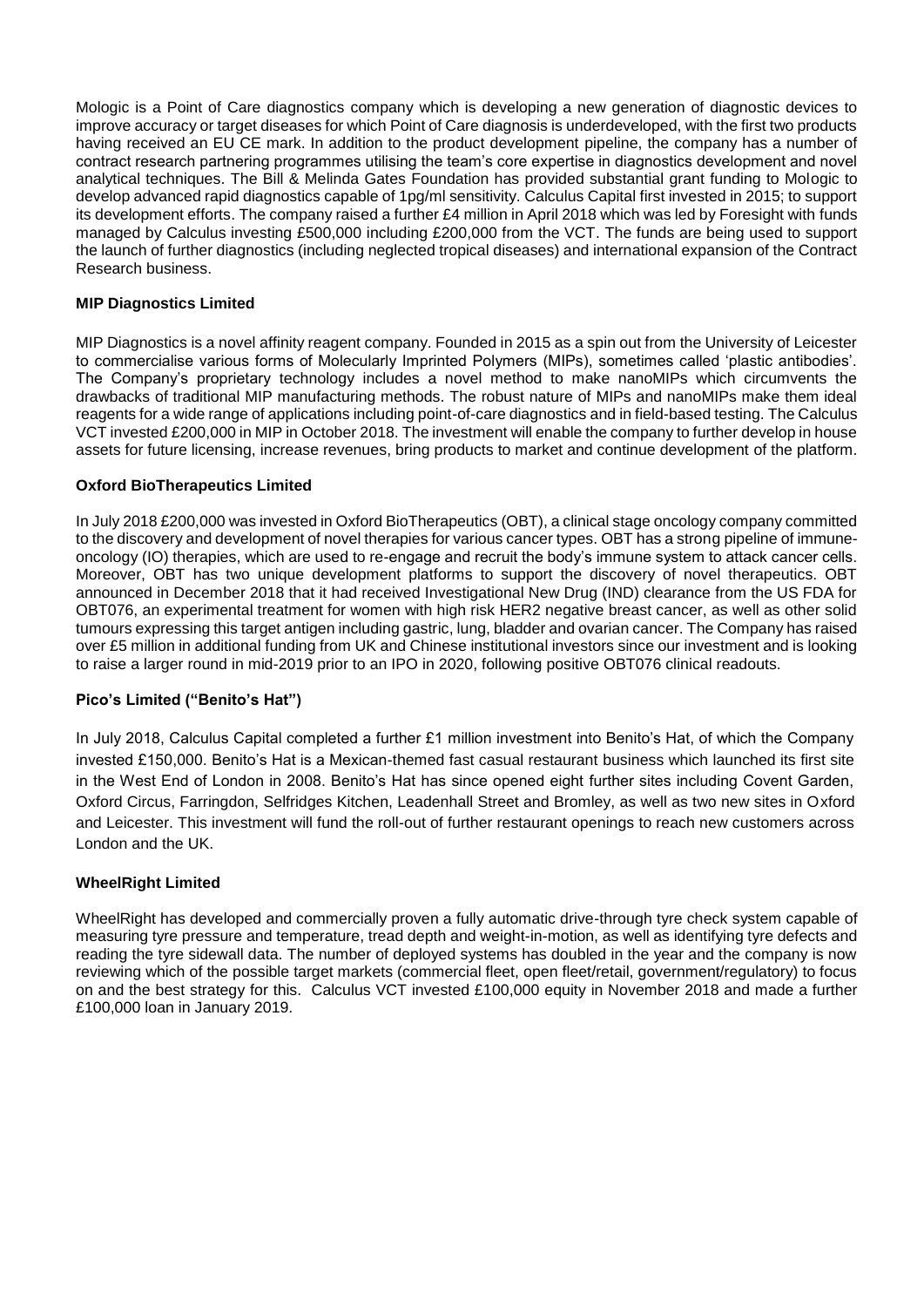#### **Investment Diversification at 28 February 2019**

#### **Sector by investment cost**

#### **Sector**

| Consumer          | 16% |
|-------------------|-----|
| $\Box$ Energy     | 18% |
| $\Box$ Healthcare | 29% |
| Industrials       | 14% |
| Technology        | 23% |

#### **Total assets by value**

#### **Asset**

| $\Box$ Unquoted company equity     | 34% |
|------------------------------------|-----|
| $\Box$ Unquoted company loan stock | 6%  |
| $\Box$ AIM traded equity           | 3%  |
| $\Box$ Liquidity fund investments  | 40% |
| $\Box$ Other liquid assets         | 17% |

#### **Holding period of qualifying investments by value**

#### **Asset**

| $\Box$ Less than 1 year      | 12% |
|------------------------------|-----|
| $\Box$ Between 1 and 3 years | 47% |
| $\Box$ Greater than 5 years  | 41% |

## **Calculus Capital Limited**

9 May 2019

## **INVESTMENT PORTFOLIO**

# **Largest holdings by value**

Three of the Company's ten largest investments are currently in liquidity funds. Details of the ten largest qualifying investments and of the liquidity funds are set out below

| <b>Investment</b><br><b>Unquoted Equity Investments</b> | <b>Book Cost</b><br>£'000 | <b>Valuation</b><br>£'000 | $%$ of<br>investmen<br>portfolio |
|---------------------------------------------------------|---------------------------|---------------------------|----------------------------------|
| <b>Terrain Energy Limited</b>                           | 972                       | 881                       | 7.6                              |
| Solab Group Limited                                     | 479                       | 475                       | 4.1                              |
| The One Place Capital Limited                           | 277                       | 277                       | 2.4                              |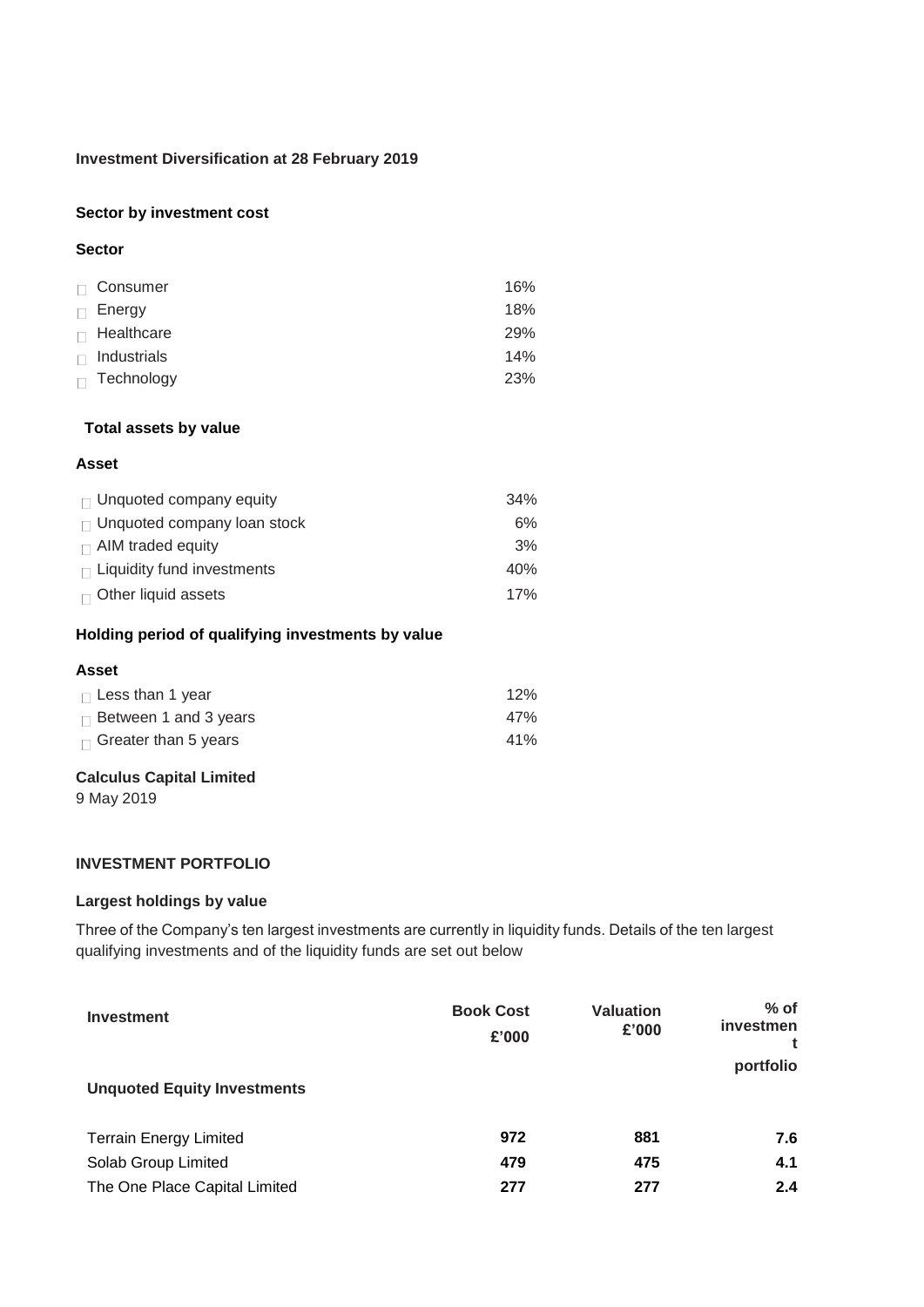| Arcis Biotechnology Holdings            | 275    | 275    | 2.4  |
|-----------------------------------------|--------|--------|------|
| Mologic Limited                         | 200    | 266    | 2.3  |
| <b>MIP Diagnostics Limited</b>          | 200    | 240    | 2.1  |
| <b>Weeding Technologies Limited</b>     | 216    | 233    | 2.0  |
| Cloud Trade Technologies Limited        | 200    | 231    | 2.0  |
| Every1Mobile Limited                    | 200    | 230    | 2.0  |
| Open Energy Market Limited              | 200    | 230    | 2.0  |
| Other unquoted equity investments       | 2,393  | 2,195  | 18.8 |
| AIM Investments (quoted equity)         |        |        |      |
| AIM investments                         | 777    | 408    | 3.5  |
| <b>Quoted Funds</b>                     |        |        |      |
| <b>Fidelity Sterling Liquidity Fund</b> | 1,883  | 1,890  | 16.3 |
| Aberdeen Sterling Liquidity Fund        | 1,882  | 1,882  | 16.3 |
| Goldman Sachs Liquidity Funds           | 1,880  | 1,880  | 16.2 |
| <b>Total Investments</b>                | 12,034 | 11,593 | 100  |

Calculus Capital Limited manages the portfolio of qualifying Investments made by the Company. To maintain its qualifying status as a Venture Capital Trust, the Company needed to be greater than 70 per cent invested in qualifying Investments by the end of the relevant third accounting period and to maintain it thereafter. At 28 February 2019, the qualifying percentage for the relevant funds was 73.1 per cent.

# **Terrain Energy Limited ("Terrain")**

Terrain Energy is an oil and gas exploration and production company.

Terrain has interests in a balanced portfolio of eleven onshore licences in the East Midlands & Weald Basin in England, the Molasse Basin in Germany and the Lough Neagh Basin in Northern Ireland. They include production, development, appraisal and exploration assets. Terrain is currently producing from three oil fields which supports its overheads. The main value lies in the Egmating licence to the south of Munich following several hydrocarbon discoveries by geothermal companies in recent years; current estimates of recoverable resources are 23.4bcf of gas and 7 million barrels of oil. The initial testing of the Brockham well was inconclusive so an additional test is being performed at a further cost; this has negatively impacted the company's value. Terrain is seeking an exit event in the next 12 months, potentially a merger with an AIM quoted company.

| <b>Latest Results</b> | Audited<br>2017<br>£'000 | Audited<br>2016<br>£'000 | Investment Information           | £'000 |
|-----------------------|--------------------------|--------------------------|----------------------------------|-------|
| Year ended            | 31 Dec                   | 31 Dec                   |                                  |       |
| Turnover              | 614                      | 544                      | Total cost                       | 972   |
| Pre-tax loss          | 281                      | 543                      | Income recognised in year/period | 12    |
| Net assets            | 6,185                    | 6,466                    | Equity valuation                 | 781   |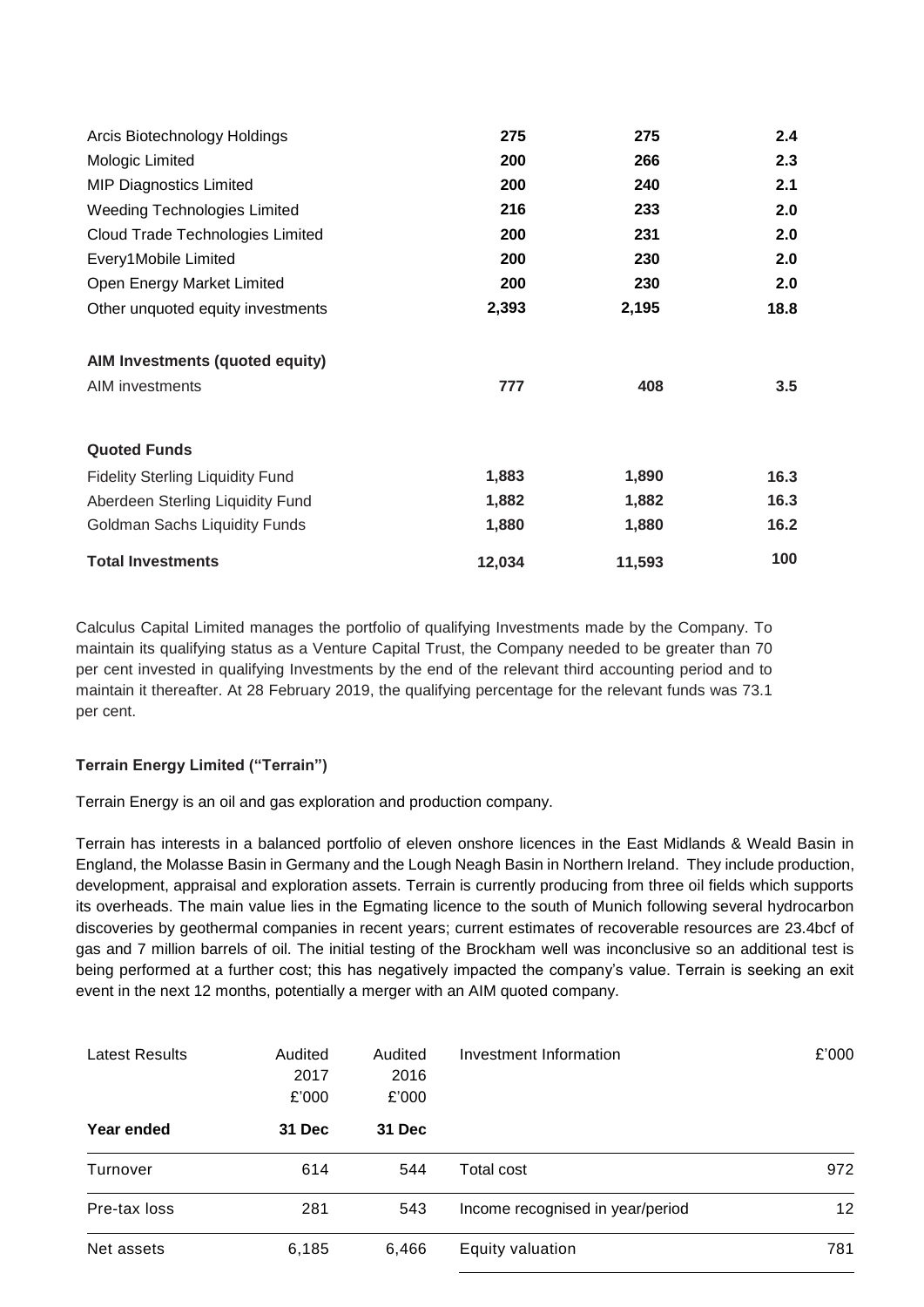| <b>Valuation basis:</b>      | Loan stock valuation                              | 100  |
|------------------------------|---------------------------------------------------|------|
| Comparable companies and DCF | Total valuation                                   | 881  |
|                              | Voting rights / % of equity share<br>capital held | 7.4% |

Total equity held by funds managed by Calculus Capital Limited: 100.0 per cent.

# **Solab Group Limited ("Solab")**

Solab is a long-established manufacturer of fragrances, shampoos and skincare products for third party customers, including Penhaligon's and Philip Kingsley.

Solab has been affected by difficult market conditions, exacerbating the impact of the significant reduction in volumes from the loss of its largest customer, The Body Shop, several years ago. Initiatives introduced to improve performance, including a drive to win new business and enlarge existing customer accounts, recruiting Julien Laporte (former CEO of Crabtree & Evelyn) as a part time director and diversifying into pet products and online direct sales, have unfortunately had limited success and the company is considering its strategic options.

| <b>Latest Results</b><br>(group)                       | Unaudited<br>2018<br>£'000 | Audited<br>2017<br>£'000 | Investment Information                            | £'000 |
|--------------------------------------------------------|----------------------------|--------------------------|---------------------------------------------------|-------|
| Year ended                                             | <b>31 Dec</b>              | <b>31 Dec</b>            |                                                   |       |
| Turnover                                               | 16,200                     | 19,000                   | Total cost                                        | 479   |
| Pre-tax loss                                           | 100                        | 1,500                    | Income recognised in year/period                  | 35    |
| Net assets                                             | 1,400                      | 1,500                    | Equity valuation                                  | 180   |
| <b>Valuation basis:</b>                                |                            |                          | Loan stock valuation                              | 295   |
| Comparable companies, comparable<br>transactions & DCF |                            |                          | Total valuation                                   | 475   |
|                                                        |                            |                          | Voting rights / % of equity share<br>capital held | 7.5%  |

Total equity held by funds managed by Calculus Capital Limited: 85.1 per cent.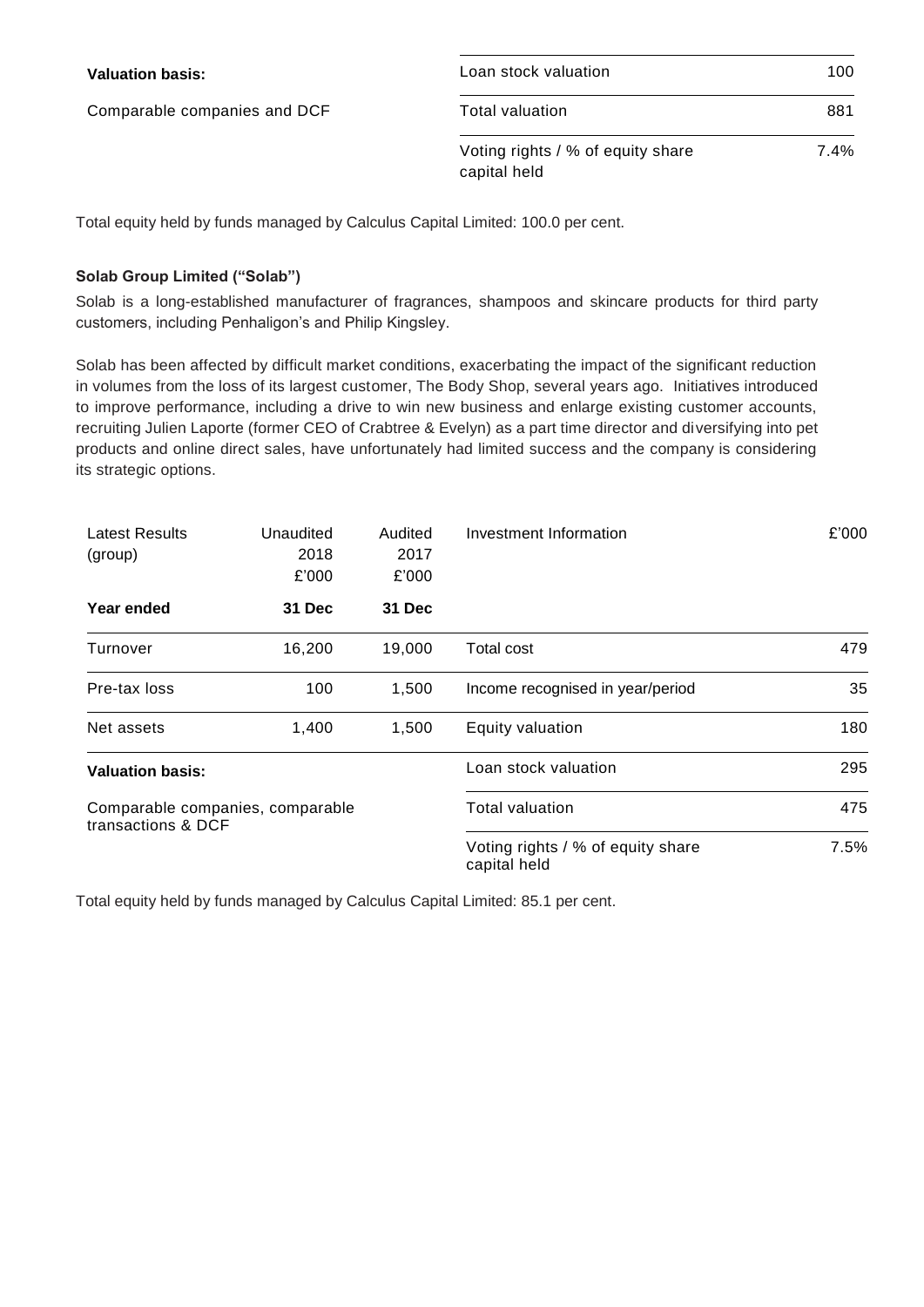# **The One Place Capital Limited ("Money Dashboard")**

Money Dashboard is a free web based personal financial management app, which offers its users a view of their finances (from bank accounts, credit cards, store cards, etc.) in one secure place.

Money Dashboard has taken advantage of the introduction of the Open Banking Standards in January 2018 (after significant delays) to acquire new users and so enhance the efficacy of its data analytics. This has helped the company reach a number of important milestones in 2018, including surpassing one million bank accounts connected to its app, driven by its 450,000 users. At the 2018 British Bank Awards, it was also awarded Best Personal Finance App for the second year running.

| Latest          | 2018  | 2017  | Investment Information | £'000 |
|-----------------|-------|-------|------------------------|-------|
| Unaudited       | £'000 | £'000 |                        |       |
| Results (group) |       |       |                        |       |

| Year ended              | 30 Apr | 30 Apr |                                   |      |
|-------------------------|--------|--------|-----------------------------------|------|
| Turnover                | 500    | 600    | Total cost                        | 277  |
| Pre-tax loss            | 1,100  | 700    | Income recognised in year/period  |      |
| Net assets              | 700    | 400    | Equity valuation                  | 277  |
| <b>Valuation basis:</b> |        |        | Loan stock valuation              |      |
| Last price paid         |        |        | <b>Total valuation</b>            | 277  |
|                         |        |        | Voting rights / % of equity share | 2.2% |
|                         |        |        | capital held                      |      |

Total equity held by funds managed by Calculus Capital Limited: 36.4 per cent.

## **Arcis Biotechnology Holdings Limited ("Arcis")**

Arcis Biotechnology Holdings Limited (Arcis) has developed an innovative way of extracting DNA (and potentially RNA) which has significant advantages over other techniques.

Nucleic acid extraction is an essential preliminary step before all molecular diagnostic tests and genetic analysis and so is a large, growing market. Arcis' chemistry, unlike competitor products, also protects the DNA / RNA from degradation; this preservation is novel and highly beneficial. Commercialisation progress is slow, but positive. Teleflex, a US \$ multi-billion diagnostics company, has signed an exclusive licence, including upfront payments, to develop a bedside sepsis test and discussions are at an advanced stage with Hygiena, the world's largest food testing company, which would lead to several million tests per annum.

| Latest Audited  | 2018  | 2017  | Investment Information | £'000 |
|-----------------|-------|-------|------------------------|-------|
| Results (group) | £'000 | £'000 |                        |       |

| Year ended                  | 31 Jul | 31 Jul |                                   |      |
|-----------------------------|--------|--------|-----------------------------------|------|
| Turnover                    | 200    | 200    | Total cost                        | 275  |
| Pre-tax loss                | 1.200  | 1.400  | Income recognised in year/period  |      |
| Net assets                  | 700    | 1.400  | Equity valuation                  | 275  |
| <b>Valuation basis: DCF</b> |        |        | Loan stock valuation              |      |
| Last price paid             |        |        | <b>Total valuation</b>            | 275  |
|                             |        |        | Voting rights / % of equity share | 1.4% |
|                             |        |        | capital held                      |      |

Total equity held by funds managed by Calculus Capital Limited: 35.5 per cent.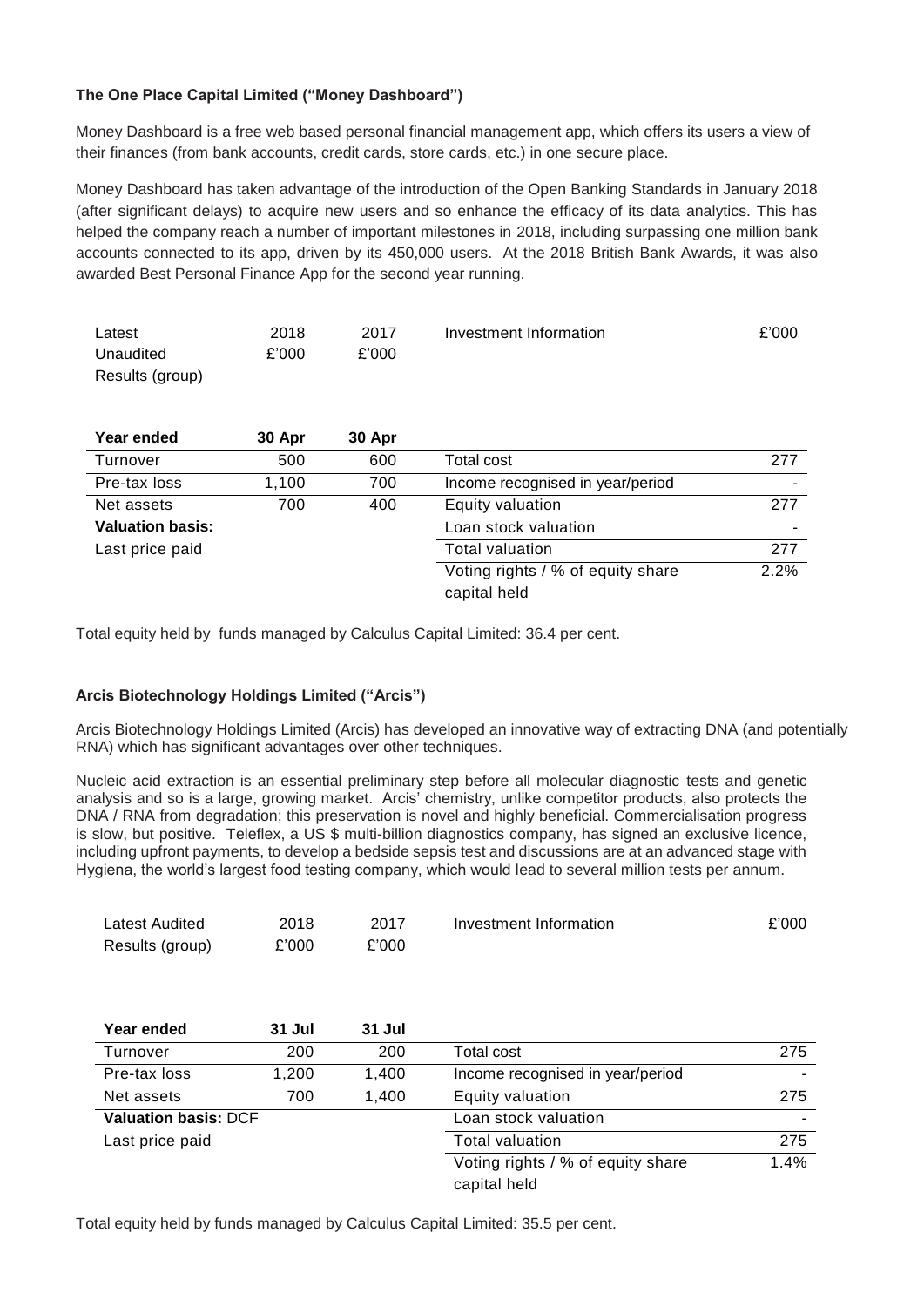# **Mologic**

Information on Mologic Limited is included under details of Investment Management Review above.

| Latest Results<br>(group) | Unaudited<br>2018<br>£'000 | Audited<br>2017<br>£'000 | Investment Information                            | £'000 |
|---------------------------|----------------------------|--------------------------|---------------------------------------------------|-------|
| Year ended                | 31 Dec                     | 31 Dec                   |                                                   |       |
| Turnover                  | 1.992                      | 800                      | Total cost                                        | 200   |
| Pre-tax loss              | 1,999                      | 1,723                    | Income recognised in year/period                  | 6     |
| Net assets                | 3,995                      | 2,366                    | Equity valuation                                  | 166   |
| <b>Valuation basis:</b>   |                            |                          | Loan stock valuation                              | 100   |
| <b>DCF</b>                |                            |                          | <b>Total valuation</b>                            | 266   |
|                           |                            |                          | Voting rights / % of equity share<br>capital held | 0.9%  |

Total equity held by funds managed by Calculus Capital Limited: 30.0 per cent.

## **MIP Diagnostics**

Information on MIP Diagnostics Limited is included under details Investment Management Review above.

| Latest Results | Unaudited | Audited | Investment Information | £'000 |
|----------------|-----------|---------|------------------------|-------|
| (group)        | 2018      | 2017    |                        |       |
|                | £'000     | £'000   |                        |       |

| Year ended              | <b>31 Dec</b> | 31 Dec |                                   |      |
|-------------------------|---------------|--------|-----------------------------------|------|
| Turnover                | 244           | 51     | Total cost                        | 200  |
| Pre-tax loss            | 366           | 210    | Income recognised in year/period  |      |
| Net assets              | 1.200         | 391    | Equity valuation                  | 240  |
| <b>Valuation basis:</b> |               |        | Loan stock valuation              |      |
| <b>DCF</b>              |               |        | <b>Total valuation</b>            | 240  |
|                         |               |        | Voting rights / % of equity share | 4.9% |
|                         |               |        | capital held                      |      |

Total equity held by funds managed by Calculus Capital Limited: 4.9 per cent.

## **Weeding Technologies Limited ("Weedingtech")**

Weeding Technologies is a cleantech company focused on replacing toxic herbicides, particularly in the municipal market.

Weedingtech's technology treats weed and moss using environmentally friendly hot foam (which keeps the heat on long enough to kill the weed or moss) rather than herbicides such as Glyphosate. 2018 has seen increased legal and public focus on the use of herbicides, particularly in public areas. In August 2018, a California court awarded \$289m against Monsanto, the manufacturer of Glyphosate based herbicide Round-Up, in respect of a single cancer sufferer (subsequently reduced to \$78m) and a further case has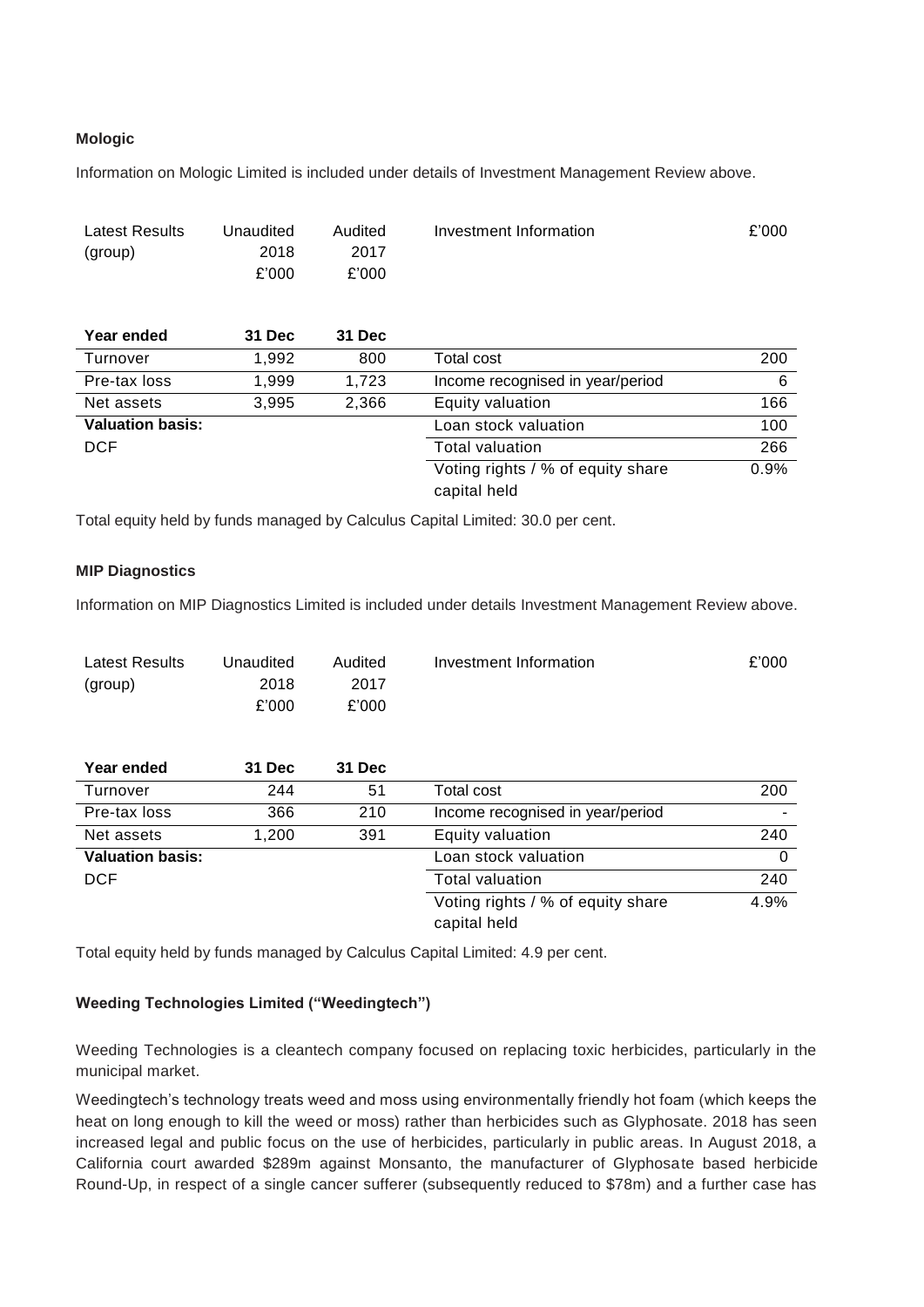been launched in January 2019.

France's agriculture minister indicated last week that France expects to have cut the use of Glyphosate by 80% by 2021. In 2018 Weedingtech continued to position itself as a global leader in alternative weed control. It has significantly strengthened its dealer network, particularly on the East and West coasts of the USA and has a strong pipeline for 2019 consequently.

| Latest                  | Audited | Audited       | Investment Information            |       |
|-------------------------|---------|---------------|-----------------------------------|-------|
| Unaudited               | 2017    | 2016          |                                   | £'000 |
| Results                 | £'000   | £'000         |                                   |       |
|                         |         |               |                                   |       |
| Year ended              | 31 Dec  | <b>31 Dec</b> |                                   |       |
| Turnover                | 2,625   | 1,260         | Total cost                        | 216   |
| Pre-tax loss            | 1,679   | 1,177         | Income recognised in year/period  |       |
| Net assets              | 1,095   | 2,086         | Equity valuation                  | 233   |
| <b>Valuation basis:</b> |         |               | Loan stock valuation              |       |
| Last price paid         |         |               | <b>Total valuation</b>            | 233   |
|                         |         |               | Voting rights / % of equity share | 2.15% |
|                         |         |               | capital held                      |       |

Total equity held by funds managed by Calculus Capital Limited: 45.9 per cent.

## **Cloud Trade Technologies Limited**

Information on Cloud Trade Technologies Limited is included under details of Investment Management Review above.

| Latest Results | Audited | Audited | Investment Information | £'000 |
|----------------|---------|---------|------------------------|-------|
| (group)        | 2018    | 2017    |                        |       |
|                | £'000   | £'000   |                        |       |

| Year ended                 | 31 Mar | 31 Mar |                                                   |      |
|----------------------------|--------|--------|---------------------------------------------------|------|
| Turnover                   | 1.100  | 800    | Total cost                                        | 200  |
| Pre-tax (loss) /<br>profit | (42)   | 42     | Income recognised in year/period                  |      |
| Net assets                 | 200    | 200    | Equity valuation                                  | 231  |
| <b>Valuation basis:</b>    |        |        | Loan stock valuation                              |      |
| <b>DCF</b>                 |        |        | <b>Total valuation</b>                            | 231  |
|                            |        |        | Voting rights / % of equity share<br>capital held | 3.5% |

Total equity held by funds managed by Calculus Capital Limited: 35.4 per cent.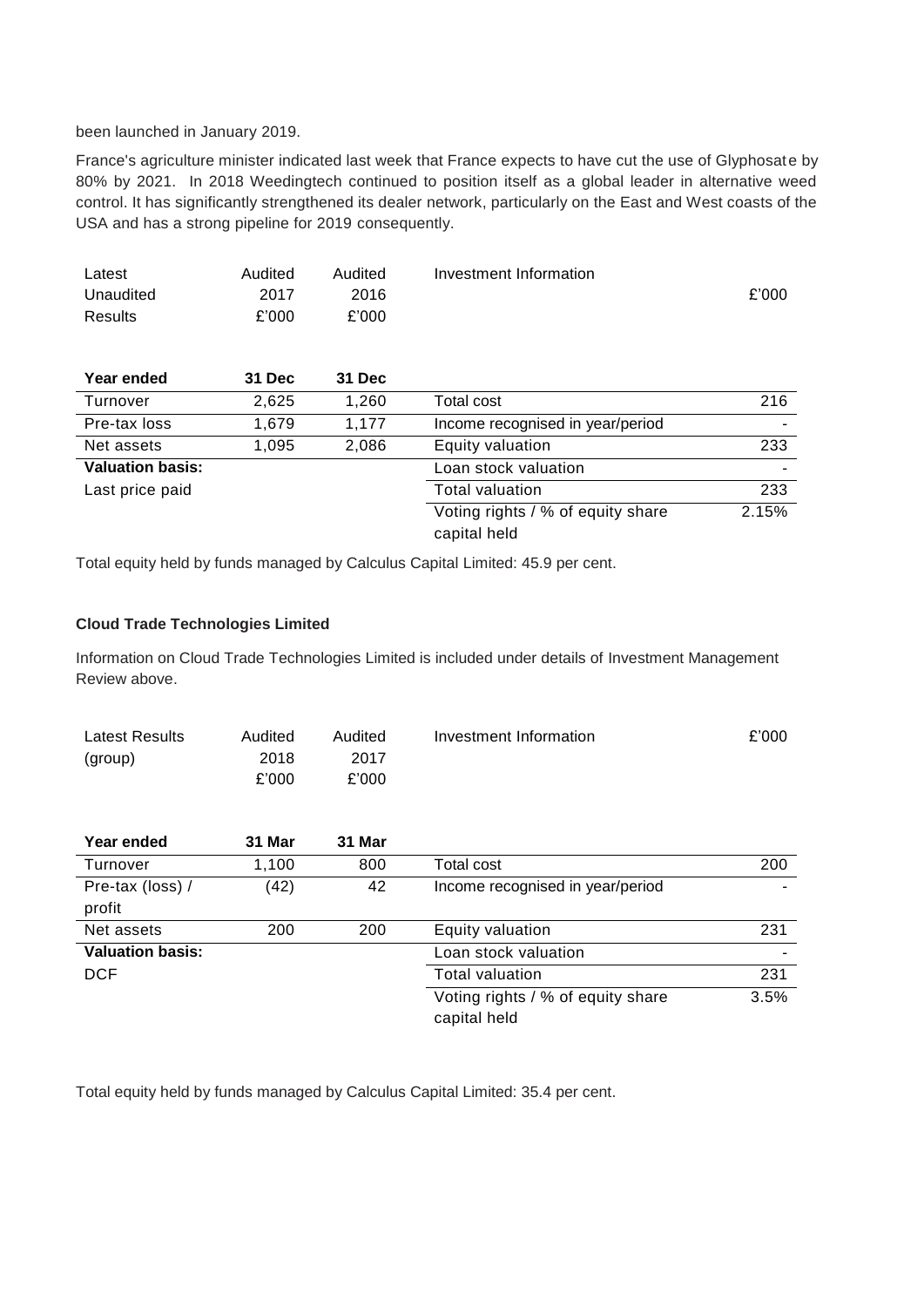## **Every1Mobile Limited**

Every1Mobile provides digital communication solutions and online community management through a bespoke platform to multi-national corporates, international development agencies and non-profit organisations across Africa.

The company has delivered programmes across South Africa, Kenya, Nigeria, Ghana, Cote d'Ivoire, Uganda, Sierra Leone, Zambia, and Rwanda. These initiatives help to achieve key development goals in areas such as sexual health, digital and financial literacy, business skills, family planning, gender and nutrition.

Since Calculus' original investment in October 2017, Every1Mobile has grown 60% year on year, in line with its expansion plan and has won several major contracts for operations in Africa and in emerging markets outside Africa, including its first software-as-a-service contract for delivery of online education services.

| <b>Latest Results</b>        | Unaudited<br>2018<br>£'000 | Unaudited<br>2017<br>£'000 | Investment Information                            | £'000    |
|------------------------------|----------------------------|----------------------------|---------------------------------------------------|----------|
| Year ended                   | 31 Dec                     | 31 Dec                     |                                                   |          |
| Turnover                     | 1,521                      | 915                        | Total cost                                        | 200      |
| Pre-tax loss                 | 1,049                      | 787                        | Income recognised in year/period                  |          |
| Net assets                   | 139                        | 1,029                      | Equity valuation                                  | 230      |
| <b>Valuation basis:</b>      |                            |                            | Loan stock valuation                              | $\Omega$ |
| Comparable companies and DCF |                            |                            | Total valuation                                   | 230      |
|                              |                            |                            | Voting rights / % of equity share capital<br>held | 3.5%     |

Total equity held by funds managed by Calculus Capital Limited: 38.2 per cent.

## **Open Energy Market Limited (OEM)**

Open Energy Market is an online trading platform for energy contracts for medium-large enterprises.

Open Energy Market Limited has created an online platform on which corporate energy contracts are traded. These contracts require a bespoke price quote from the energy suppliers due to the large quantity of energy expected to be consumed. OEM's platform connects business customers directly to all 16 major energy providers of gas and electricity removing the need for a third-party broker.

The energy providers bid for contracts on the platform via a live auction process which allows businesses to buy energy in a streamlined and more transparent way. In addition, OEM provides customers with live energy monitoring, usage analytics and energy trading services. The company has introduced digital innovation into the antiquated, manual energy brokerage process in order to improve transparency and decrease energy costs for its clients.

Calculus Capital invested £3 million in January 2018. OEM will use the funds to increase their direct sales force and software team, implement platform development including extensions into other commodities such as water.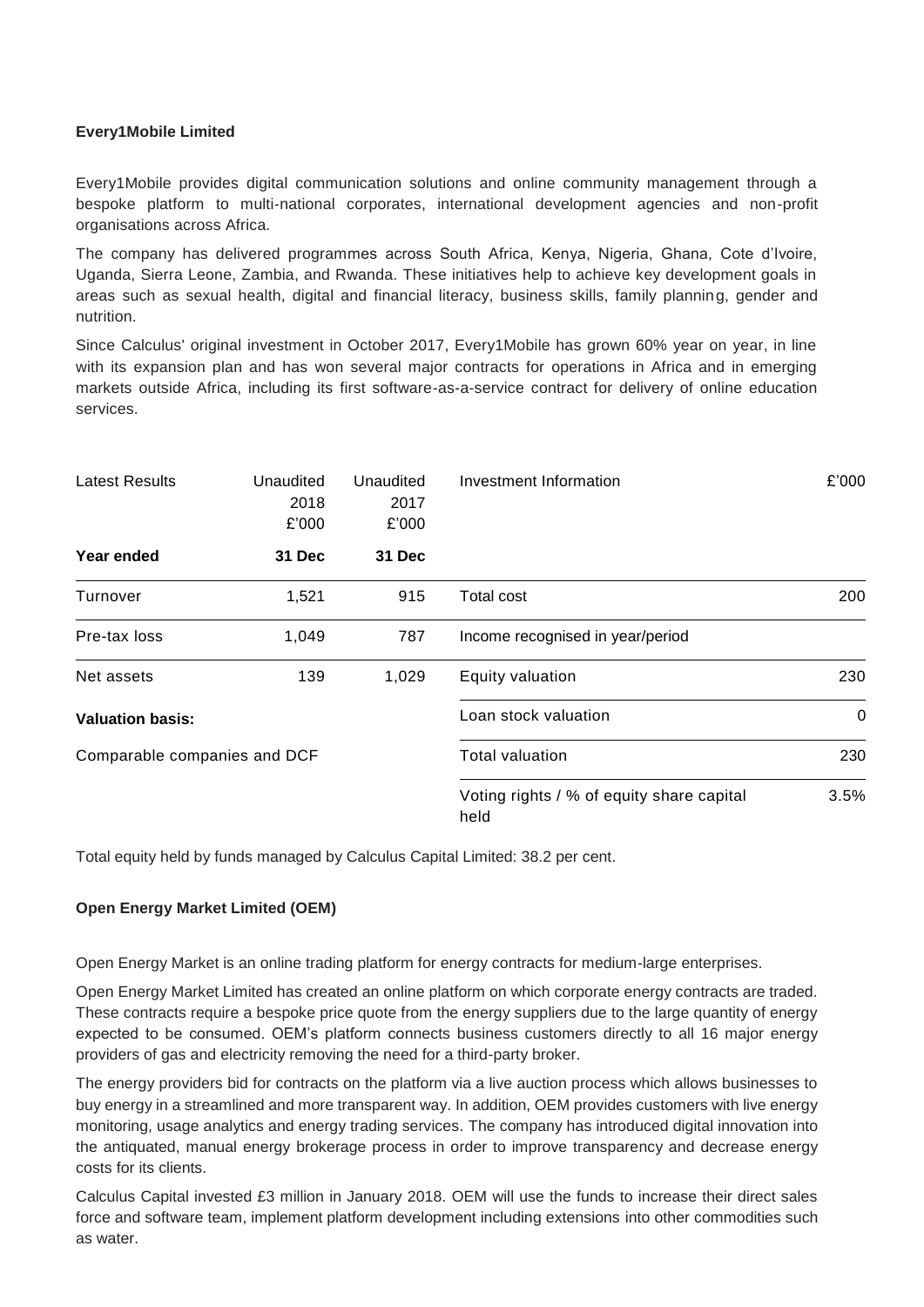| Latest Results | Audited | Unaudited | Investment Information | £'000 |
|----------------|---------|-----------|------------------------|-------|
| (group)        | 2018    | 2017      |                        |       |
|                | £'000   | £'000     |                        |       |

| Year ended              | 31 Jan | 31 Jan |                                   |      |
|-------------------------|--------|--------|-----------------------------------|------|
| Turnover                | 1,171  | 734    | Total cost                        | 200  |
| Pre-tax loss            | 405    | 51     | Income recognised in year/period  |      |
| Net liabilities         | 3,094  | 377    | Equity valuation                  | 230  |
| <b>Valuation basis:</b> |        |        | Loan stock valuation              |      |
| Last price paid         |        |        | <b>Total valuation</b>            | 230  |
|                         |        |        | Voting rights / % of equity share | 1.9% |
|                         |        |        | capital held                      |      |

Total equity held by funds managed by Calculus Capital Limited: 28.2 per cent.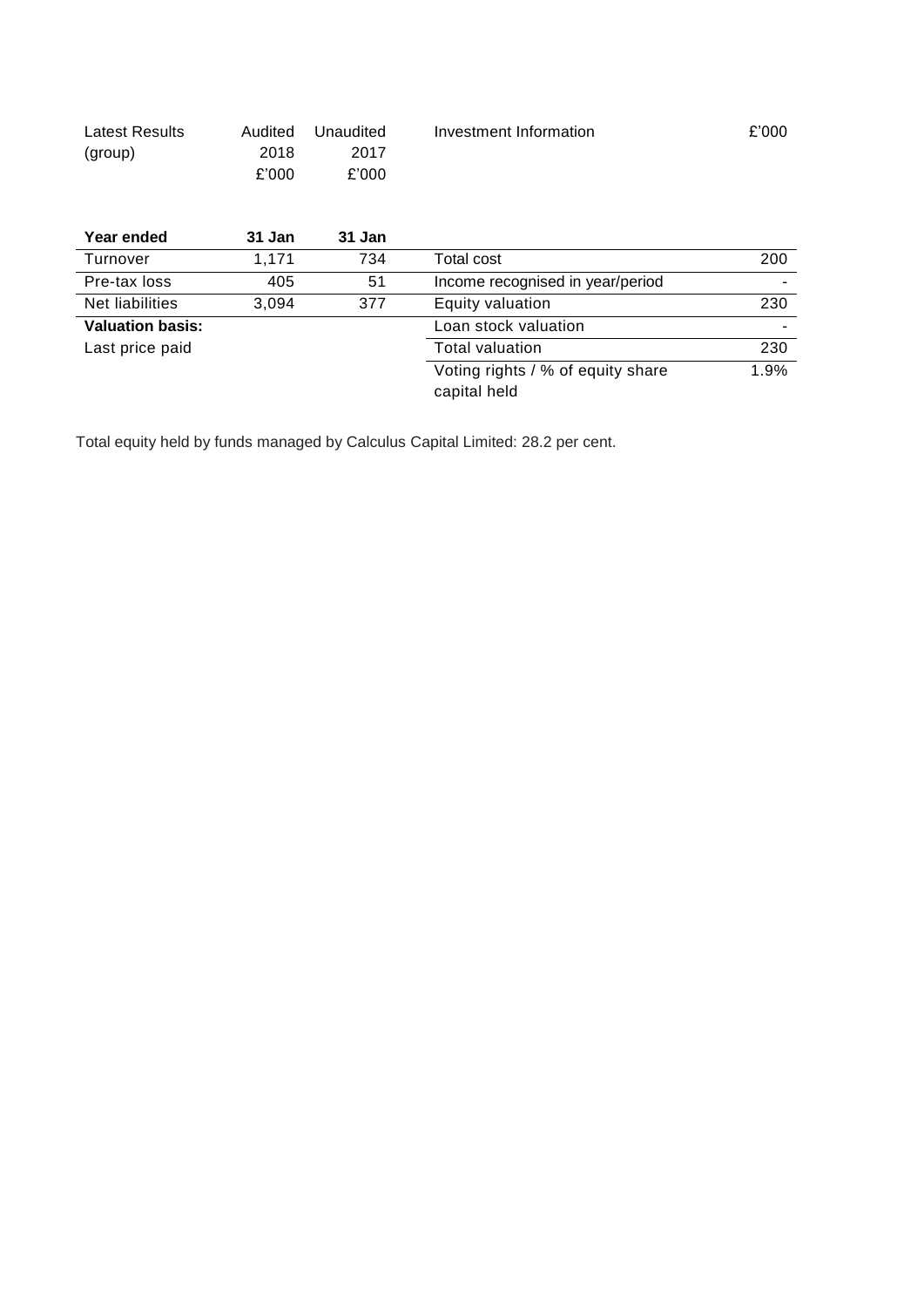## **Other Statutory Information**

## **Company activities and status**

The Company is registered as a public limited company and incorporated in England and Wales with registration number 07142153. Its shares have a premium listing and are traded on the London Stock Exchange.

On incorporation, the Company was an investment company under section 833 of the Companies Act 2006. On 18 May 2011, investment company status was revoked by the Company. This was done in order to allow the Company to pay dividends to shareholders using the special reserve (a distributable capital reserve), which had been created on the cancellation of the share premium account on 20 October 2010 and on 1 November 2017.

## **Company business model**

The Company's business model is to conduct business as a VCT. Company affairs are conducted in a manner to satisfy the conditions to enable it to obtain approval as a VCT under sections 258-332 of the Income Tax Act 2007 ("ITA 2007").

# **Investment policy**

It is intended that a minimum of 75 per cent of the monies raised by the Company will be invested in a variety of investments which will be selected to preserve capital value, whilst generating income, and may include:

- Bonds issued by the UK Government; and
- Fixed income securities issued by major companies and institutions, liquidity funds and fixed deposits with counterparty credit rating of not less than A minus (Standard & Poor's rate)/A3 (Moody's rated).

The Company's policy is to build a diverse portfolio of Qualifying Investments of primarily established unquoted companies across different industries and investments which may be by way of loan stock and/or fixed rate preference shares as well as Ordinary shares to generate income. The amount invested in any one sector and any one company will be no more than 20 per cent and 10 per cent respectively of the qualifying portfolio. These percentages are measured as at the time of investment. The Board and its Investment Manager, Calculus Capital Limited, will review the portfolio of investments on a regular basis to assess asset allocation and the need to realise investments to meet the Company's objectives or maintain VCT status.

Where investment opportunities arise in one asset class which conflict with assets held or opportunities in another asset class, the Board will make the investment decision. Under its Articles, the Company has the ability to borrow a maximum amount equal to 25 per cent of the aggregate amount paid on all shares issued by the Company (together with any share premium thereon). The Board will consider borrowing if it is in the shareholders' interests to do so. In particular, because the Board intends to minimise cash balances, the Company may borrow on a shortterm to medium-term basis for cashflow purposes and to facilitate the payment of dividends and expenses in the early years.

# **Long term viability**

In assessing the long-term viability of the Company, the Directors have had regard to the guidance issued by the Financial Reporting Council. The Directors have assessed the prospects of the Company for a period of five years, which was selected because this is the minimum holding period for VCT shares. The Board's strategic review considers the Company's income and expenses, dividend policy, liquid investments and ability to make realisations of qualifying investments. These projections are subject to sensitivity analysis which involves flexing a number of the main assumptions underlying the forecast both individually and in unison. Where appropriate, this analysis is carried out to evaluate the potential impact of the Company's principal risks actually occurring. Based on the results of this analysis, the Directors have a reasonable expectation that the Company will be able to continue in operation and meet its liabilities as they fall due over the five-year period of their assessment. The principal assumptions used are as follows: i) Calculus Capital Limited pays any expenses in excess of 3.0 per cent of NAV as set out on page 30 of the Accounts; ii) the level of dividends paid are at the discretion of the Board; iii) the Company's liquid investments which include cash, money market instruments and quoted shares can be realised as permitted by the Company's investment policy; iv) the illiquid nature of the qualifying portfolio. Based on the results of this analysis, the Directors have a reasonable expectation that the Company will be able to continue in operation and meet its liabilities as they fall due.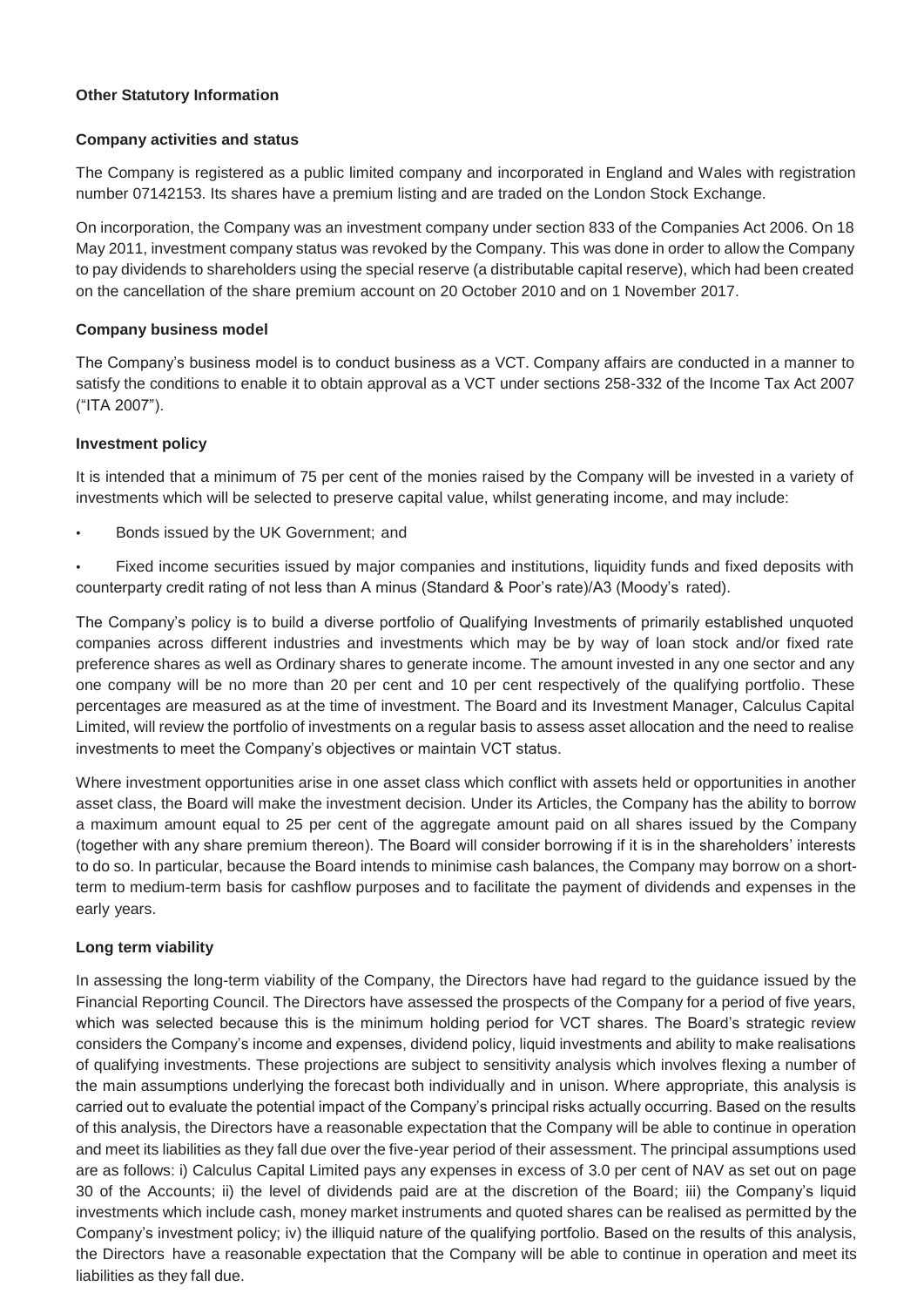In making this statement the Board carried out a robust assessment of the principal risks facing the Company including those that might threaten its business model, future performance, solvency or liquidity.

#### **Alternative investments funds directive (AIFMD)**

The AIFMD regulates the management of alternative investment funds, including VCTs. The VCT is externally managed under the AIFMD by Calculus Capital Limited which is a small authorised Alternative Investment Fund Manager.

#### **Risk diversification**

The Board controls the overall risk of the Company. Calculus Capital Limited will ensure the Company has exposure to a diversified range of Qualifying Investments from different sectors.

Since November 2015, the types of non-qualifying investment include:

• Bonds issued by the UK Government; and

• Fixed income securities issued by major companies and institutions, liquidity funds and fixed deposits with counterparty credit rating of not less than A minus (Standard & Poor's rate)/A3 (Moody's rated).

## **VCT regulation**

The Company's investment policy is designed to ensure that it will meet, and continue to meet, the requirements for approved VCT status from HM Revenue & Customs. Amongst other conditions, the Company may not invest more than 15 per cent (by value at the time of investment) of its investments in a single company and must have at least 70 per cent by value of its investments throughout the period in shares or securities in qualifying holdings, of which 30 per cent by value must be Ordinary shares which carry no preferential rights ("eligible shares"). For funds raised from 6 April 2011, the requirement for 30 per cent to be invested in eligible shares was increased to 70 per cent.

Changes to legislation were made in the Finance Bill 2018 such that from 1 March 2020 the percentage by value of the Company's investments in shares or securities which must be invested by and maintained in qualifying holdings will rise to 80 per cent. In addition, 30 per cent of any money raised after 6 April 2018 will need to be invested in qualifying holdings within 12 months after the end of the accounting period in which the money was raised and loan stock investments in investee companies must be unsecured and must not carry a coupon which exceeds 10% per annum on average over a five year period.

#### **Key strategic issues considered during the year**

#### **Performance**

The Board reviews performance by reference to a number of key performance indicators ("KPIs") and considers that the most relevant KPIs are those that communicate the financial performance and strength of the Company as a whole, being;

- total return per share
- net asset value per share

The financial highlights of the Company can be found after the contents page of the Report and Accounts.

Further KPIs are those which show the Company's position in relation to the VCT tests which it is required to meet in order to meet and maintain its VCT status. The Qualifying % is disclosed in the Investment Manager's review. The Company has received approval as a VCT from HM Revenue & Customs.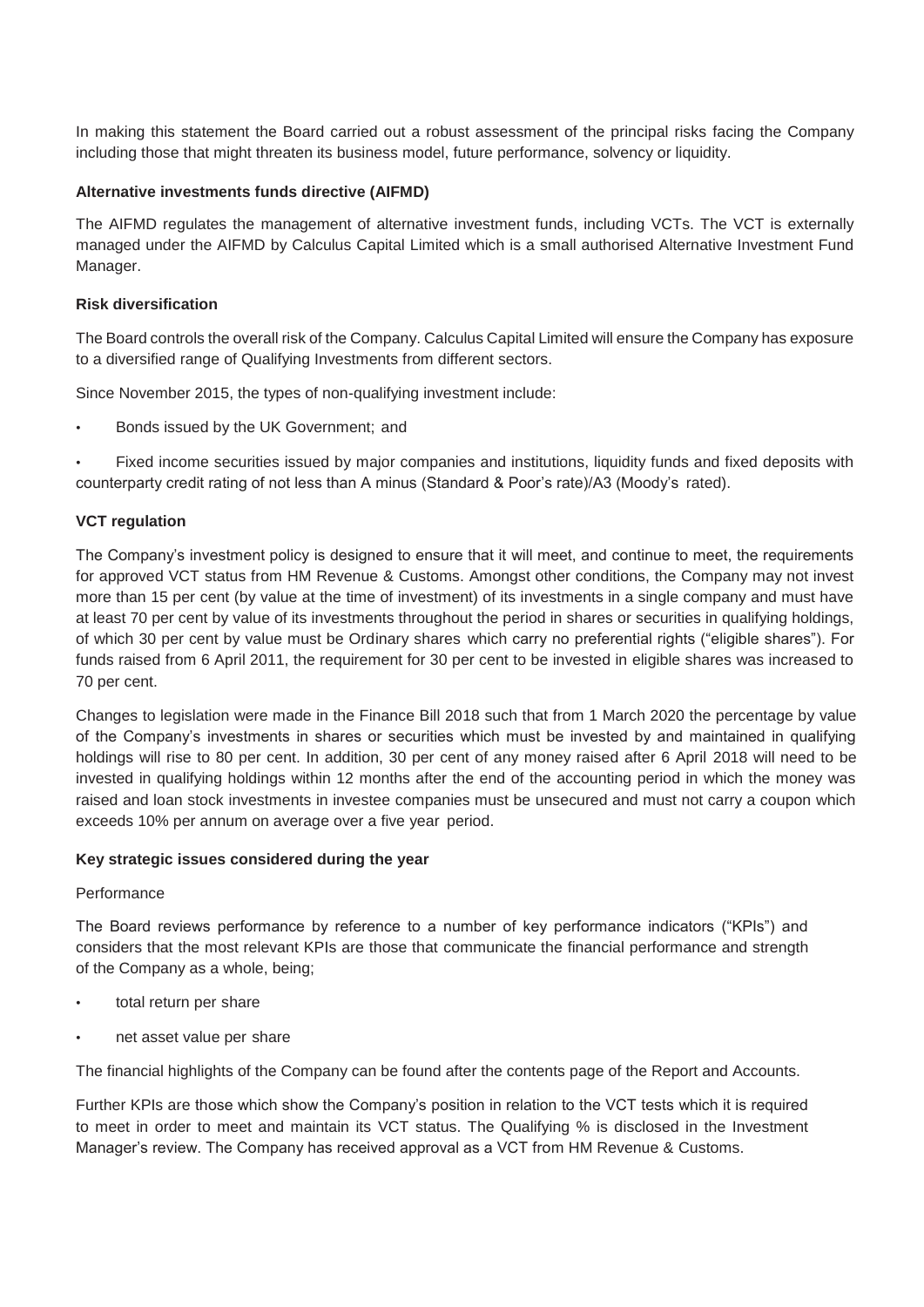## **Principal risks and uncertainties facing the Company and management of risk**

The Company is exposed to a variety of risks. The principal financial risks, the Company's policies for managing these risks and the policy and practice with regard to financial instruments are summarised in note 16 to the **Accounts** 

The Board has also identified the following additional risks and uncertainties:

## **Regulatory risk**

The Company has received approval as a VCT under ITA 2007. Failure to meet and maintain the qualifying requirements for VCT status could result in the loss of tax reliefs previously obtained, resulting in adverse tax consequences for investors, including a requirement to repay the income tax relief obtained, and could also cause the Company to lose its exemption from corporation tax on chargeable gains.

The Board receives regular updates from the Investment Manager and financial information is produced on a monthly basis. The Investment Manager monitors VCT regulation and presents its findings to the Board on a quarterly basis. The Investment Manager builds in 'headroom' when making investments to allow for changes in valuation. This 'headroom' is reviewed prior to making and realising qualifying investments.

Independent advisers are used to monitor and advise on the Company's compliance with the VCT rules.

# **Qualifying investments**

There are restrictions regarding the type of companies in which the Company may invest and there is no guarantee that suitable investment opportunities will be identified.

Investment in unquoted companies and AIM-traded companies involves a higher degree of risk than investment in companies traded on the main market of the London Stock Exchange. These companies may not be freely marketable and realisations of such investments can be difficult and can take a considerable amount of time. There may also be constraints imposed upon the Company with respect to realisations in order to maintain its VCT status which may restrict the Company's ability to obtain the maximum value from its investments.

Calculus Capital Limited has been appointed to manage the qualifying investments portfolio and has extensive experience of investing in this type of investment. Regular reports are provided to the Board and a representative of Calculus Capital Limited is on the Company's board. Risk is managed through the investment policy which limits the amount that can be invested in any one company and sector to 10 per cent and 20 per cent of the qualifying portfolio respectively at the time of investment.

## **Liquidity/ marketability risk.**

Due to the holding period required to maintain up-front tax reliefs, there is a limited secondary market for VCT shares and investors may therefore find it difficult to realise their investments. As a result, the market price of the shares may not fully reflect, and will tend to be at a discount to, the underlying net asset value. The level of discount may also be exacerbated by the availability of income tax relief on the issue of new VCT shares. The Board recognises this difficulty, and has taken powers to buy back shares, which could be used to enable investors to realise investments.

## **Employees, environmental, human rights and community issues**

The Company has no employees and the Board comprises entirely non-executive directors. Day-to-day management of the Company's business is delegated to the Investment Manager (details of the management agreement are set out in the Directors' Report) and the Company itself has no environmental, human rights, or community policies. In carrying out its activities and in its relationships with suppliers, the Company aims to conduct itself responsibly, ethically and fairly.

## **Gender Diversity**

At the year end, the Board of directors comprised two male directors and two female Directors. On the 1st March 2019, Jan Ward was appointed, increasing the number of female board members to three.

## **Statement regarding annual report and accounts**

The Directors consider that taken as a whole, the Annual Report and Accounts is fair, balanced and understandable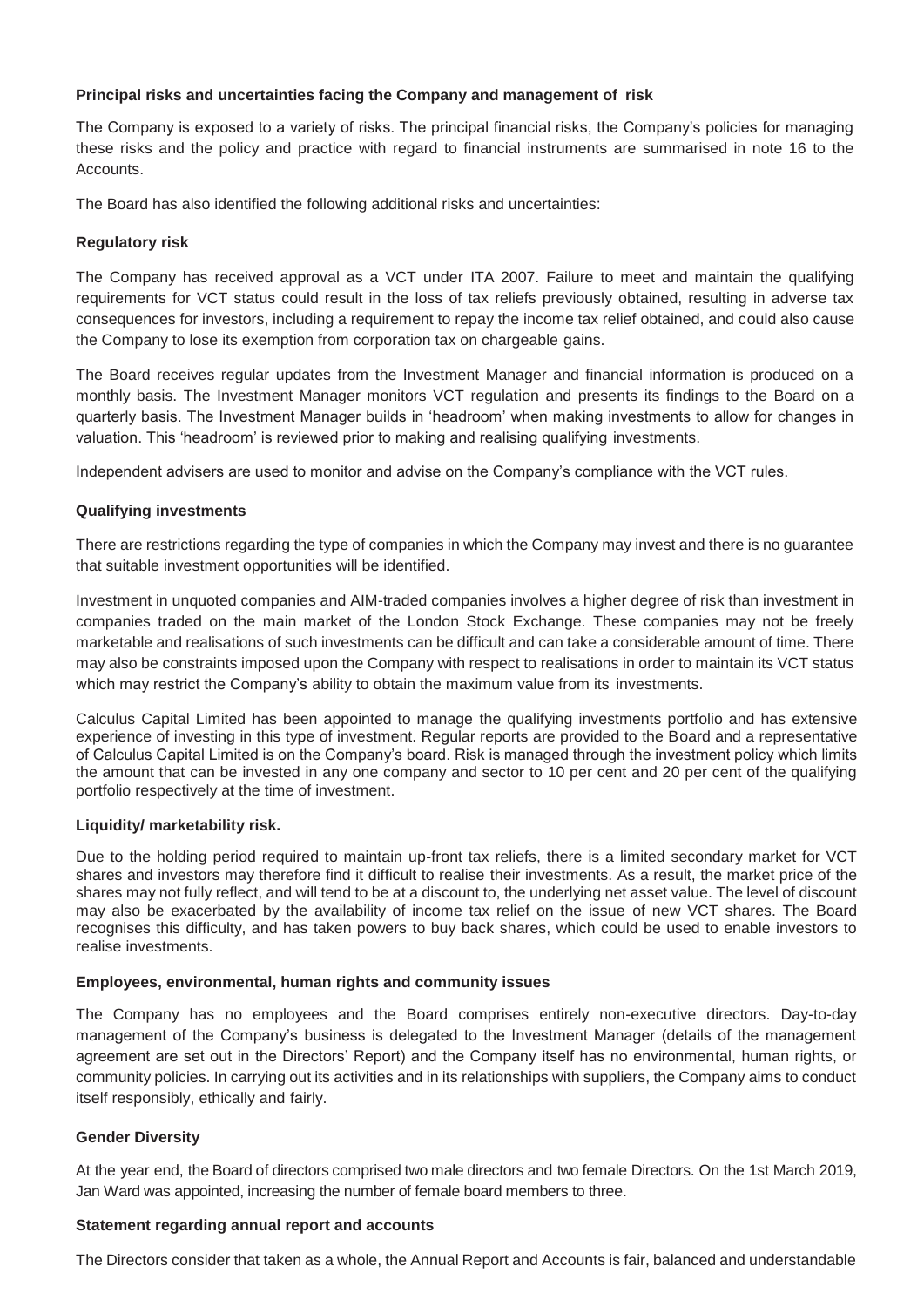and provides the information necessary for shareholders to assess the Company's position and performance, business model and strategy.

Michael O'Higgins, Chairman 9 May 2019

## **EXTRACT OF THE DIRECTOR'S REPORT**

#### **Share capital**

The capital structure of the Company and movements during the year are set out in note 12 of the Accounts. At the year end, no shares were held in Treasury. During the year, the following changes to the Company's share capital have taken place:

| Total shares in issue - 28 February 2019        | 18,422,373 |
|-------------------------------------------------|------------|
| Issue of new Ordinary shares - 28 February 2019 | 1,754,516  |
| Issue of new Ordinary shares - 23 January 2019  | 2,116,998  |
| Share buyback - 5 November 2018                 | (38,000)   |
| Share buyback - 21 August 2018                  | (10,000)   |
| Issue of new Ordinary shares – 1 August 2018    | 1,176,844  |
| Issue of new Ordinary shares - 5 April 2018     | 28,750     |
| Issue of new Ordinary shares - 4 April 2018     | 1,750,548  |
| Total shares in issue – 1 March 2018            | 11,642,717 |

Since the year end a further 2,076,361 new Ordinary shares have been issued pursuant to an offer for subscription.

## **Substantial Shareholdings**

As at 28 February 2019, Mr Alistair Watson held 645,499 Ordinary shares representing 3.5% of the share capital of the Company. There were no other notifiable interests in the voting rights of the Company.

#### **Management**

Calculus Capital Limited is the qualifying Investments' portfolio manager. Calculus Capital Limited was appointed as Investment Manager pursuant to an agreement dated 2 March 2010, a supplemental agreement was entered into on 7 January 2011 in relation to the management of the C Share fund, a further supplemental agreement entered into on 26 October 2015 in relation to the management of the D share fund and covers the addition of company secretarial duties and a further supplemental management agreement entered into on 12 September 2017 in relation to the merged share fund (together, the "Calculus Management Agreements"). From 12 September 2017, Calculus Capital Limited agreed to meet the annual expenses of the Company in excess of 3.0 per cent of the net asset value of the Ordinary shares.

Pursuant to the Calculus Management Agreements, Calculus Capital Limited will receive an annual management fee of 1.75 per cent of the net asset value of the Ordinary share fund, calculated and payable quarterly in arrears.

Calculus Capital Limited is also entitled to a fee of £15,000 per annum (plus VAT where applicable) for the provision of company secretarial services.

For the year to 28 February 2019, Calculus Capital Limited charged £197,314 in management fees, £18,000 in company secretarial fees, and did not contribute to the expenses (2018: charged £154,089 in management fees, £18,000 in company secretarial fees and contributed £26,435 to the expenses cap).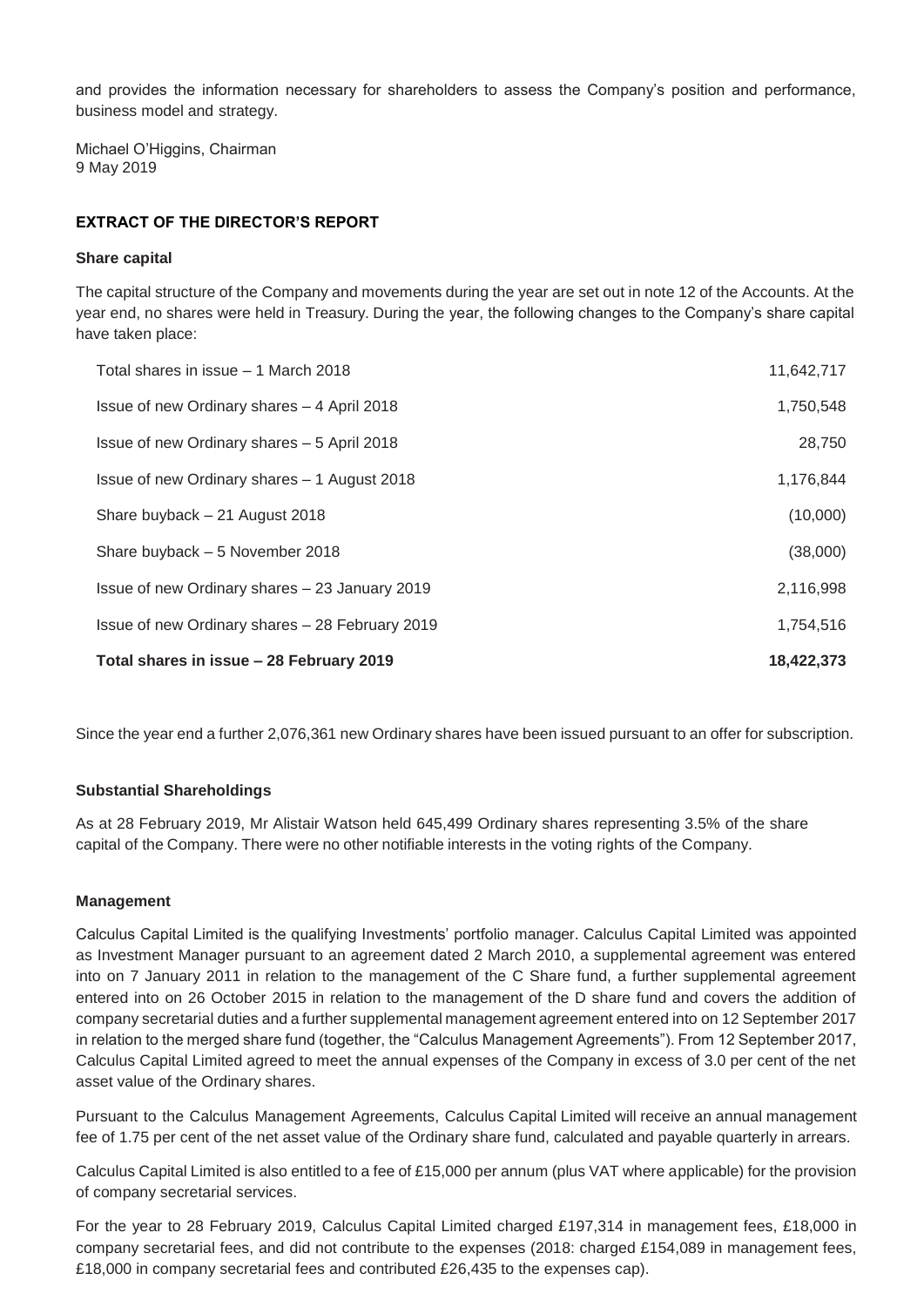Pursuant to a performance incentive agreement dated 26 October 2015, Calculus Capital Limited is entitled to a performance incentive fee equal to 20 per cent of Ordinary shareholder (formerly D shareholder) dividends and distributions paid in excess of 105 pence.

Investec Structured Products was appointed as Investment Manager pursuant to an agreement dated 2 March 2010, and their appointment as Investment Manager terminated in February 2017. Certain performance incentive agreements were entered into with Calculus Capital Limited and Investec Structured Products.

Pursuant to a performance incentive agreement between the Company, Calculus Capital Limited and Investec Structured Products dated 2 March 2010, Investec Structured Products and Calculus Capital Limited will each receive a performance incentive fee payable in cash of an amount equal to 10 per cent of dividends and distributions paid to old ordinary shareholders following the payment of such dividends and distributions provided that such shareholders have received in aggregate distributions of at least 105p per ordinary share (including the relevant distribution being offered).

Pursuant to a performance incentive agreement between the Company, Calculus Capital Limited and Investec Structured Products dated 7 January 2011, Investec Structured Products and Calculus Capital Limited will be entitled to performance incentive fees as set out below:

• 10 per cent of C shareholder proceeds in excess of 105p up to and including proceeds of 115p per C share, such amount to be paid within ten business days of the date of payment of the relevant dividend or distribution pursuant to which a return of 115p per C share is satisfied; and

• 10 per cent of C shareholder proceeds in excess of 115p per C share, such amounts to be paid within ten business days of the date of payment of the relevant dividend or distribution,

provided that C shareholders received at least 70p per C share on or before 14 March 2017 and at least a further 45p per C share is received or offered for payment on or before the 14 March 2019.

# **Continuing Appointment of the Investment Manager**

The Board keeps the performance of Calculus Capital Limited under continual review. A formal review of the Investment Manager's performance and the terms of their engagement has been carried out and the Board are of the opinion that the continuing appointment of Calculus Capital Limited as Investment Manager is in the interests of shareholders as a whole. The Board is satisfied with the performance of the Company to date. The Board is confident that the VCT qualifying tests will continue to be met.

## **Financial Risk Management**

The principal financial risks and the Company's policies for managing these risks are set out in note 16 to the Accounts.

## **Going Concern**

In assessing the going concern basis of accounting, the Directors have had regard to the guidance issued by the Financial Reporting Council. After making enquiries, and having reviewed the portfolio, balance sheet and projected income and expenditure for a period of twelve months from the date these financial statements were approved, the Directors have a reasonable expectation that the Company has adequate resources to continue in operation for at least the next twelve months. The Directors have therefore adopted the going concern basis in preparing the Accounts.

## **Annual General Meeting**

The Annual General Meeting will be held at the offices of Calculus Capital Limited, 104 Park Street, London, W1K 6NF at 11.30am on 4 July 2019.

# **DIRECTOR'S RESPONSIBILITIES STATEMENT**

## **Statement of Directors' Responsibilities in respect of the Annual Report and the Accounts**

The directors are responsible for preparing the Annual Report and the Accounts in accordance with applicable law and regulations.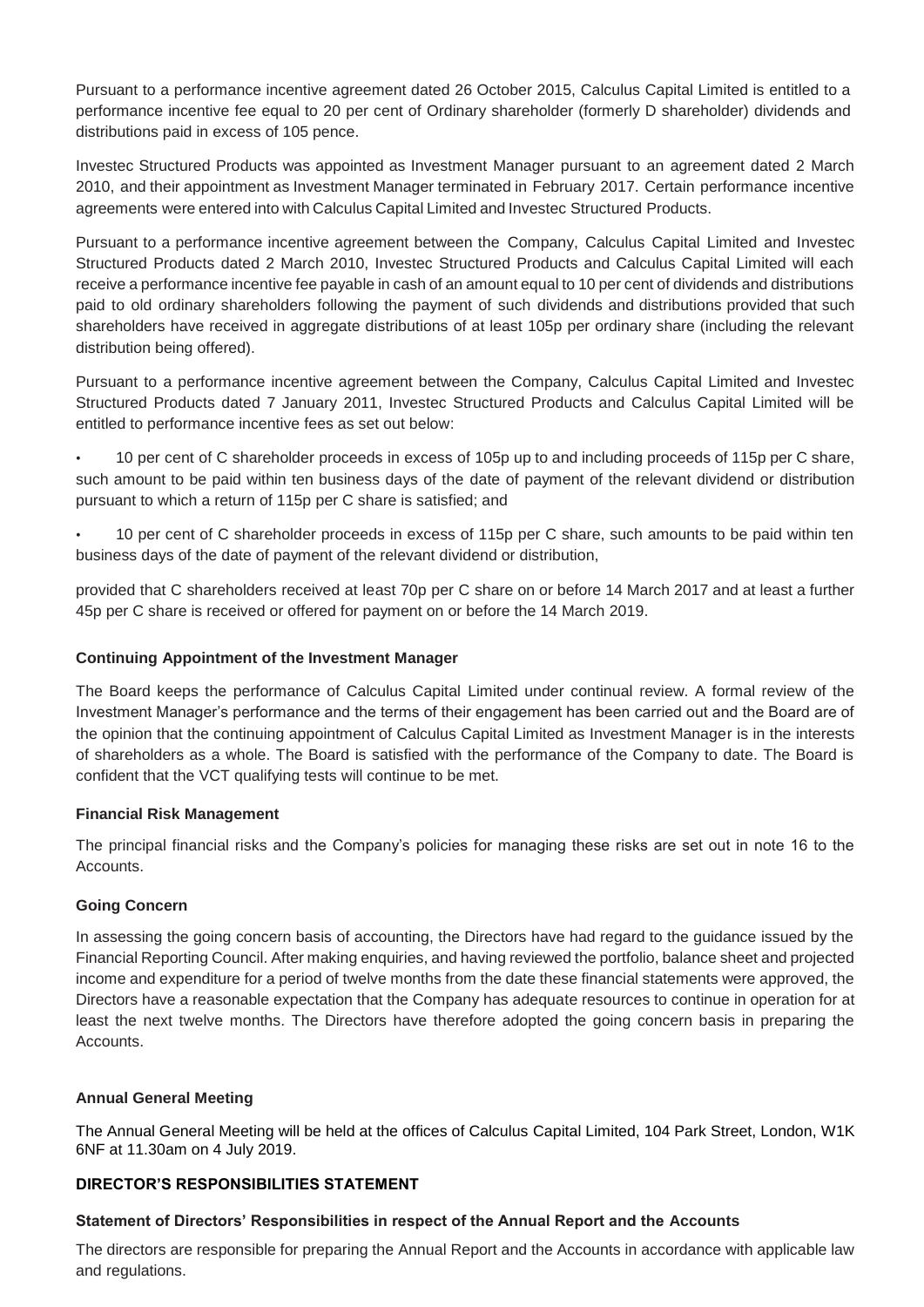Company law requires the directors to prepare Accounts for each financial year. Under that law they have elected to prepare the Accounts in accordance with United Kingdom Generally Accepted Accounting Practice (United Kingdom Accounting Standards and applicable laws).

Under company law the Directors must not approve the Accounts unless they are satisfied that they give a true and fair view of the state of affairs and profit or loss of the Company for that period.

In preparing these Accounts, the directors are required to:

- select suitable accounting policies and then apply them consistently;
- make judgments and accounting estimates that are reasonable and prudent;

state whether applicable UK Accounting Standards have been followed, subject to any material departures disclosed and explained in the Accounts; and

• prepare the Accounts on the going concern basis unless it is inappropriate to presume that the Company will continue in business.

The directors are responsible for keeping adequate accounting records that are sufficient to show and explain the Company's transactions and disclose with reasonable accuracy at any time the financial position of the Company and enable them to ensure that the Accounts comply with the Companies Act 2006. They are also responsible for safeguarding the assets of the Company and hence for taking reasonable steps for the prevention and detection of fraud and other irregularities.

Under applicable law and regulations, the directors are also responsible for preparing a Strategic Report, Directors' Report, Directors' Remuneration Report and Corporate Governance Statement that comply with that law and those regulations, and for ensuring that the Annual Report includes information required by the Listing Rules of the Financial Conduct Authority.

The Accounts are published on the www.calculuscapital.com website, which is a website maintained by the Company's investment manager, Calculus Capital Limited. The maintenance and integrity of the website maintained by Calculus Capital Limited is, so far as it relates to the Company, the responsibility of Calculus Capital Limited. The work carried out by the Auditor does not involve consideration of the maintenance and integrity of this website and accordingly, the Auditor accepts no responsibility for any changes that have occurred to the Accounts since they were initially presented on the website. Visitors to the website need to be aware that legislation in the United Kingdom covering the preparation and dissemination of the Accounts may differ from legislation in their jurisdiction.

We confirm that to the best of our knowledge:

• the Accounts, prepared in accordance with UK accounting standards, give a true and fair view of the assets, liabilities, financial position and profit or loss of the Company; and

• the Annual Report including the Strategic Report includes a fair review of the development and performance of the business and the position of the Company together with a description of the principal risks and uncertainties that it faces.

On behalf of the Board

Michael O'Higgins Chairman 9 May 2019

## **NON-STATUTORY ACCOUNTS**

The financial information set out below does not constitute the Company's statutory accounts for the year ended 28 February 2019 and the year ended 28 February 2018 but is derived from those accounts. Statutory Accounts for 2018 have been delivered to the Registrar of Companies, and those for 2019 will be delivered in due course. The Auditor has reported on these accounts; their report was (i) unqualified (ii) did not include a reference to any matters to which the Auditor drew attention by way of emphasis without qualifying their report and (iii) did not contain a statement under Section 498 (2) or (3) of the Companies Act 2006. The text of the Auditor's report can be found in the Company's full Annual Report and Accounts at<https://www.calculuscapital.com/calculus-vct/>.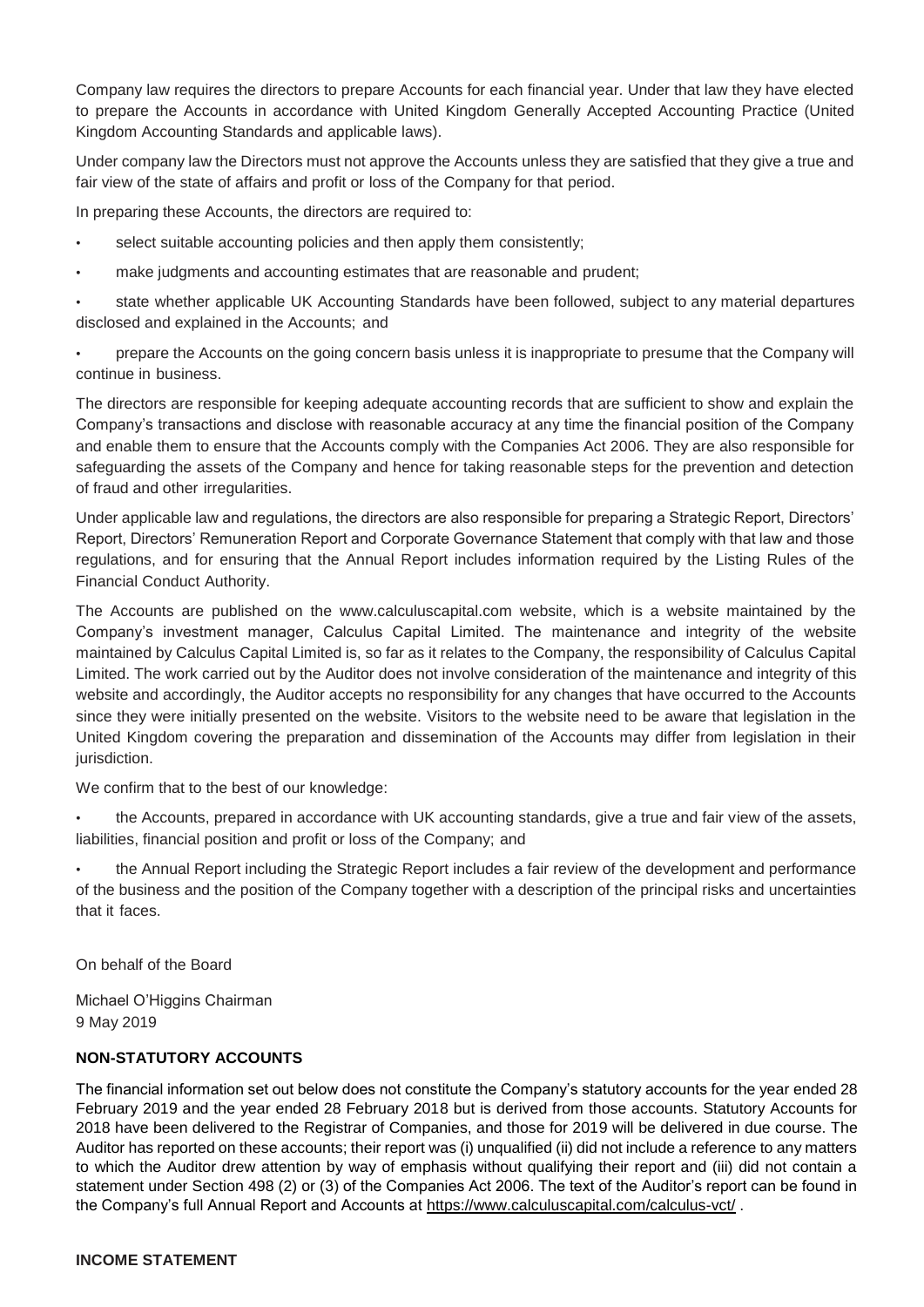|                                                 | <b>Note</b> | Revenue<br>Return<br>£'000 | Capital<br>Return<br>£'000 | Total<br>£'000 | Revenue<br>Return<br>£'000 | Capital<br>Return<br>£'000 | Total<br>£'000 |
|-------------------------------------------------|-------------|----------------------------|----------------------------|----------------|----------------------------|----------------------------|----------------|
| (Losses) /gains on investments at fair<br>value | 9           |                            | (612)                      | (612)          |                            | 232                        | 232            |
| Losses on disposal of investments               | 9           |                            | (88)                       | (88)           |                            | (159)                      | (159)          |
| Income                                          | 3           | 91                         |                            | 91             | 65                         |                            | 65             |
| Investment management fee                       | 4           | (49)                       | (148)                      | (197)          | (39)                       | (115)                      | (154)          |
| Costs of acquiring Neptune                      |             |                            |                            |                |                            |                            |                |
| Calculus assets and liabilities                 |             |                            |                            |                | (55)                       |                            | (55)           |
| Other expenses                                  | 5           | (221)                      |                            | (221)          | (202)                      |                            | (202)          |
| Deficit before taxation                         |             | (179)                      | (848)                      | (1,027)        | (231)                      | (42)                       | (273)          |
| Taxation                                        | 6           |                            |                            |                |                            |                            |                |
| Deficit attributable to shareholders            |             | (179)                      | (848)                      | (1,027)        | (231)                      | (42)                       | (273)          |
| Deficit per Ordinary share                      | 8           | (1.3)p                     | (6.0)p                     | (7.3)p         | (2.3)p                     | (0.4)p                     | (2.7)p         |

# **Year Ended 28 February 2019 Year Ended 28 February 2018**

All items in the above statement derive from continuing operations. No operations were acquired or discontinued during the year.

There is no other comprehensive income as there were no other gains or losses other than those passing through the Income Statement.

The revenue and capital return columns are both prepared in accordance with the AIC SORP.

The notes on pages 51 to 64 form an integral part of these Accounts

# **STATEMENT OF CHANGES IN EQUITY for the year ended 28 February 2019**

|                                        | Share<br>Capital<br>£'000 | Share<br>Premium<br>£'000 | Special<br>Reserve<br>£'000 | Capital<br>redemption<br>Reserve<br>£'000 | Capital<br>Reserve<br>Realised<br>£'000 | Capital<br>Reserve<br>Unrealised | Revenue<br>Reserve<br>£'000 | Total  |
|----------------------------------------|---------------------------|---------------------------|-----------------------------|-------------------------------------------|-----------------------------------------|----------------------------------|-----------------------------|--------|
| For the year ended 28 February<br>2019 |                           |                           |                             |                                           |                                         |                                  |                             |        |
| 1 March 2018                           | 116                       | 298                       | 9,974                       | 56                                        | 451                                     | 171                              | (936)                       | 10,130 |
| Investment holding losses              |                           |                           |                             |                                           | -                                       | (612)                            |                             | (612)  |
| Loss on disposal of investments        |                           |                           |                             |                                           | (88)                                    |                                  |                             | (88)   |
| New share issue                        | 68                        | 5,446                     |                             |                                           |                                         |                                  |                             | 5,514  |
| Expenses of share issue                |                           | (98)                      |                             |                                           |                                         |                                  |                             | (98)   |
| Share buybacks for cancellation        |                           |                           | (35)                        |                                           |                                         |                                  |                             | (35)   |
| Management fee allocated to            |                           |                           |                             |                                           | (148)                                   |                                  |                             | (148)  |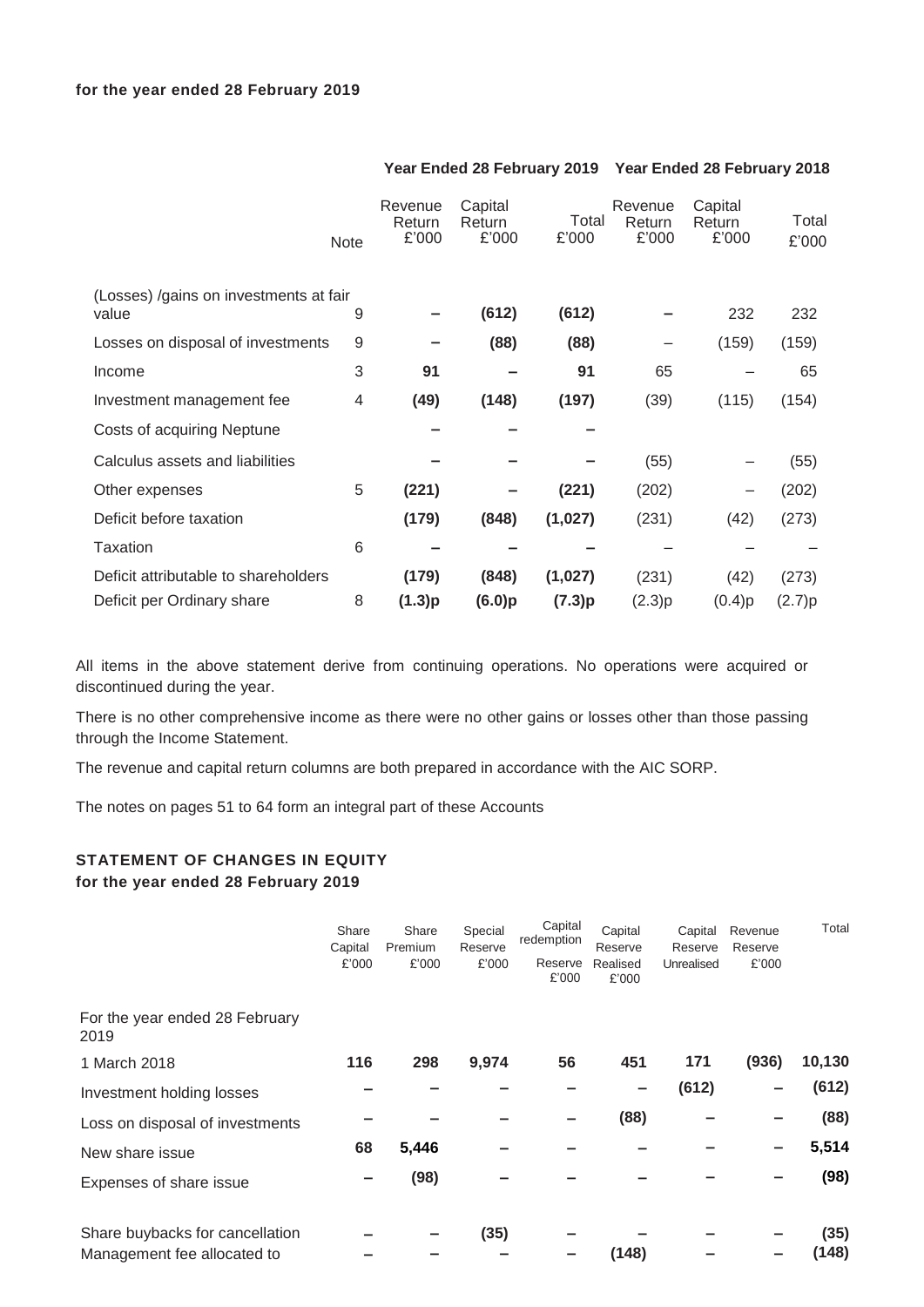| capital<br>Change in accrual in IFA<br>commission                |      | (62)     |                |    |       |       |          | (62)   |
|------------------------------------------------------------------|------|----------|----------------|----|-------|-------|----------|--------|
| Revenue return after tax                                         |      |          |                |    |       |       | (179)    | (179)  |
| Dividends paid                                                   |      |          | (451)          |    |       |       |          | (451)  |
| 28 February 2019                                                 | 184  | 5,584    | 9,488          | 56 | 215   | (441) | (1, 115) | 13,971 |
| For the year ended 28 February<br>2018                           |      |          |                |    |       |       |          |        |
| 1 March 2017                                                     | 141  | 7,046    | 1,277          |    | 725   | (61)  | (705)    | 8,423  |
| Investment holding gains                                         |      |          |                |    |       | 232   |          | 232    |
| Loss on disposal of investments                                  |      |          |                |    | (159) |       |          | (159)  |
| New share issue                                                  | 31   | 2,639    | 3              |    |       |       |          | 2,673  |
| Expense of share issue                                           |      | (20)     |                |    |       |       |          | (20)   |
| Management fee<br>allocated to capital                           |      |          |                |    | (115) |       |          | (115)  |
| Purchase of shares for<br>cancellation with merger<br>of classes | (55) |          |                | 55 |       |       |          |        |
| Cancellation of share                                            |      |          |                |    |       |       |          |        |
| premium account                                                  |      | (9, 342) | 9,342          |    |       |       |          |        |
| Share buybacks for<br>cancellation                               | (1)  |          | (49)           | 1  |       |       |          | (49)   |
| Change in accrual in IFA<br>commission                           |      | (25)     | $\overline{2}$ |    |       |       |          | (23)   |
| Revenue return after tax                                         |      |          |                |    |       |       | (231)    | (231)  |
| Dividends paid                                                   |      |          | (601)          |    |       |       |          | (601)  |
| 28 February 2018                                                 | 116  | 298      | 9,974          | 56 | 451   | 171   | (936)    | 10,130 |

The notes on pages 51 to 64 form an integral part of these Accounts

# **STATEMENT OF FINANCIAL POSITION**

# **at 28 February 2019**

|                                                  |             | 28 February<br>2019 | 28 February<br>2018 |
|--------------------------------------------------|-------------|---------------------|---------------------|
|                                                  | <b>Note</b> | £'000               | £'000               |
| <b>Fixed assets</b>                              |             |                     |                     |
| Investments at fair value through profit or loss | 9           | 11,593              | 7,982               |
| <b>Current assets</b>                            |             |                     |                     |
| <b>Debtors</b>                                   | 10          | 1,417               | 44                  |
| Cash at bank and on deposit                      |             | 1,176               | 2,267               |
| Creditors: amount falling due within one year    |             |                     |                     |
| Creditors                                        | 11          | (145)               | (142)               |
| Net current assets                               |             | 2,448               | 2,169               |
| Non-current liabilities                          |             |                     |                     |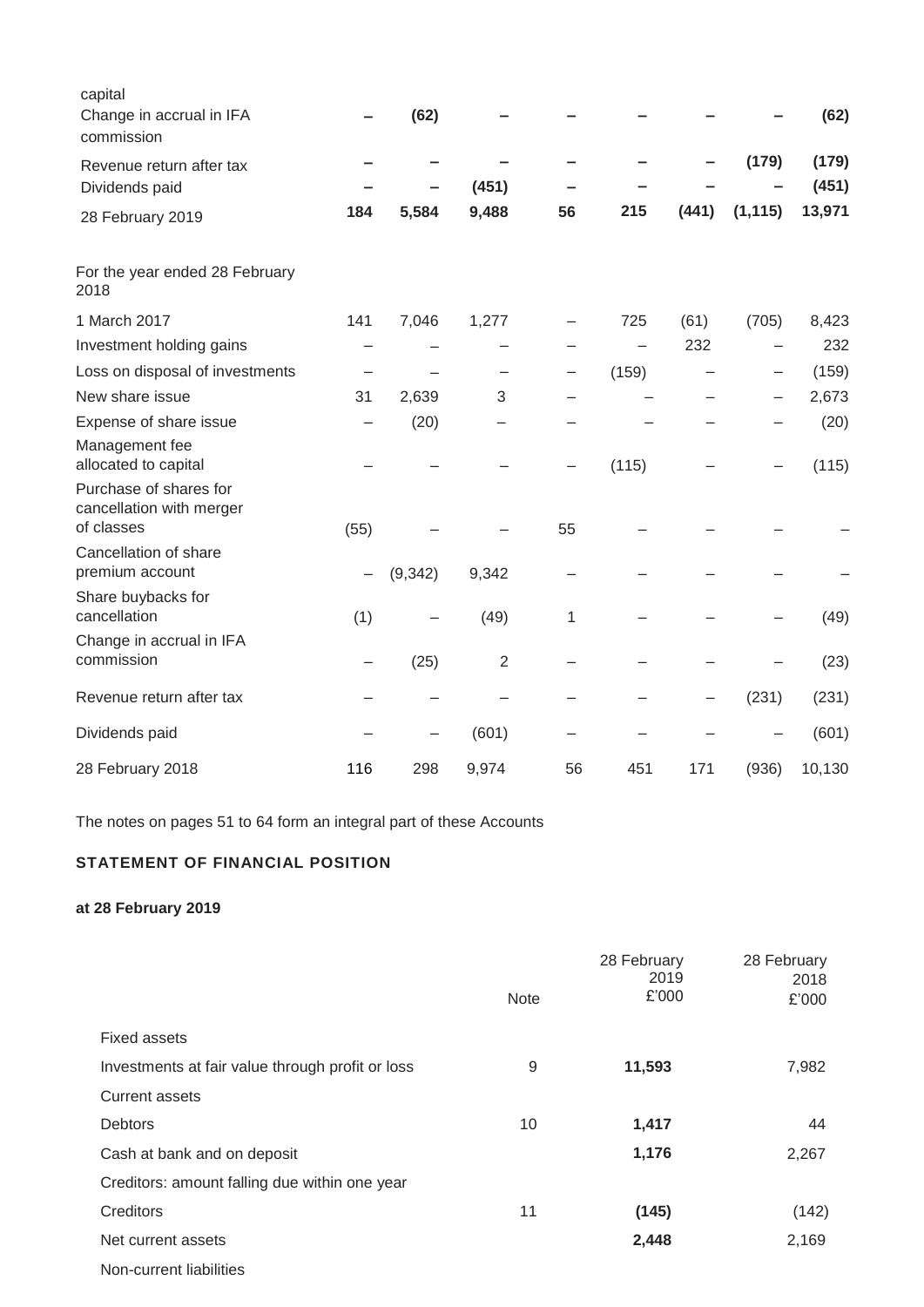| IFA trail commission                       |    | (70)     | (21)   |
|--------------------------------------------|----|----------|--------|
| Net assets                                 |    | 13,971   | 10,130 |
| Capital and reserves                       |    |          |        |
| Called-up share capital                    | 12 | 184      | 116    |
| Share premium                              |    | 5,584    | 298    |
| Special reserve                            |    | 9,488    | 9,974  |
| Capital redemption reserve                 |    | 56       | 56     |
| Capital reserve - realised                 |    | 215      | 451    |
| Capital reserve - unrealised               |    | (441)    | 171    |
| Revenue reserve                            |    | (1, 115) | (936)  |
| Equity shareholders' funds                 |    | 13,971   | 10,130 |
| Net asset value per Ordinary share - basic | 13 | 75.8p    | 87.0p  |

The notes on pages 51 to 64 form an integral part of these Accounts. The financial statements on pages 46 to 50 were approved by the Board of directors of Calculus VCT plc and were authorised for issue on 9 May 2019 and were signed on its behalf by:

Michael O'Higgins Chairman **STATEMENT OF CASHFLOWS**

# **for the year ended 28 February 2019**

|      | Year Ended | Year Ended<br>28 Feb 2018  |
|------|------------|----------------------------|
| Note | £'000      | £'000                      |
|      |            |                            |
|      | 47         | 67                         |
|      | 3          | $\overline{2}$             |
|      | (190)      | (145)                      |
|      | (213)      | (264)                      |
| 14   | (353)      | (340)                      |
|      |            |                            |
|      | (6,057)    | (1,070)                    |
|      | 1,746      | 73                         |
|      | (4, 311)   | (997)                      |
|      | 4,157      | 418                        |
|      |            |                            |
|      |            | (127)                      |
|      |            | (3)                        |
|      |            | 286                        |
|      |            | (102)                      |
|      | (35)       | (49)                       |
|      |            | 28 Feb 2019<br>(94)<br>(4) |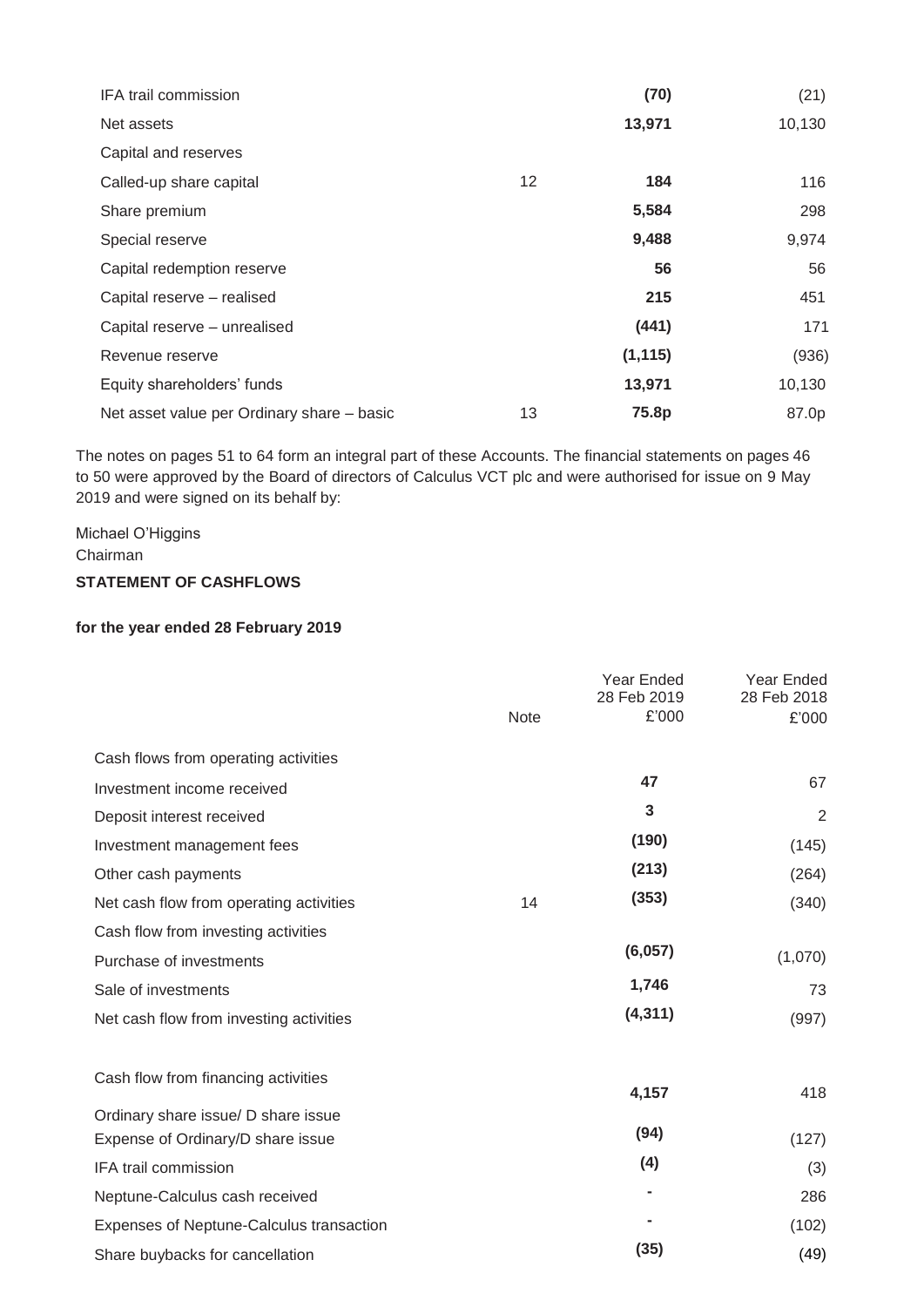| Equity dividend paid                               | (451)   | (601)    |
|----------------------------------------------------|---------|----------|
| Net cash flow from financing activities            | 3,573   | (178)    |
| (Decrease)/increase in cash and cash equivalents   | (1,091) | (1, 515) |
| Analysis of changes in cash and cash equivalents   |         |          |
| Cash and cash equivalents at the beginning of year | 2,267   | 3,782    |
| Net cash (decrease)/increase                       | (1,091) | (1, 515) |
| Cash and cash equivalents at the year end          | 1,176   | 2,267    |

The notes on pages 51 to 64 form an integral part of these Accounts.

# **NOTES TO THE ACCOUNTS**

# **1. Company information**

The Company is incorporated in England and Wales and operates under the Companies Act 2006 (the Act) and the regulations made under the Act as a public company limited by shares, with registered number 07142153. The registered office of the Company is 104 Park Street, London, W1K 6NF.

# **2. Accounting Policies Basis of accounting**

The financial statements have been prepared on a basis compliant with applicable United Kingdom accounting standards, including Financial Reporting Standard 102 - The Financial Reporting Standard applicable in the United Kingdom and Republic of Ireland ('FRS102') and with the Act. The Directors have prepared the financial statements on a basis compliant with the recommendations of the Statement of Recommended Practice ("the SORP") for Investment Trust Companies and Venture Capital Trusts produced by the Association of Investment Companies ("AIC").

The financial statements are presented in Sterling (£).

## **Going concern**

After reviewing the Company's forecasts and projections, the Directors have a reasonable expectation that the Company has adequate resources to continue in operational existence for the foreseeable future (being a period 12 months from the date these financial statements were approved). The Company therefore continues to adopt the going concern basis in preparing its financial statements.

## **Significant judgements and estimates**

Preparations of the financial statements requires management to make significant judgements and estimates. The items in the financial statements where these judgements and estimates have been made are in the valuation of unquoted investments. The valuation methodologies used when valuing unquoted investments provide a range of possible values. Judgements are used to estimate where in the range the fair value lies. The sensitivity analysis in note 16 demonstrates the impact on the portfolio of applying alternative values in the upside and downside.

As at 28 February 2019 the value of unquoted investments included within the Company's investment portfolio was £5,532,937 (2018: £4,726,742).

## **Investments**

The Company has adopted FRS 102, sections 11 and 12, for the recognition of financial instruments. The Company's business is investing in financial assets with a view to profiting from their total return in the form of increases in fair value. Fair value is the amount for which an asset can be exchanged between knowledgeable, willing parties in an arm's length transaction. The Company manages and evaluates the performance of these investments on a fair value basis in accordance with its investment strategy, and information about the investments is provided on this basis to the Board of directors.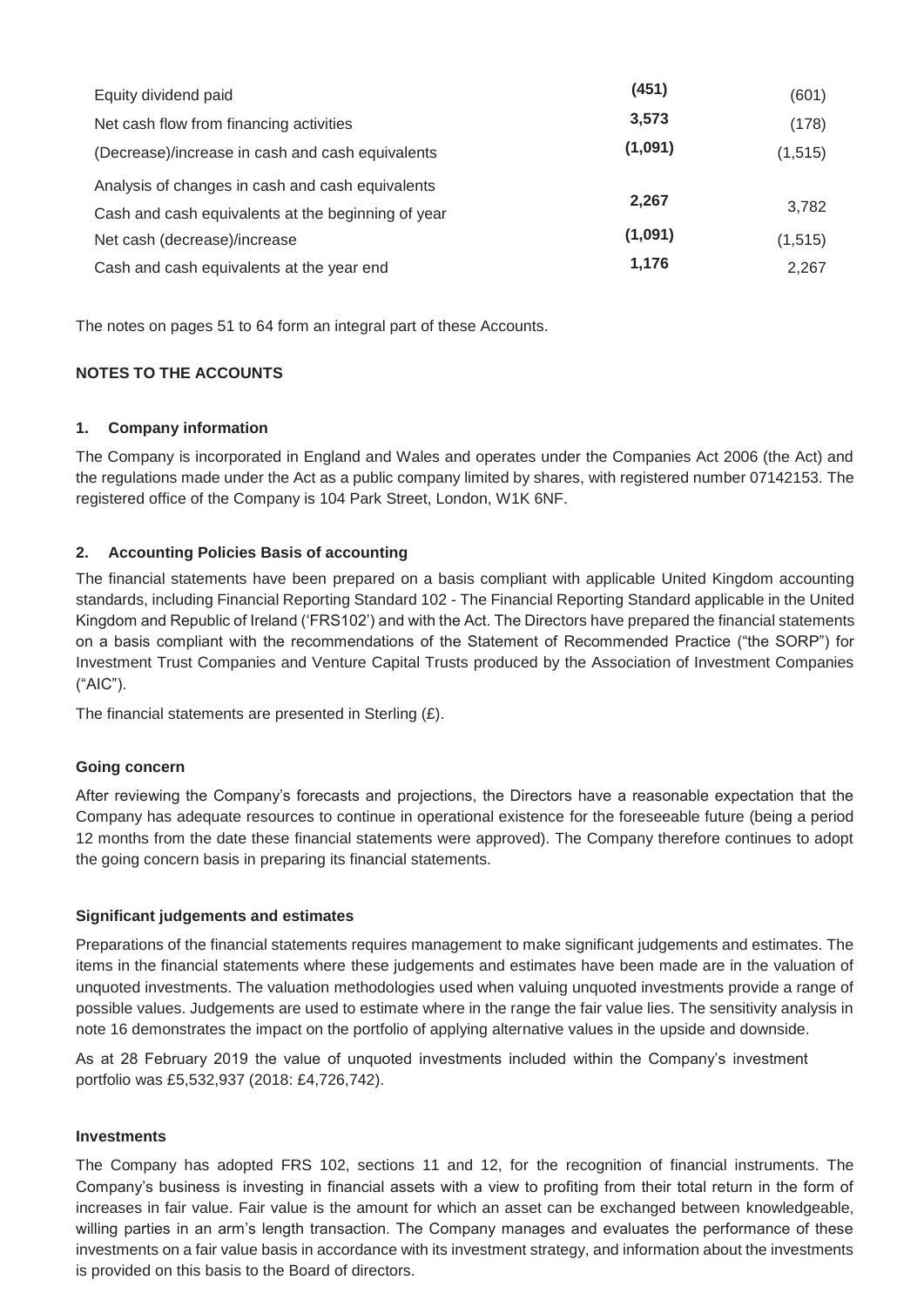Investments held at fair value through profit or loss are initially recognised at fair value, being the consideration given and excluding transaction or other dealing costs associated with the investment, which are expensed and included in the capital column of the Income Statement.

After initial recognition, investments, which are classified as at fair value through profit or loss, are measured at fair value. Gains or losses on investments classified as at fair value through profit or loss are recognised in the capital column of the Income Statement and allocated to the capital reserve – unrealised or realised as appropriate.

All purchases and sales of quoted investments are accounted for on the trade date basis. All purchases and sales of unquoted investments are accounted for on the date that the sale and purchase agreement becomes unconditional.

For quoted investments and money market instruments fair value is established by reference to bid, or last, market prices depending on the convention of the exchange on which the investment is quoted at the close of business on the balance sheet date.

Unquoted investments are valued using an appropriate valuation technique so as to establish what the transaction price would have been at the balance sheet date. Such investments are valued in accordance with the most recent International Private Equity and Venture Capital ("IPEV") guidelines. Primary indicators of fair value are derived from earnings or sales multiples, using discounted cash flows, recent arm's length market transactions by independent third parties, from net assets, or where appropriate, at price of recent investments.

## **Cash and cash equivalents**

Cash comprises cash on hand and demand deposits. Cash equivalents does not include liquidity fund investments as the Company does not consider the risk associated with changes in value to be insignificant.

#### **Debtors**

Short term debtors are measured at transaction price, less any impairment.

#### **Creditors**

Short term trade creditors are measured at the transaction price.

#### **Income**

Dividends receivable on equity shares are recognised as revenue on the date on which the shares or units are marked as ex-dividend. Where no ex-dividend date is available, the revenue is recognised when the Company's right to receive it has been established.

Interest receivable from fixed income securities and premiums on loan stock investments and preference shares is recognised using the effective interest rate method. Interest receivable and redemption premiums are allocated to the revenue column of the Income Statement.

Interest receivable on bank deposits is included in the financial statements on an accruals basis. Provision is made against this income where recovery is doubtful.

Other income is credited to the revenue column of the Income Statement when the Company's right to receive the income is established.

## **Expenses**

All expenses are accounted for on an accruals basis. Expenses are charged to the Income Statement as follows:

Expenses are charged through revenue in the Income Statement except as follows:

• costs which are incidental to the acquisition or disposal of an investment are taken to the capital column of the Income Statement.

• expenses are charged to the capital column in the Income Statement where a connection with the maintenance or enhancement of the value of the investments can be demonstrated. In this respect investment management fees have been allocated 75 per cent to the capital column and 25 per cent to the revenue column in the Income Statement, being in line with the Board's expected long-term split of returns, in the form of capital gains and revenue respectively, from the investment portfolio of the Company.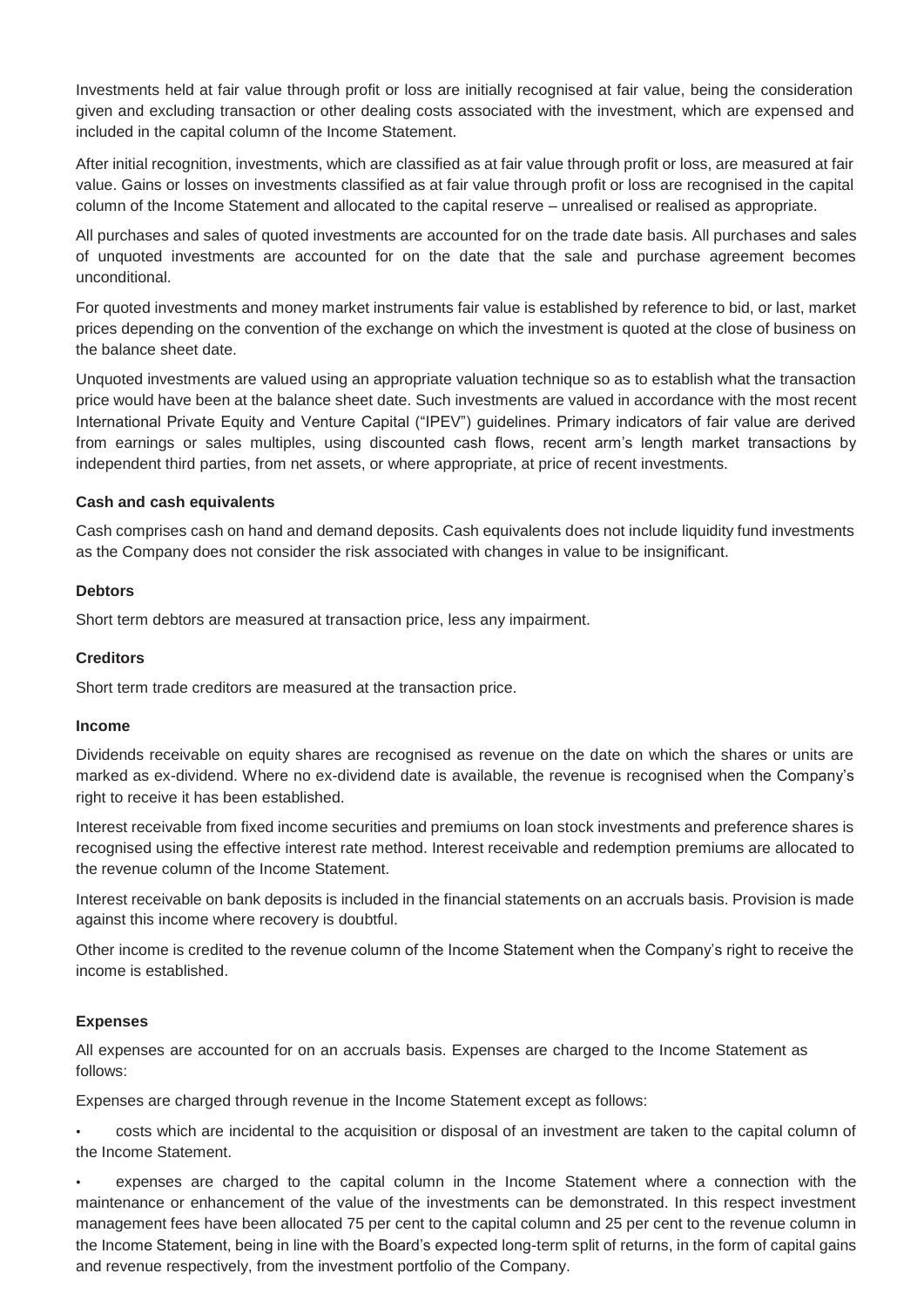• expenses associated with the issue of shares are deducted from the share premium account. Annual IFA trail commission covering a five-year period since share allotment has been provided for in the Accounts as, due to the nature of the Company, it is probable that this will be payable. The commission is apportioned between current and non-current liabilities.

Expenses incurred by the Company in excess of the agreed cap, currently 3 per cent of NAV (excluding irrecoverable VAT, annual trail commission and performance incentive fees), could be clawed back from Calculus Capital Limited. Any clawback is treated as a credit against the expenses of the Company.

#### **Capital reserve**

The realised capital return component of the return for the year is taken to the distributable capital reserves and the unrealised capital component of the return for the year is taken to the non-distributable capital reserves within the Statement of Changes in Equity.

#### **Share premium**

The share premium is the excess paid by shareholders on share allotments above the nominal value of the share. There is currently a share premium account on the Ordinary shares issued since 1 November 2017. In order to allow the portfolios to pay dividends to shareholders using a distributable capital reserve, the special reserve was created on the cancellation of the share premium account on 20 October 2010 for original ordinary shares, 23 November 2011 for C shares and 1 November 2017 for the Ordinary share class.

#### **Special reserve**

The special reserve was created by the cancellation of the original ordinary share fund's share premium account on 20 October 2010. A further cancellation of the share premium account occurred on 23 November 2011 for both the original ordinary share fund and C share fund. A further cancellation of the share premium account occurred on 1 November 2017 for the Ordinary share fund. The special reserve is a distributable reserve created to be used by the Company inter alia to write off losses, fund market purchases of its own shares and make distributions and/or for other corporate purposes.

The Company was formerly an investment company under section 833 of the Companies Act 2006. On 18 May 2011, investment company status was revoked by the Company. This was done in order to allow the Company to pay dividends to shareholders using the special reserve.

#### **Taxation**

Deferred tax is recognised in respect of all timing differences that have originated but not reversed at the reporting date where transactions or events that result in an obligation to pay more tax in the future have occurred at the reporting date. This is subject to deferred tax assets only being recognised if it is considered more likely than not that there will be suitable profits from which the future reversals of the underlying timing differences can be deducted. Timing differences are differences between the Company's taxable profits and its results as stated in the financial statements.

Deferred tax is measured at the average tax rates that are expected to apply in the periods in which the timing differences are expected to reverse, based on tax rates and laws that have been enacted or substantively enacted by the balance sheet date. Deferred tax is measured on a non- discounted basis.

No taxation liability arises on gains from sales of fixed asset investments by the Company by virtue of its venture capital trust status. However, the net revenue (excluding UK dividend income) accruing to the Company is liable to corporation tax at the prevailing rates.

Any tax relief obtained in respect of management fees allocated to capital is reflected in the capital reserve – realised and a corresponding amount is charged against revenue. The relief is the amount by which corporation tax payable is reduced as a result of capital expenses.

## **Dividends**

Dividends payable to equity shareholders are recognised in the Statement of Changes in Equity in the period which they are paid or have been approved by shareholders in the case of a final dividend and become a liability of the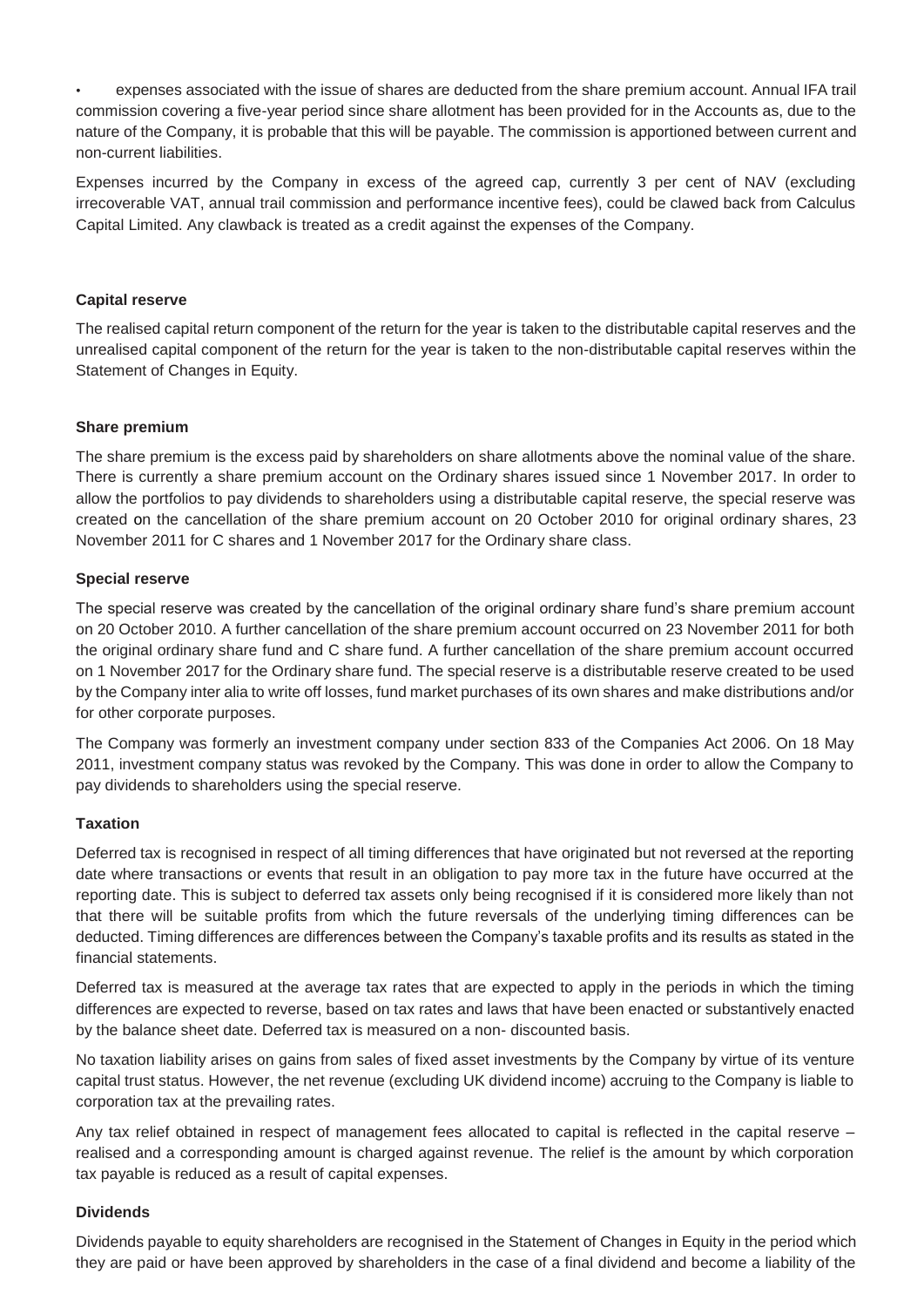# Company.

## **Share buybacks**

Where shares are purchased for cancellation, the consideration paid, including any directly attributable incremental costs, is deducted from distributable reserves. As required by the Companies Act 2006, the equivalent of the nominal value of shares cancelled is transferred to the capital redemption reserve.

# **3. Income**

|                                  | Year Ended<br>28 Feb 2019 | Year Ended<br>28 Feb 2018 |
|----------------------------------|---------------------------|---------------------------|
|                                  | £'000                     | £'000                     |
| <b>UK</b> dividends              |                           |                           |
| UK unfranked loan stock interest | 73                        | 59                        |
| <b>Liquidity Fund interest</b>   | 15                        | $\overline{4}$            |
| <b>Bank interest</b>             | 3                         | 2                         |
|                                  | 91                        | 65                        |
| Total income comprises:          |                           |                           |
| Interest                         | 91                        | 65                        |
| <b>Dividends</b>                 |                           |                           |
|                                  | 91                        | 65                        |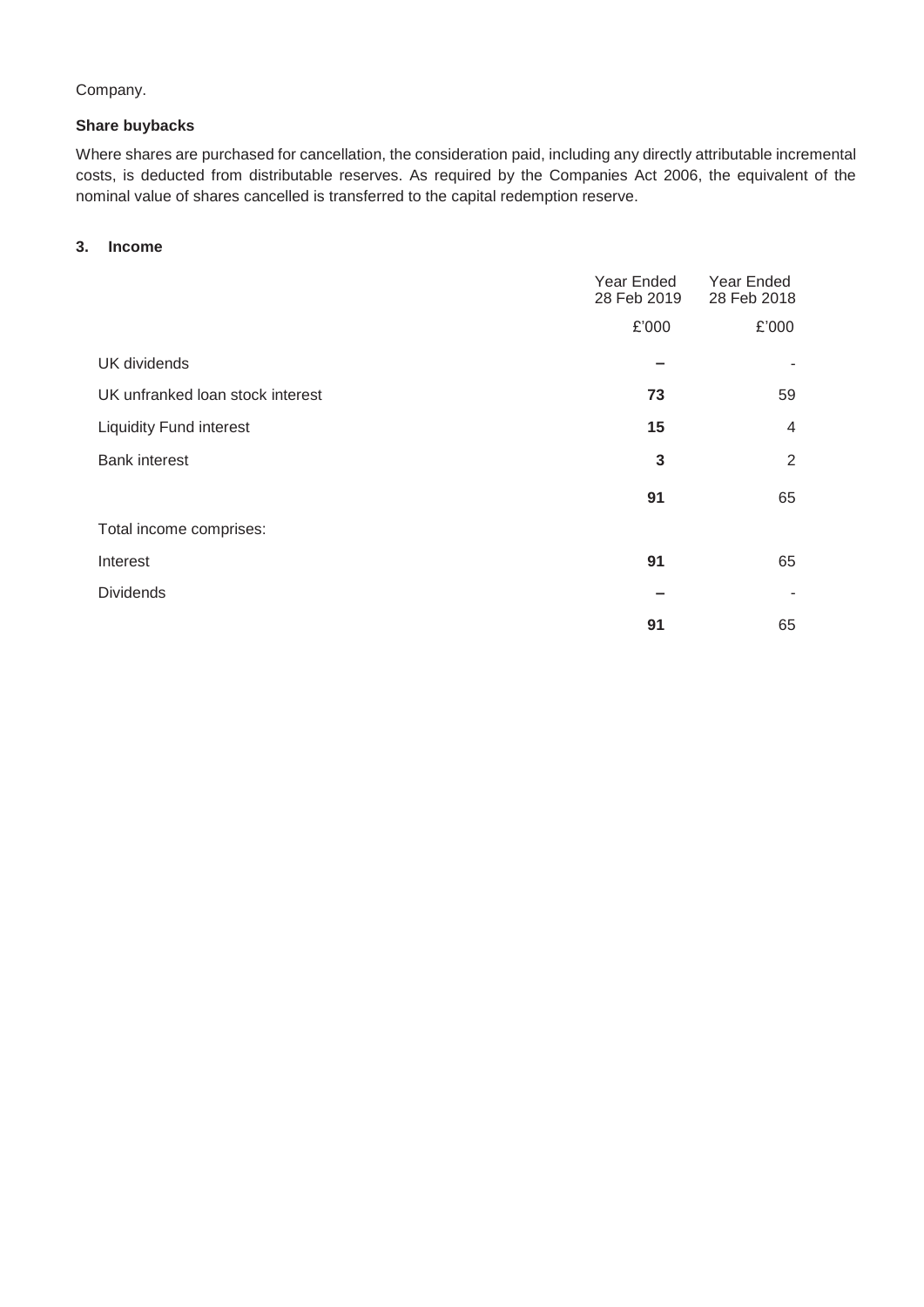All income arose in the United Kingdom.

The Board considered operating segments and considered there to be one, that of investing in financial assets.

## **4. Investment Management Fee**

|                           |                  | Year Ended 28 February 2019 |                |                  | Year Ended 28 February 2018 |                |  |
|---------------------------|------------------|-----------------------------|----------------|------------------|-----------------------------|----------------|--|
|                           | Revenue<br>£'000 | Capital<br>£'000            | Total<br>£'000 | Revenue<br>£'000 | Capital<br>£'000            | Total<br>£'000 |  |
| Investment management fee | 49               | 148                         | 197            | 39               | 115                         | 154            |  |

No performance fee was paid during the year.

For the year ended 28 February 2019, Calculus Capital Limited contributed £nil (2018: £26,435 contributed) to the expenses of the Company such that its net management fee was £197,314 (2018: £127,654). At 28 February 2019, there was £49,945 due to Calculus Capital Limited for management fees (2018: £42,310 due to Calculus Capital Limited).

Details of the terms and conditions of the investment management agreement are set out in the Directors' Report.

#### **5. Other expenses**

|                                                                             | Year Ended<br>28 Feb 2019<br>£'000 | Year Ended<br>28 Feb 2018<br>£'000 |
|-----------------------------------------------------------------------------|------------------------------------|------------------------------------|
| Directors' fees                                                             | 65                                 | 57                                 |
| Calculus secretarial fee                                                    | 18                                 | 18                                 |
| Link accounting fees                                                        | 38                                 | 40                                 |
| Fees payable to the Company's auditor for the audit of the                  | 29                                 | 28                                 |
| Company's annual accounts.                                                  |                                    |                                    |
| Other                                                                       | 71                                 | 85                                 |
| Clawback of expenses in excess of expense cap repayable from the<br>Manager |                                    | (26)                               |
|                                                                             | 221                                | 202                                |

Further details of directors' fees can be found in the Directors' Remuneration Report on page 35 to 39 of the **Accounts** 

# **6. Taxation**

|                                                                           | Year Ended 28 February 2019 |                  |                | Year Ended 28 February 2018 |                  |                |
|---------------------------------------------------------------------------|-----------------------------|------------------|----------------|-----------------------------|------------------|----------------|
|                                                                           | Revenue<br>£'000            | Capital<br>£'000 | Total<br>£'000 | Revenue<br>£'000            | Capital<br>£'000 | Total<br>£'000 |
| Loss before tax                                                           | (179)                       | (848)            | (1,027)        | (231)                       | (42)             | (273)          |
| Theoretical tax at UK<br>Corporation Tax rate of 19.0%<br>$(2018:19.1\%)$ | (34)                        | (161)            | (195)          | (44)                        | (8)              | (52)           |
| Timing differences: loss not<br>recognised, carried forward               | 34                          | 28               | 62             | 44                          | 22               | 66             |
| Effects of non-taxable (gains)/<br>losses                                 |                             | 133              | 133            | $\overline{\phantom{a}}$    | (14)             | (14)           |
| Tax charge                                                                |                             |                  |                |                             |                  |                |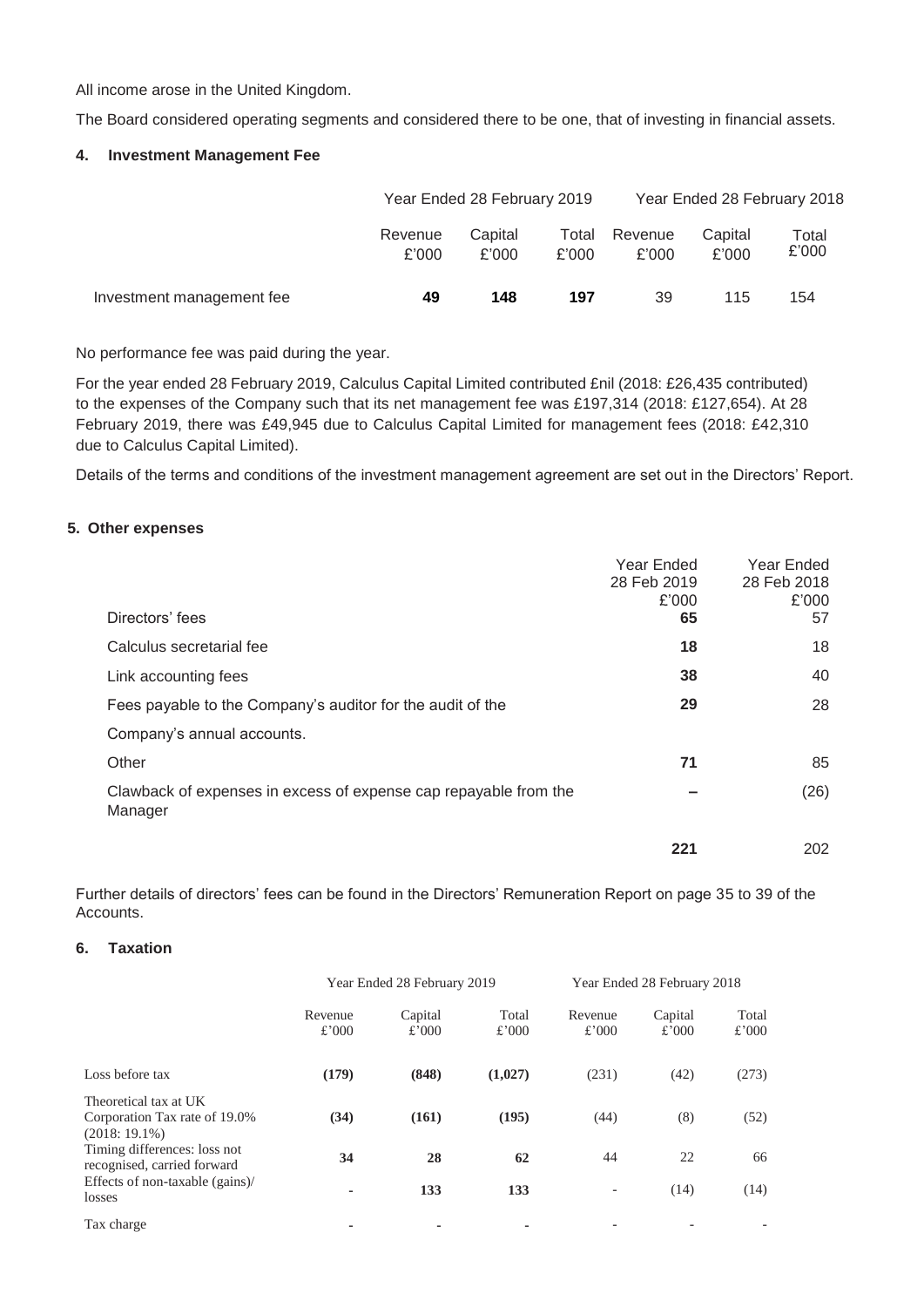The Corporation Tax rate was at 19% for the whole of the reporting period.

At 28 February 2019, the Company had £1,514,379 (28 February 2018: £1,184,503) of excess management expenses to carry forward against future taxable profits.

The Company's deferred tax asset of £257,444 (28 February 2018: £201,365) has not been recognised due to the fact that it is unlikely the excess management expenses will be set off in the foreseeable future.

#### **7. Dividends**

|                                                                                                            | Year Ended<br>28 Feb 2019<br>£'000 | Year Ended<br>28 Feb 2018<br>£'000 |
|------------------------------------------------------------------------------------------------------------|------------------------------------|------------------------------------|
| Original ordinary shares                                                                                   |                                    |                                    |
| Declared and paid: 7.00p per Ordinary share in respect of the year<br>ended 28 February 2018               |                                    | 332                                |
| C shares                                                                                                   |                                    |                                    |
| Declared and paid: 3.00p per C share in respect of the year ended<br>28 February 2018                      |                                    | 58                                 |
|                                                                                                            |                                    |                                    |
| D shares                                                                                                   |                                    |                                    |
| Declared and Paid: 4.25p per Eligible D share in respect of the year<br>ended 28 February 2018             |                                    | 211                                |
| New ordinary shares                                                                                        |                                    |                                    |
| Declared and paid: 4.00p per Ordinary share in respect of the year<br>ended 28 February 2019 (2018: 0.00p) | 451                                |                                    |

The Board have proposed an Ordinary share dividend in respect of the year to 28 February 2019 of 3.4 pence per share which, if approved by shareholders, will be paid to all Ordinary shareholders on the register on 5 July 2019.

The proposed dividend is subject to approval by shareholders at the forthcoming Annual General Meeting and has not been included as a liability in these Accounts.

## **8. Return per Share**

|                           | Year Ended 28 February 2019 |                  | Year Ended 28 February 2018 |                  |                  |                |
|---------------------------|-----------------------------|------------------|-----------------------------|------------------|------------------|----------------|
|                           | Revenue<br>pence            | Capital<br>pence | Total<br>pence              | Revenue<br>pence | Capital<br>pence | Total<br>pence |
| Return per Ordinary share | (1.3)                       | (6.0)            | (7.3)                       | (2.3)            | (0.4)            | (2.7)          |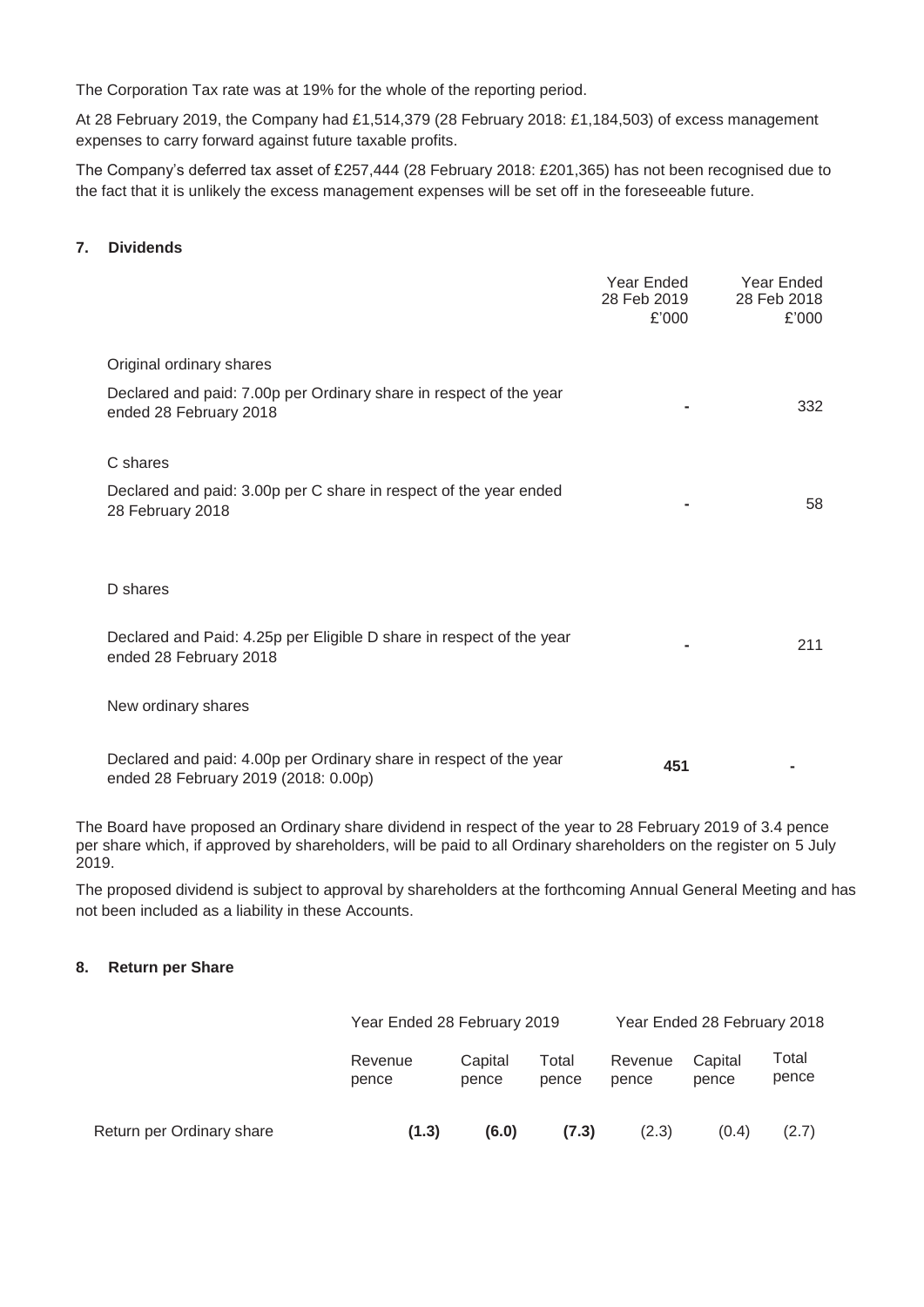#### **Ordinary share return**

For the period from 1 March 2017 to 31 July 2017 the number of Ordinary shares has been taken to be the aggregate equivalent number of Ordinary shares which each of the original ordinary and C share classes represented on the basis of the merger ratios. Throughout the period 1 March to 31 July 2017 the number of original ordinary shares was 4,738,463 equivalent to 683,243 Ordinary shares and the number of C shares was 1,931,095 equivalent to 470,197 Ordinary shares 7,511,697 D shares were in existence at 1 March 2017 and a further 160,810 D shares were issued on 7 April 2017. 2,511,180 new Ordinary shares were issued on 12 September 2017, 367,800 new Ordinary shares were allotted on 20 December 2017 and 62,210 new Ordinary shares were bought back between 3 and 11 January 2018. On this basis, the weighted average number of Ordinary Shares for the period 1 March 2017 to 28 February 2018 was 10,033,757 Ordinary shares.

Revenue return per Ordinary share is based on the net revenue loss after taxation of £179,402 (2018: £230,358) and on 14,129,738 Ordinary shares, (2018: 10,033,757 implied Ordinary shares) being the weighted average number of Ordinary shares in issue during the period.

Capital return per Ordinary share is based on the net capital loss for the period of £847,995 (2018: £42,305) and on 14,129,738 Ordinary shares (2018: 10,033,757 implied Ordinary shares) being the weighted average number of Ordinary shares in issue during the period.

Total return per Ordinary share is based on the net loss for the period of £1,027,397 (2018: £272,663) and on 14,129,738 Ordinary shares (2018: 10,033,757 implied Ordinary shares), being the weighted average number of Ordinary shares in issue during the period.

#### **9. Investments**

|                                               | <b>VCT</b><br>Qualifying<br>Investments | Other<br>Investments | Total   |
|-----------------------------------------------|-----------------------------------------|----------------------|---------|
|                                               | £'000                                   | £'000                | £'000   |
| Opening book cost                             | 5,163                                   | 2,648                | 7,811   |
| Opening investment holding gains              | 169                                     | $\overline{2}$       | 171     |
| Opening valuation                             | 5,332                                   | 2,650                | 7,982   |
| <b>Movements in year:</b>                     |                                         |                      |         |
| Purchases at cost                             | 1,857                                   | 4,200                | 6,057   |
| Sales proceeds                                | (546)                                   | (1,200)              | (1,746) |
| Realised losses on sales                      | (90)                                    | $\overline{2}$       | (88)    |
| Increase in investment holding (losses)/gains | (616)                                   | 4                    | (612)   |
| Movements in year                             | 605                                     | 3,006                | 3,611   |
| Closing valuation                             | 5,937                                   | 5,656                | 11,593  |
| Closing book cost                             | 6,384                                   | 5,650                | 12,034  |
| Closing investment holding (losses)/gains     | (447)                                   | $6\phantom{1}6$      | (441)   |
| Closing valuation                             | 5,937                                   | 5,656                | 11,593  |

In the year to 28 February 2019, Air Leisure Group Limited which cost £200,000 was written down in full. Also during the year, the Company sold its investment in Origin Broadband Limited. The investment cost £226,000 and was sold for £44,000.

There have not been any transaction costs in the year to 28 February 2019.

# Year Ended 28 February 2019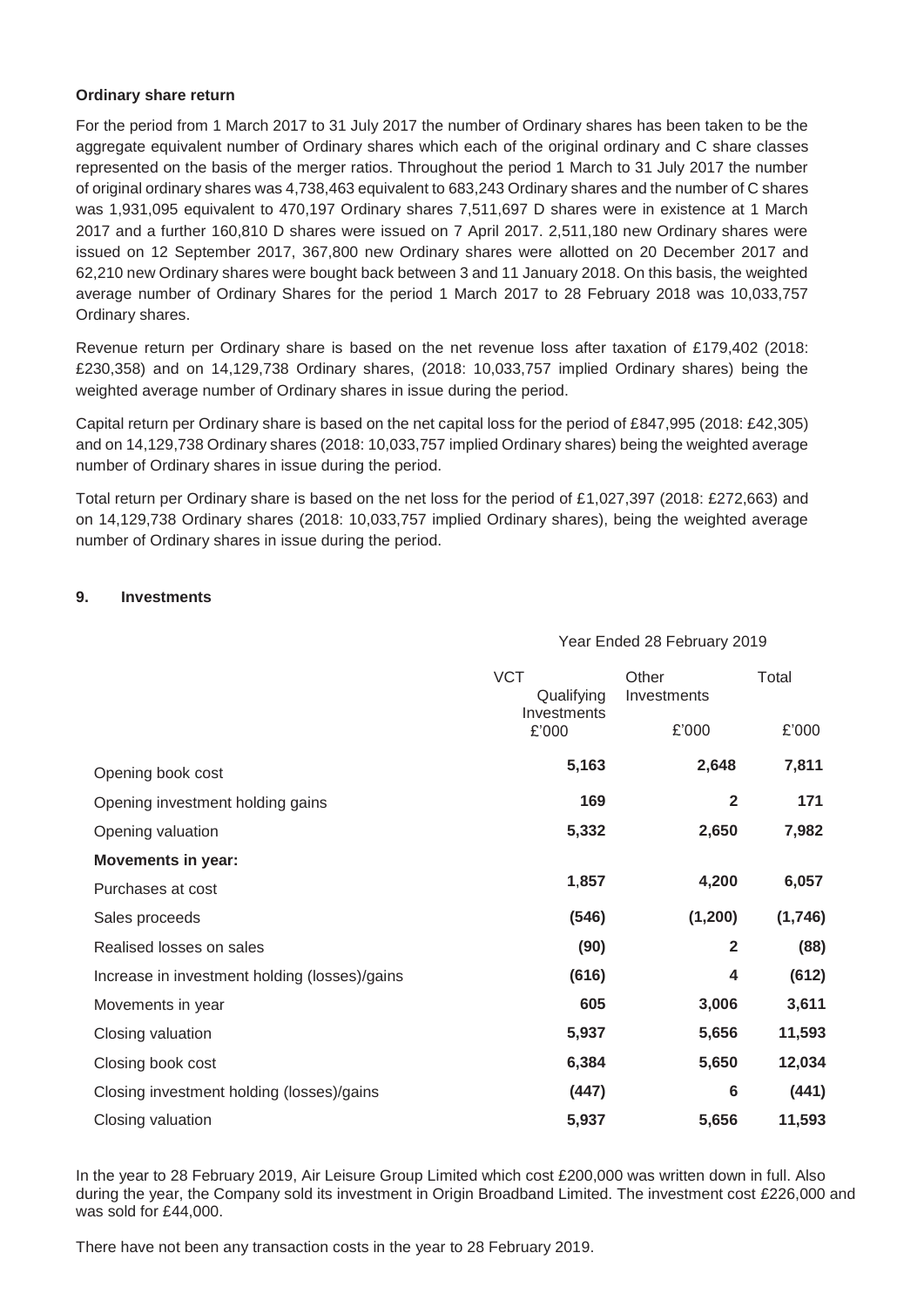Note 16 to the financial statements provides a detailed analysis of investments held at fair value through profit or loss.

# **10. Debtors**

|                                                                    | Year Ended                         | Year Ended                         |
|--------------------------------------------------------------------|------------------------------------|------------------------------------|
|                                                                    | 28 Feb 2019                        | 28 Feb 2018                        |
|                                                                    | £'000                              | £'000                              |
| Prepayments and accrued income                                     | 60                                 | 18                                 |
| Share issue proceeds                                               | 1,357                              |                                    |
| Clawback of expenses in excess of 3% cap payable by the<br>Manager |                                    | 26                                 |
|                                                                    | 1,417                              | 44                                 |
| <b>Creditors</b><br>11.                                            |                                    |                                    |
|                                                                    | Year Ended<br>28 Feb 2019<br>£'000 | Year Ended<br>28 Feb 2018<br>£'000 |
| Management fees                                                    | 50                                 | 42                                 |
| Audit fees                                                         | 35                                 | 33                                 |
| Directors' fees                                                    | 11                                 | 11                                 |
| Secretarial fees                                                   | 5                                  | 5                                  |
| <b>Administration fees</b>                                         | 3                                  | 3                                  |
| Costs of acquiring Neptune-Calculus assets and liabilities         | 8                                  | 8                                  |
| IFA trail commission                                               | 8                                  |                                    |
| New issue costs                                                    | 4                                  |                                    |
| Other creditors                                                    | 21                                 | 40                                 |
|                                                                    | 145                                | 142                                |
| 12. Share Capital                                                  |                                    |                                    |
| Number of shares                                                   |                                    | Ordinary<br>shares                 |
| Opening balance 01 March 2018                                      |                                    | 11,642,717                         |
| New issue of shares                                                |                                    | 6,827,656                          |
| Share buyback Ordinary shares                                      |                                    | (48,000)                           |
| <b>Closing balance 28 February 2019</b>                            |                                    | 18,422,373                         |
| Nominal value                                                      |                                    | Ordinary<br>share<br>£'000         |
| Opening balance 01 March 2018                                      |                                    | 116                                |
| New issue of shares                                                |                                    | 68                                 |
| <b>Closing balance 28 February 2019</b>                            |                                    | 184                                |
|                                                                    |                                    |                                    |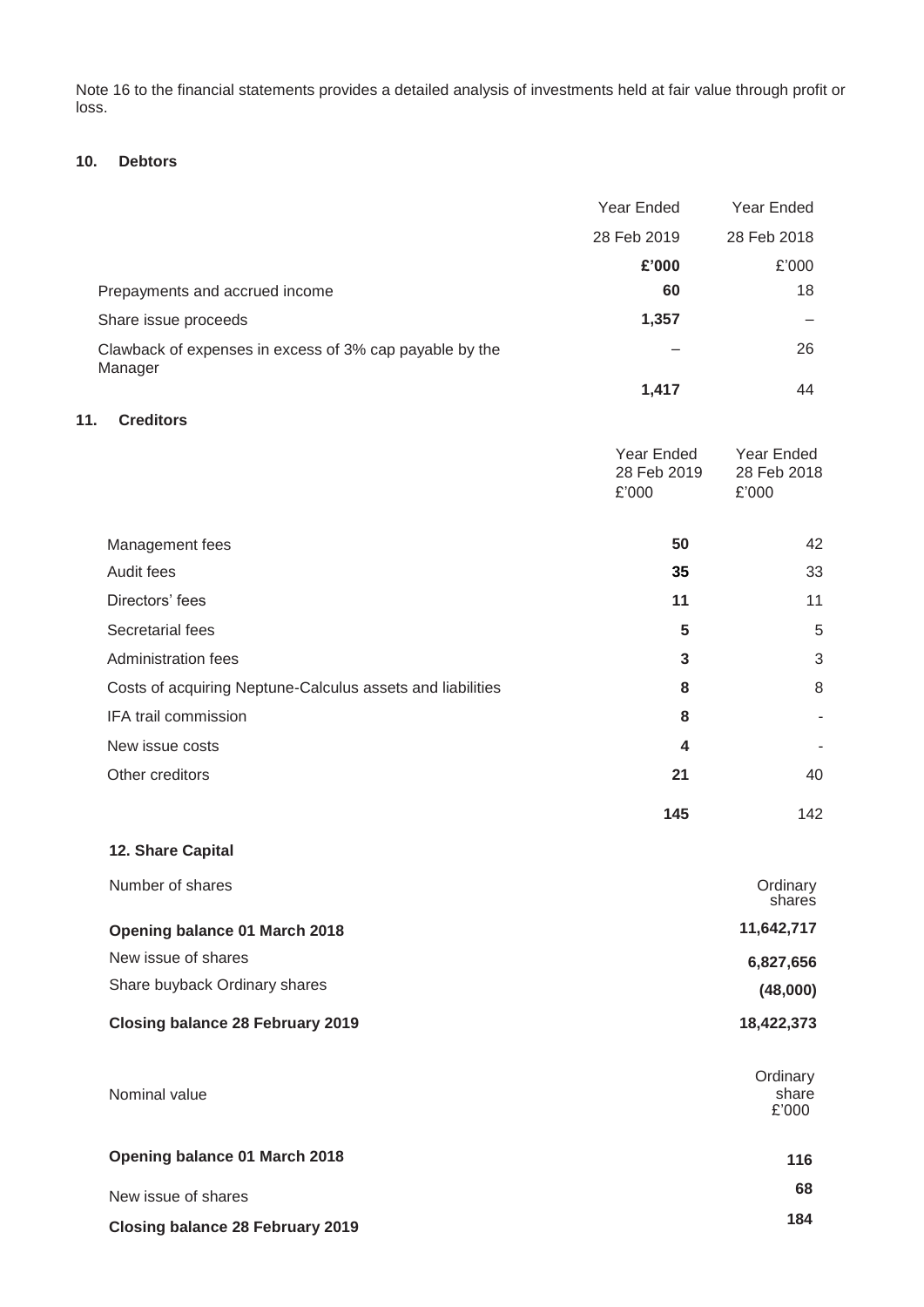On 4 April 2018, 1,750,548 Ordinary shares were issued for total consideration of £1,493,918. On 5 April 2018, 28,750 Ordinary shares were issued for total consideration of £24,535. On 1 August 2018, 1,176,844 Ordinary shares were issued for total consideration of £985,254.

On 21 August 2018 and 5 November 2018, the Company bought back for cancellation 10,000 and 38,000 Ordinary shares respectively.

On 23 January 2019, 2,116,998 Ordinary shares were issued for total consideration of £1,652,317. On 28 February 2019, 1,754,516 Ordinary shares were issued for total consideration of £1,357,294.

All Ordinary shares are fully paid, rank pari passu and carry one vote per share.

Under the Articles of Association, a resolution for the continuation of the Company as a VCT will be proposed at the Annual General Meeting falling after the tenth anniversary of the last allotment (from time to time) of shares in the Company and thereafter at five-yearly intervals.

#### **13. Net Asset Value per Share**

|                                       | 28 February<br>2019<br>£'000 | 28 February<br>2018<br>£'000 |
|---------------------------------------|------------------------------|------------------------------|
| Net asset value per Ordinary<br>share | 75.8p                        | 87.0p                        |

The basic net asset value per Ordinary share is based on net assets of £13,971,482 (28 February 2018: £10,129,722) and on 18,422,373 Ordinary shares (28 February 2018: 11,642,717), being the number of Ordinary shares in issue at the end of the year

# **14. Reconciliation of Net Loss before Tax to Cash Flow from Operating activities**

|                                                       | 28 February   | 28 February   |
|-------------------------------------------------------|---------------|---------------|
|                                                       | 2019<br>£'000 | 2018<br>£'000 |
| Loss for the year                                     | (1,027)       | (273)         |
| (Gains)/losses on investments                         | 700           | (73)          |
| (Increase)/decrease in debtors                        | (16)          | (30)          |
| (Decrease)/increase in creditors                      | (10)          | (137)         |
| Change in IFA commission accrual                      |               | 21            |
| D share issue costs included in finance activities    |               | 157           |
| Neptune-Calculus costs included in finance activities |               | (8)           |
| IFA commission costs included in finance activities   |               | 3             |
| Cash flow from operating activities                   | (353)         | (340)         |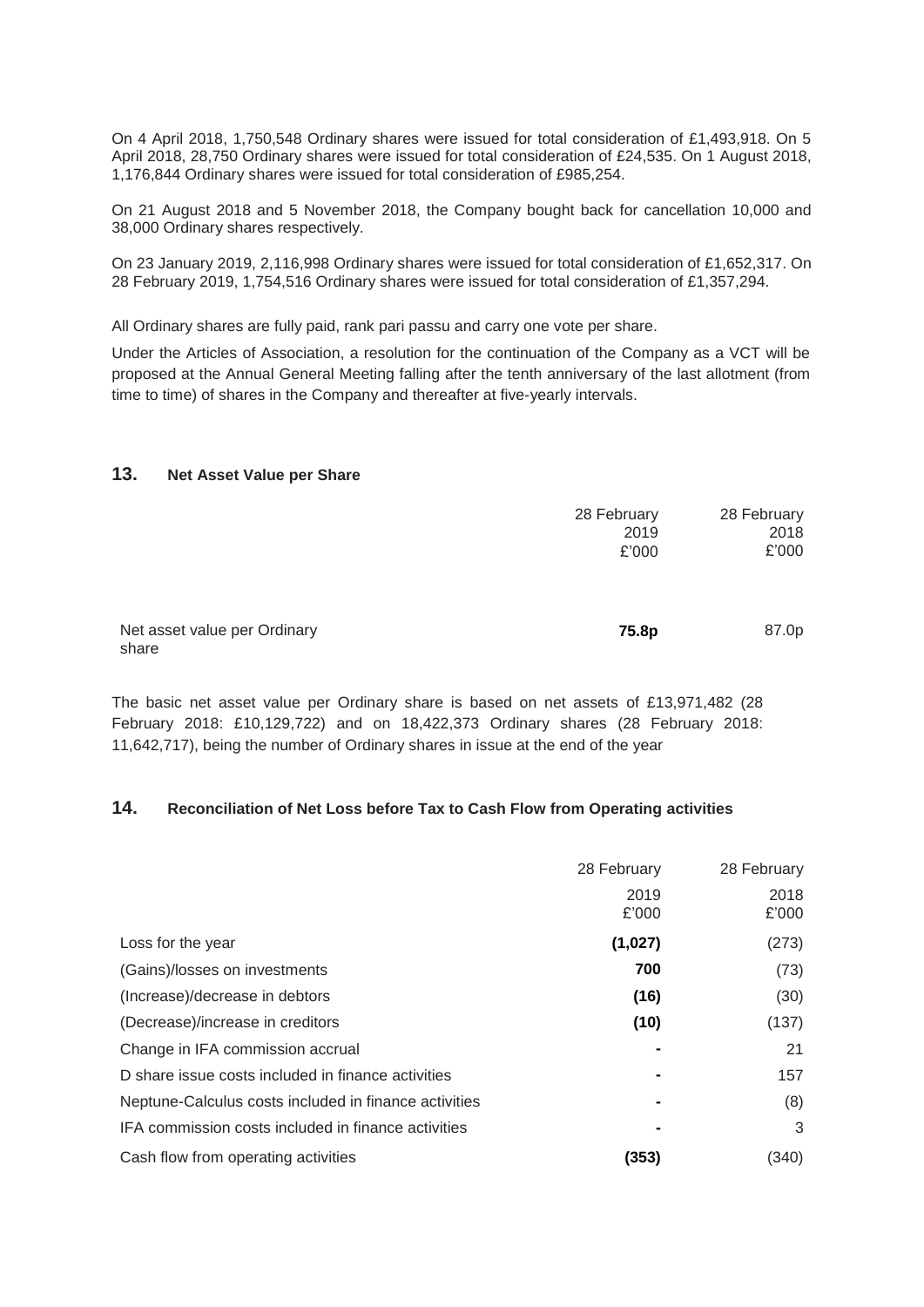# **15. Financial Commitments**

At 28 February 2019, the Company did not have any financial commitments which had not been accrued for.

# **16. Financial Instruments**

The Company's financial instruments comprise securities and cash and liquid resources that arise directly from the Company's operations.

The principal risks the Company faces in its portfolio management activities are:

- Market price risk
- **Liquidity risk**

The Company does not have exposure to foreign currency risk.

#### **a) Market price risk**

#### **Qualifying Investments**

Market risk embodies the potential for losses and includes interest rate risk and price risk.

The management of market price risk is part of the investment management process. The portfolio is managed in accordance with policies in place as described in more detail in the Chairman's Statement and Investment Manager's Review (Qualifying Investments).

The Company's strategy on the management of investment risk is driven by the Company's investment objective as outlined above. Investments in unquoted companies and AIM-traded companies, by their nature, involve a higher degree of risk than investments in the main market. Some of that risk can be mitigated by diversifying the portfolio across business sectors and asset classes.

Interest is earned on cash balances and money market funds and is linked to the banks' variable deposit rates. The Board does not consider interest rate risk to be material. Interest rates arising on loan stock instruments is not considered significant as the main risk on these investments are credit risk and market price risk. The interest rate earned on the loan stock instruments is disclosed below:

|                               | Effective interest rate<br>on 28 February<br>2019 % |
|-------------------------------|-----------------------------------------------------|
| Solab Group Limited           | 12.0                                                |
| <b>Terrain Energy Limited</b> | 12.5                                                |
| Mologic Limited               | 7.0                                                 |
| Duvas Technologies Limited    | 8.0                                                 |
| <b>Wheelright Limited</b>     | 10.0                                                |

At the year end, £33,975 loan stock interest was overdue.

An analysis of financial assets and liabilities, which identifies the risk of the Company's holding of such items, is provided. The Company's financial assets comprise equity, loan stock, cash and debtors. The interest rate profile of the Company's financial assets is given in the table below: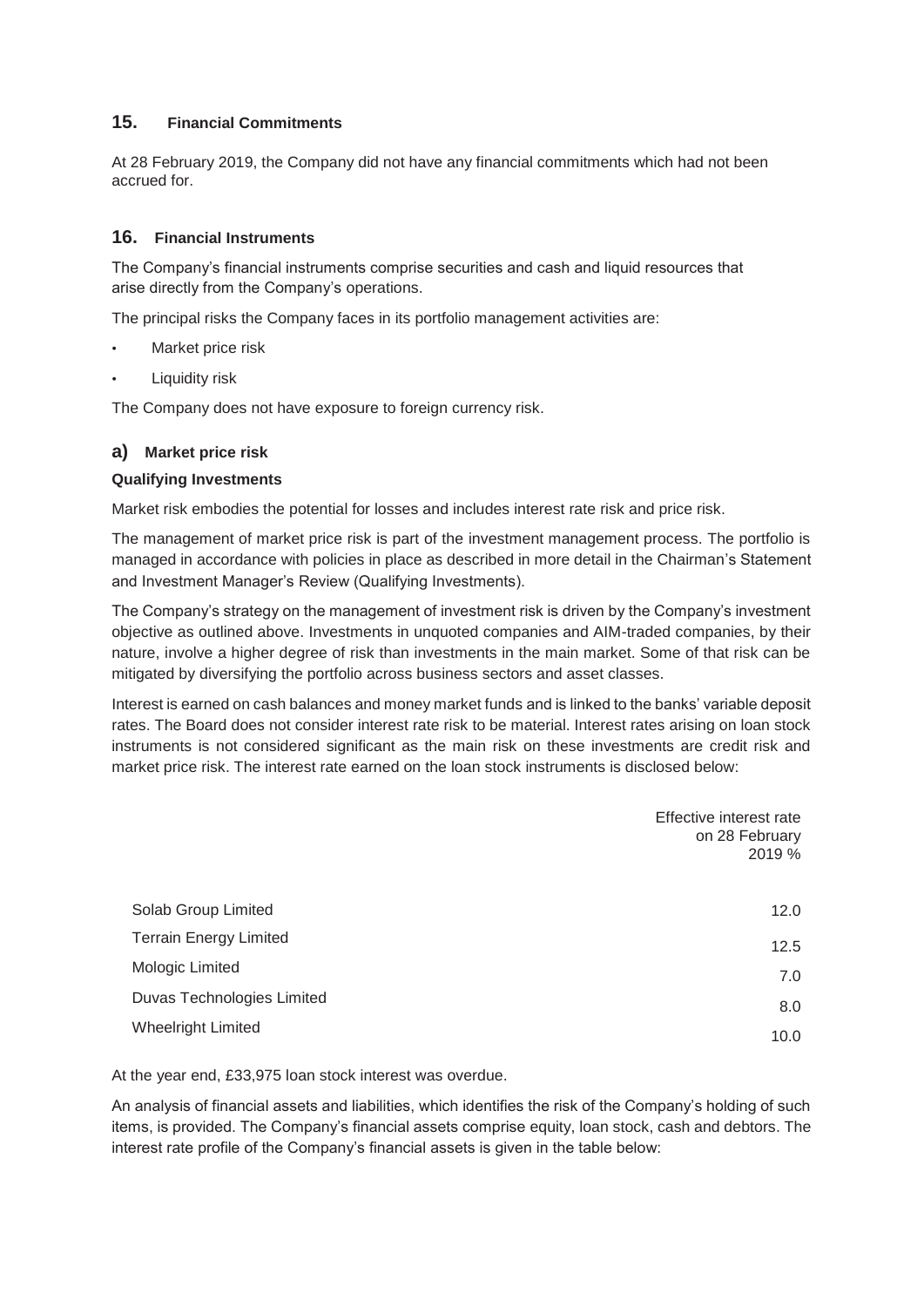|                    | $10 u L$ $\sigma$ $1 v$ $\sigma$ $\sigma$ $\sigma$ $\sigma$<br>2018 |                                                 | $\frac{1}{2}$                                    |                                                        |
|--------------------|---------------------------------------------------------------------|-------------------------------------------------|--------------------------------------------------|--------------------------------------------------------|
|                    | Fair Value<br>Interest Rate<br><b>Risk £'000</b>                    | Cash Flow<br>Interest Rate<br><b>Risk £'000</b> | Fair Value<br>Interest Rate<br><b>Risk £'000</b> | Cash Flow<br><b>Interest Rate</b><br><b>Risk £'000</b> |
| Loan stock         | 775                                                                 |                                                 | 545                                              |                                                        |
| Money market funds |                                                                     | 5,652                                           |                                                  | 2,645                                                  |
| Cash               |                                                                     | 1,176                                           |                                                  | 2,267                                                  |
|                    | 775                                                                 | 6,828                                           | 545                                              | 4,912                                                  |

As at 28 February 2019 As at 28 February

The variable rate is based on the banks' deposit rate and applies to cash balances held and the money market funds. The benchmark rate which determines the interest payments received on interest bearing cash balances is the Bank of England base rate, which was 0.75 per cent as at 28 February 2019.

Credit risk is considered to be part of market risk.

Where an investment is made in loan stock issued by an unquoted company, it is made as part of an overall equity and debt package. The recoverability of the debt is assessed as part of the overall investment process and is then monitored on an ongoing basis by the Investment Manager who reports to the Board on any recoverability issues.

Credit risk arising on transactions with brokers relates to transactions awaiting settlement. Risk relating to unsettled transactions is considered to be small due to the short settlement period involved and the high credit quality of the brokers used. The Board monitors the quality of service provided by the brokers used to further mitigate this risk.

All the assets of the Company which are traded on AIM are held by Investec Wealth & Investment, the Company's custodian. Bankruptcy or insolvency of the custodian may cause the Company's rights with respect to securities held by the custodian to be delayed or limited. The Board and the Investment Manager monitor the Company's risk by reviewing the custodian's internal control reports.

# **b) Liquidity risk**

The Company's liquidity risk is managed on an ongoing basis by the Investment Manager. The Company's overall liquidity risks are monitored on a quarterly basis by the Board.

The Company maintains sufficient investments in cash and readily realisable securities to pay accounts payable and accrued expenses as they fall due.

## **Qualifying Investments**

The Company's financial instruments include investments in unlisted equity investments which are not traded in an organised public market and which may be illiquid. As a result, the Company may not be able to realise quickly some of its investments at an amount close to their fair value in order to meet its liquidity requirements, or to respond to specific events such as deterioration in the creditworthiness of any particular issuer.

The Board seeks to ensure that an appropriate proportion of the Company's investment portfolio is invested in cash and readily realisable assets, which are sufficient to meet any funding commitments that may arise.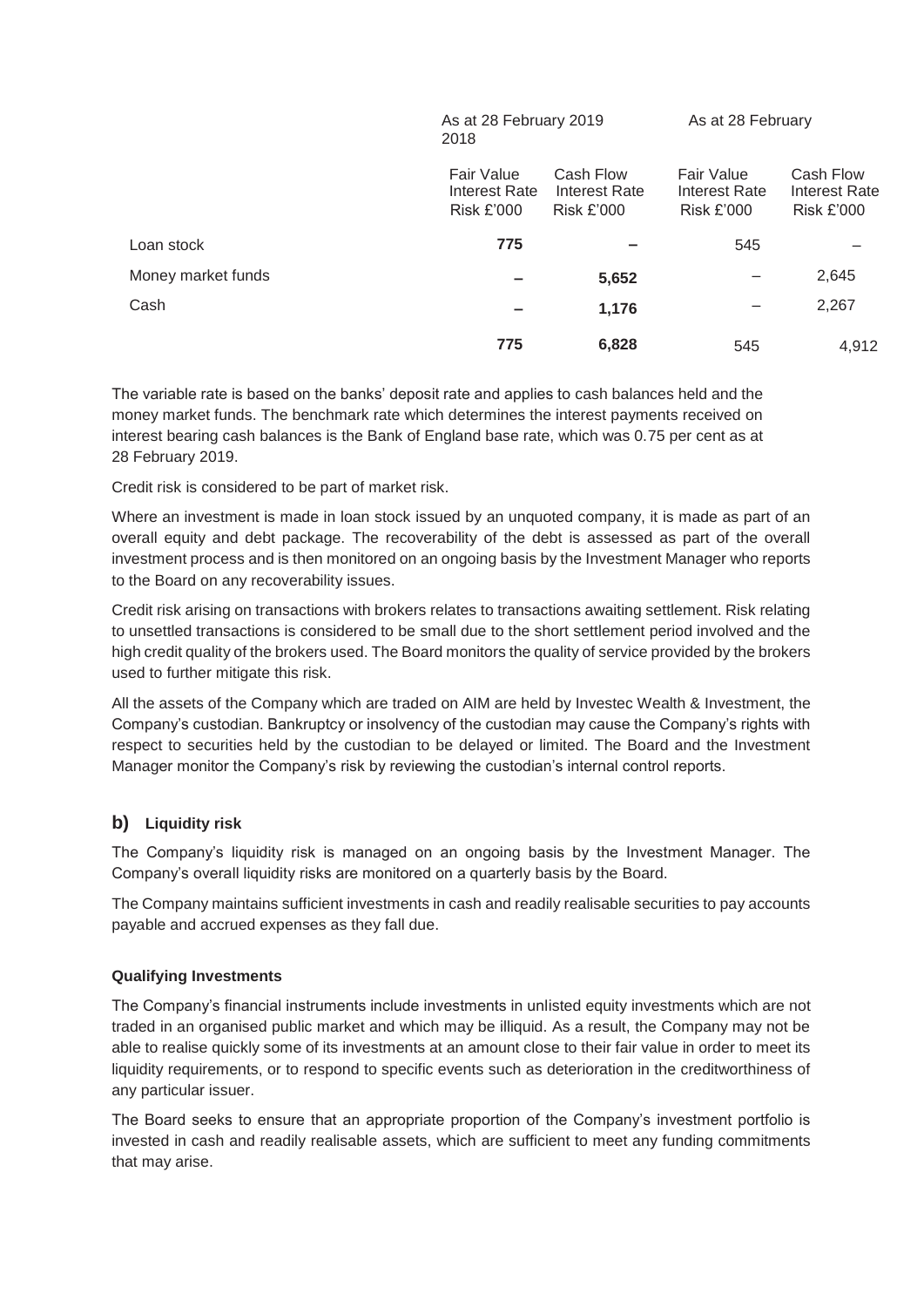Under its Articles of Association, the Company has the ability to borrow a maximum amount equal to 25 per cent of its gross assets. As at 28 February 2019, the Company had no borrowings.

# **c) Capital management**

The capital structure of the Company consists of cash held and shareholders' equity. Capital is managed to ensure the Company has adequate resources to continue as a going concern, and to maximise the income and capital return to its shareholders, while maintaining a capital base to allow the Company to operate effectively in the market place and sustain future development of the business. To this end the Company may use gearing to achieve its objectives. The Company's assets and borrowing levels are reviewed regularly by the Board.

# **d) Fair value hierarchy**

Investments held at fair value through profit or loss are valued in accordance with IPEV guidelines.

The valuation method used will be the most appropriate valuation methodology for an investment within its market, with regard to the financial health of the investment and the IPEV guidelines.

As required by the Standard, an analysis of financial assets and liabilities, which identifies the risk of the Company's holding of such items, is provided. The Standard requires an analysis of investments carried at fair value based on the reliability and significance of the information used to measure their fair value. In order to provide further information on the valuation techniques used to measure assets carried at fair value, we have categorised the measurement basis into a "fair value hierarchy" as follows:

• Quoted market prices in active markets – "Level 1"

Inputs to Level 1 fair values are quoted prices in active markets for identical assets. Quoted in an active market in this context means quoted prices are readily and regularly available and those prices represent actual and regularly occurring market transactions on an arm's length basis. The quoted price is usually the current bid price. The Company's investments in AIM quoted equities and money market funds are classified within this category.

• Valued using models with significant observable market parameters – "Level 2"

Inputs to Level 2 fair values are inputs other than quoted prices included within Level 1 that are observable for the asset, either directly or indirectly.

• Valued using models with significant unobservable market parameters – "Level 3"

Inputs to Level 3 fair values are unobservable inputs for the asset. Unobservable inputs may have been used to measure fair value to the extent that observable inputs are not available, thereby allowing for situations in which there is little, if any, market activity for the asset at the measurement date (or market information for the inputs to any valuation models). As such, unobservable inputs reflect the assumptions the Company considers that market participants would use in pricing the asset. The Company's unquoted equities and loan stock are classified within this category. As explained in note 1, unquoted investments are valued in accordance with the IPEV guidelines.

The table below shows assets measured at fair value categorised into the three levels referred to above. During the year there were no transfers between Levels 1, 2 or 3.

# **Financial Assets at Fair Value through Profit or Loss At 28 February 2019**

| Level 1 | Level 2 | Level 3 | Total |
|---------|---------|---------|-------|
| £'000   | £'000   | £'000   | £'000 |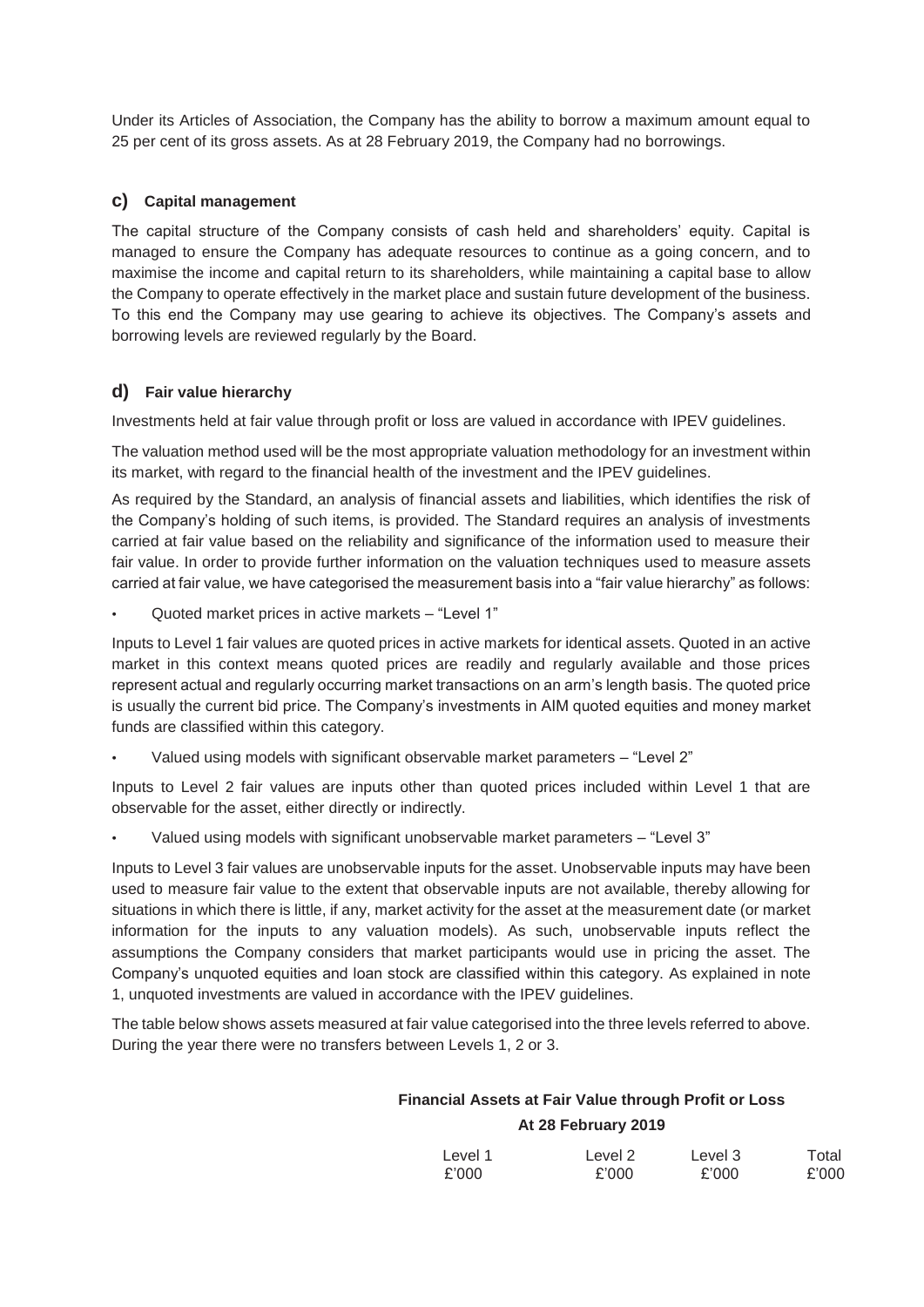| Unquoted equity    | $\equiv$ | $\equiv$ | 4,758                    | 4,758  |
|--------------------|----------|----------|--------------------------|--------|
| Quoted equity      | 408      | $\equiv$ | $\equiv$                 | 408    |
| Money market funds | 5,652    | $\equiv$ | $\overline{\phantom{a}}$ | 5,652  |
| Loan stock         | $\equiv$ | $\equiv$ | 775                      | 775    |
|                    | 6,060    | -        | 5,533                    | 11,593 |

Financial Assets at Fair Value through Profit or Loss At 28 February 2018

|                    | Level 1<br>£'000 | Level 2<br>£'000 | Level 3<br>£'000 | Total<br>£'000 |
|--------------------|------------------|------------------|------------------|----------------|
| Unquoted equity    |                  |                  | 4,182            | 4,182          |
| Quoted equity      | 610              | -                |                  | 610            |
| Money market funds | 2,645            |                  |                  | 2,645          |
| Loan stock         |                  |                  | 545              | 545            |
|                    | 3,255            |                  | 4,727            | 7,982          |

Where the effect of changing one or more inputs to reasonably possible alternative assumptions would result in a significant change to the fair value measurement, information on this sensitivity is provided below. The information used in determination of the fair value of Level 3 investments is chosen with reference to the specific underlying circumstances and position of the investee company. The portfolio has been reviewed and both downside and upside reasonable possible alternative assumptions have been identified and applied to the valuation of the unquoted investments.

The assumptions changed for the sensitivity analysis are set out below:

| Assumption            | Impact on Upside £ | Impact on downside £ |
|-----------------------|--------------------|----------------------|
| Discount rate         | 332,379            | (496, 996)           |
| Forecast 2019 results | 203,407            | (203, 407)           |
|                       | 535,787            | (700, 403)           |

Applying the downside alternatives, the Ordinary share portfolio would be £700,403 or 11.8 per cent lower (2018: £321,817 or 3.2 per cent lower). Using the upside alternatives, the Ordinary Share portfolio would be £535,787 or 9.0 per cent higher (2018: £486,987 or 4.8 per cent higher).

# **17. Related Parties' Transactions**

On 28 February 2019, both Kate Cornish Bowden and John Glencross, directors of the Company, subscribed for 12,961 Ordinary shares each. John Glencross, a director of the company, is a director of Calculus Capital Limited and owns 50 per cent of the shares of its holding Company. Calculus Capital Limited receives an investment manager's fee from the Company. As disclosed in Note 4, for the year ended 28 February 2019, Calculus Capital Limited earned £197,314 in relation to the Ordinary share portfolio (2018: £154,089). Calculus Capital Limited also earned a company secretarial fee of £18,000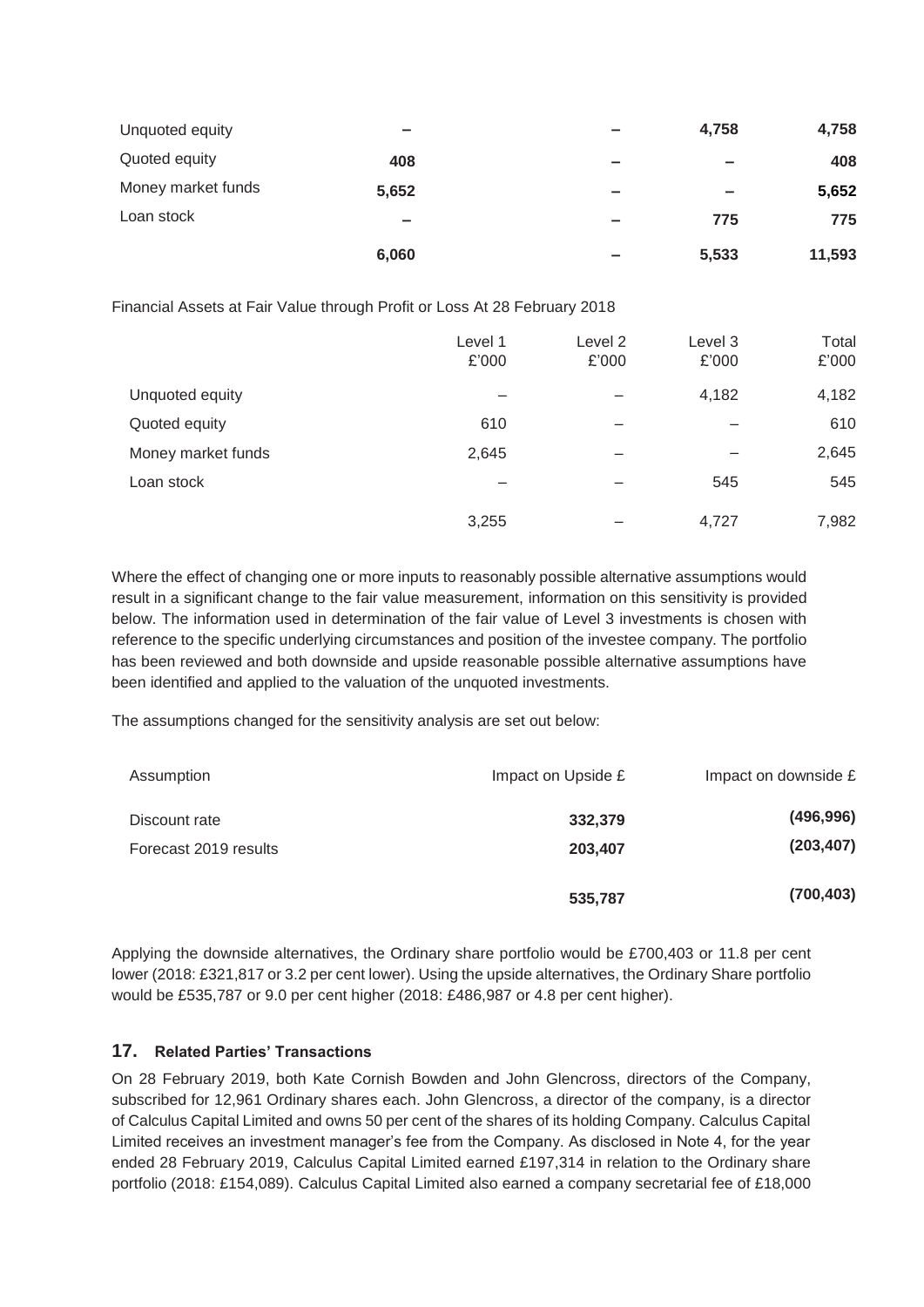(2018: £18,000).

Calculus Capital Limited took on the expenses cap on 15 December 2015. In the year to 28 February 2019, Calculus Capital Limited did not make a contribution towards the expenses of the Company (2018: contributed £26,435).

All related party transactions were carried out on an arm's length basis.

# **18. Transactions with the Investment Manager**

John Glencross, a Director of the Company, is Chief Executive and a director of Calculus Capital Limited, the Company's Investment Manager. He does not receive any remuneration from the Company. He is a director of Terrain Energy Limited.

Calculus Capital Limited receives a fee from certain portfolio companies. In the year to 28 February 2019, Calculus Capital Limited charged a monitoring fee to Air Leisure Group Limited, AnTech Limited, Arcis Biotechnology Holdings Limited, Arecor Limited, Cloudtrade Technologies Limited, Cornerstone Brands Limited, Duvas Technologies Limited, Every1Mobile Limited, MicroEnergy Generation Services Limited, Mologic Limited, Open Energy Market Limited, Origin Broadband Limited, Oxford Biotherapeutics Limited, Park Street Shipping Limited, Quai Administration Services Limited, Solab Group Limited, Synpromics Limited, Terrain Energy Limited, The One Place Capital Limited, Tollan Energy Limited, Weeding Technologies Limited and Wheelright Limited.

Calculus Capital Limited charged a fee for the provision of a director to Air Leisure Group Limited, Cloudtrade Technologies Limited, Cornerstone Brands Limited, Every1Mobile Limited, Open Energy Market Limited, Origin Broadband Limited, Pico's Limited, Terrain Energy Limited, The One Place Capital Limited, Weeding Technologies Limited and Wheelright Limited.

In the year to 28 February 2019, Calculus Capital Limited charged an arrangement fee to Arecor Limited, Cloudtrade Technologies Limited, Duvas Technologies Limited, Essentia Analytics Limited, MIP Diagnostics Limited, Mologic Limited, Origin Broadband Limited, Oxford Biotherapeutics Limited, Pico's Limited, Quai Administration Services Limited, Weeding Technologies Limited and Blu Wireless Limited.

Calculus Capital Limited also charged Terrain Energy Limited for the provision of office support services.

The aggregate amounts received by Calculus Capital Limited for any monitoring, provision of a director, arrangement and office support services to the companies above in relation to the Company's investment was as follows:

Air Leisure Group Limited: £2,377 (2018: £1,578); AnTech Limited: £255 (2018: £972); Arecor Limited: £2,712 ; Arcis Biotechnology Holdings: £187 (2018:£87); Blu Wireless Technology Limited: £nil (2018: £5,172); Cloudtrade Technologies Limited: £7,717 ; Cornerstone Brands Limited: £3,120 (2018: £5,780); Duvas Technology Limited: £7,212 ; Essentia Analytics Limited: £4,875 ; Every1Mobile Limited: £2,727 (2018:£6,459); MicroEnergy Generation Services Limited: £1,964 (2018: £1,734); MIP Diagnostics Limited: £6000 (100% of this fee relates to the VCT) ; Mologic: £4,394 Open Energy Market Limited: £2,489 (2018:£5,999); Origin Broadband Limited: £678 (2018: £2,544); Oxford Biotherapeutics Limited: £8,402; Park Street Shipping Limited: £974 (2018: £836); Pico's Limited: £5,283 (2018: £318); Quai Administration Services Limited: £1,013 (2018: £3,122); Solab Group Limited: £4,050 (2018: £2,906); Synpromics Limited: £290 (2018:£131); Terrain Energy Limited: £3,708 (2018: £1,094); The One Place Capital Limited: £696 (2018: £786); Tollan Energy Limited: £1,669 (2018: £1,659); Weeding Technologies Limited £1,812 (2018: £1,960) and WheelRight Limited £658 (all excluding VAT).

## **19. Post balance sheet events**

Since the year end, the Company has made three further qualifying investments: a further £100,000